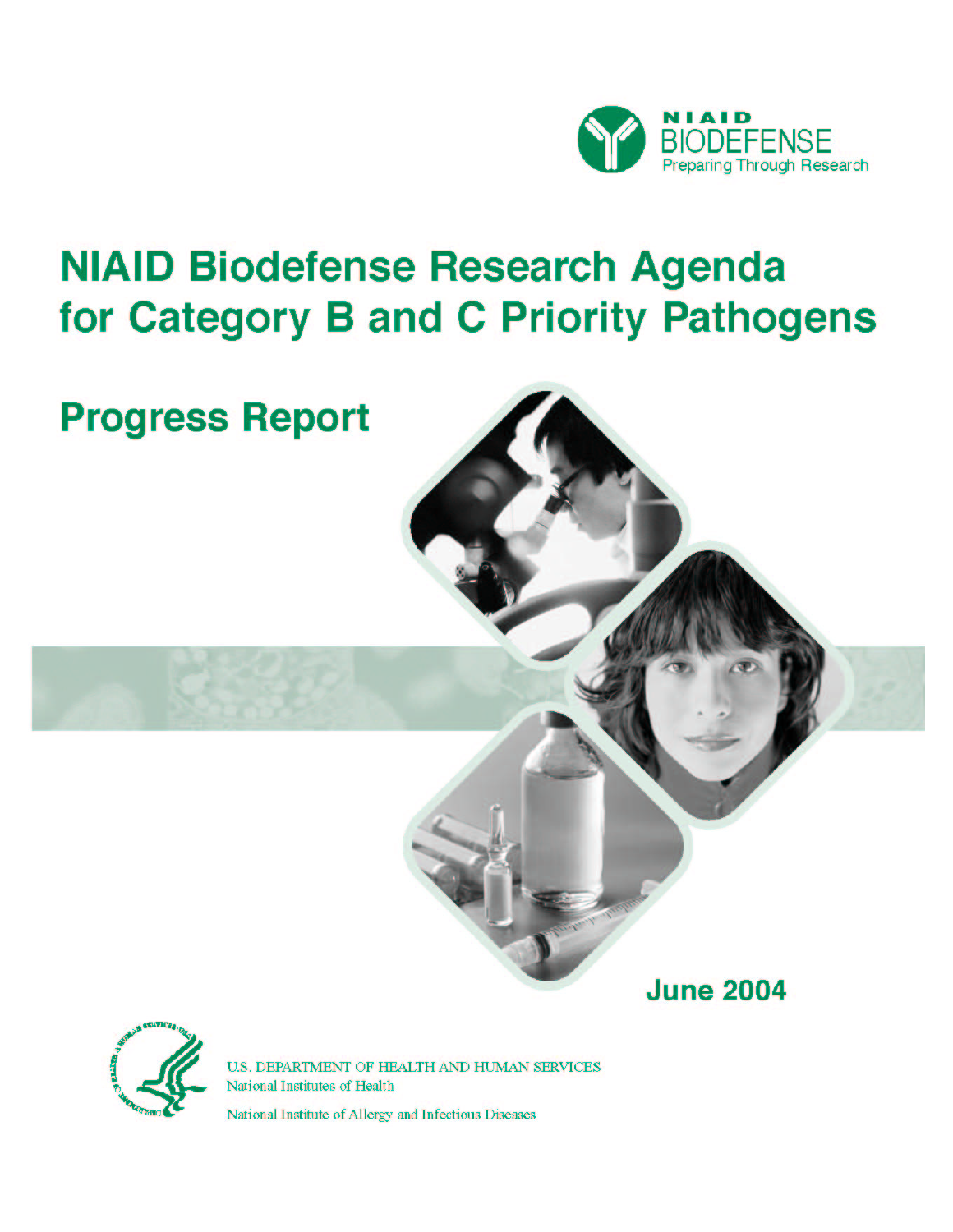# **Introduction**

The nation's ability to detect and counter bioterrorism depends largely on information generated through biomedical research on pathogenic microbes and the immune response to these microbes. A small amount of biodefense research had been conducted for years by civilian agencies such as the National Institutes of Health (NIH). It was the anthrax attacks of 2001, however, that revealed significant gaps in the nation's overall preparedness against potential agents of bioterrorism.

In response to the new sense of urgency to understand anthrax and other potential bioterrorist threats, in early 2002, NIH's National Institute of Allergy and Infectious Diseases (NIAID) developed the *NIAID Strategic Plan for Biodefense Research*. (See NIAID's Web site, [biodefense.niaid.nih.gov](http://biodefense.niaid.nih.gov/).) The purpose of the strategic plan is to guide the implementation of basic and translational biodefense research and to engage partners in academia, industry, and other private and public-sector entities to develop biodefense-related diagnostics, therapeutics, and vaccines.

To help implement the recommendations outlined in the strategic plan, NIAID convened several panels of experts to provide objective guidance on the Institute's future biodefense research agenda. The first panel prioritized NIAID research needs for Category A pathogens, those that are most deadly and pose the biggest threat to public health. The second group helped establish research priorities for Category B and C priority pathogens, which, in general, cause less disease and fewer deaths than Category A agents and are more difficult to disseminate or disperse in populations. The third group focused on research related to innate and adaptive immune factors important for host protection against any or all potential bioterror pathogens. The recommendations of all three panels have provided valuable guidance to NIAID on developing new research initiatives and modifying existing grant and contract solicitations, enabling the Institute to implement immediate, intermediate, and long-term priorities for its basic and applied biodefense research portfolio.

In August 2003, the *NIAID Biodefense Research Agenda for CDC Category A Agents Progress Report* was released. It outlined scientific advances made for each Category A agent and described the programs and activities initiated by NIAID to address immediate research needs identified in the Category A research agenda.

Significant progress also has been made since the January 2003 release of the *NIAID Biodefense Research Agenda for Category B and C Priority Pathogens;* these scientific advances and programmatic activities are described in this new progress report. Specific topics include: progress made towards meeting general recommendations in the areas of research, product development, and research resources, which are crucial for building a robust biodefense infrastructure; and scientific advances and research activities related to the immediate goals in the research agenda. In keeping with these goals, this progress report focuses on basic and applied research aimed at developing pathogen-specific diagnostics, therapeutics, and vaccines, as well as progress in understanding the biology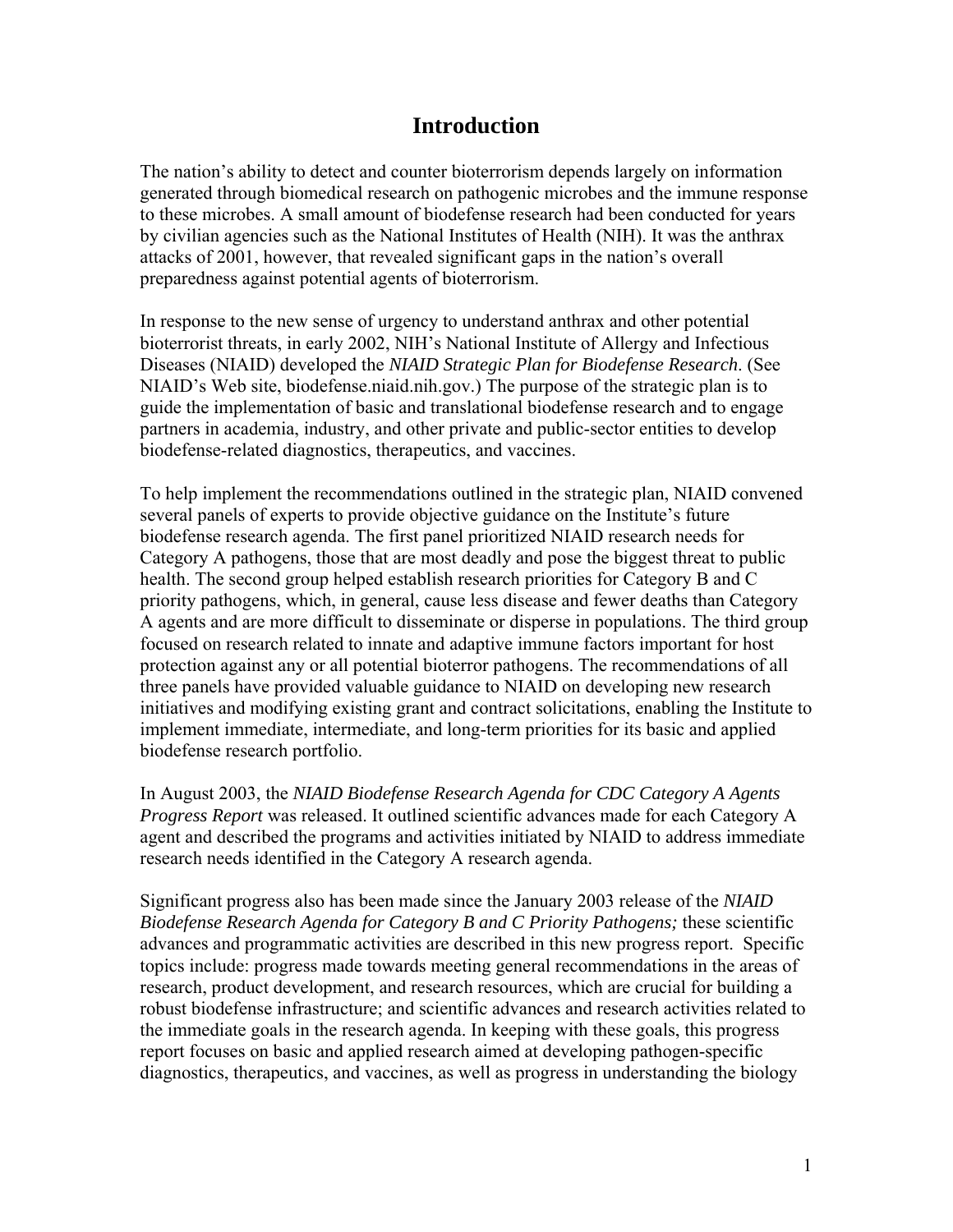of Category B and C microbes and the host response to them. The report also summarizes scientific progress in the area of immune-based strategies for biodefense.

The panel that developed the *NIAID Biodefense Research Agenda for Category B and C Priority Pathogens* also identified several important areas that needed examination and consideration by various experts to overcome obstacles to product development in critical biodefense areas. This report describes progress in addressing recommendations in these areas, including re-examining the lists of Category A-C agents in light of new scientific information, exploring the role of industry in the biodefense research agenda, and considering ways to diagnose and defend against genetically modified organisms.

Clearly, virtually all the fruits of NIAID biodefense activities—including research results, intellectual capital, laboratory resources, and countermeasures in the form of diagnostics, therapeutics, and vaccines—can be applied to emerging, re-emerging, and deliberately released microbes alike. Experience demonstrates that knowledge developed to understand one pathogen invariably applies to others. Research on microbial biology and on the pathogenesis of organisms with potential for bioterrorism will undoubtedly lead to enhanced understanding of other more common and naturally occurring infections such as HIV/AIDS, West Nile virus, malaria, tuberculosis, and those caused by multi-drug resistant microbes. Finally, new insights into mechanisms that regulate the human immune system will have positive spin-offs for preventing, diagnosing, and treating illnesses such as cancer, immune-mediated neurological diseases, and allergic and hypersensitivity diseases, and for preventing the rejection of transplanted organs.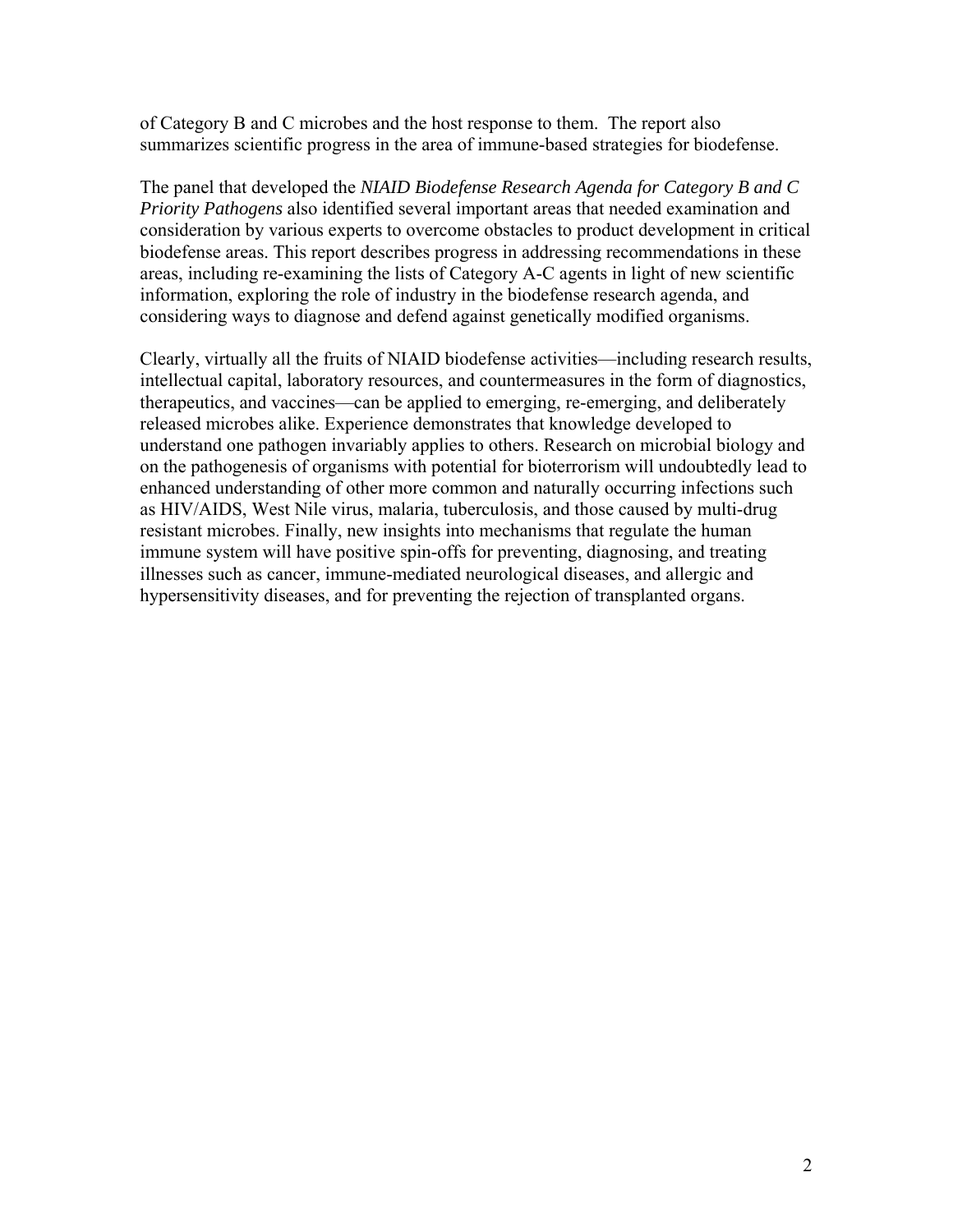# **Progress on General Recommendations**

An expert panel convened in October 2002 to prioritize the research agenda for Category B and C priority pathogens made several recommendations that apply to all areas of emerging infectious diseases and biodefense research. These general recommendations were grouped into 1) areas of research, 2) product development, and 3) research resources.

### **Areas of Research**

**Recommendation: Apply structure-based design, comparative genomics, and structural biology information to the development of new diagnostics and broadly based, cross-reactive therapeutics.** 

- The National Institute of Allergy and Infectious Diseases (NIAID) continues support of the Pathogen Functional Genomics Resource Center (PFGRC*).* The PFGRC is undertaking comparative genomic analyses of human pathogens to identify genetic variations within and between species and strains to define characteristic biosignatures that would be useful for rapid and accurate identification. (The Institute for Genomic Research (TIGR), Rockville, MD)
- In fiscal year 2004, NIAID will establish a biodefense proteomics research program, Identifying Targets for Therapeutic Interventions Using Proteomic Technology, to develop and enhance innovative proteomic technologies and methodologies. By applying this knowledge to understanding human pathogens and host cell proteomes, scientists may discover and identify novel targets for drugs, vaccines, diagnostics, and immunotherapeutics against microbes considered potential agents of bioterrorism.
- With the National Institute of General Medical Sciences, NIAID is co-funding the Protein Structure Initiative, a federal, university, and industry effort to make the threedimensional, atomic-level structures of most proteins easily obtainable from corresponding DNA sequences. The ultimate goal is to enhance identification of promising new structure-based medicines and develop better therapeutics for treating both genetic and infectious diseases.

### **Recommendation: Evaluate inducers of innate immunity for use as first-line therapies for biodefense.**

- In fiscal year 2004, NIAID will support development of new therapies for use soon after infection and for use as adjuvants with new vaccines under the new Innate Immune Receptors and Adjuvant Discovery initiative. Natural and synthetic ligands will be screened for their ability to stimulate innate immune receptors.
- NIAID continues to encourage and support research on immune protective mechanisms against infection with Category A-C pathogens under the Biodefense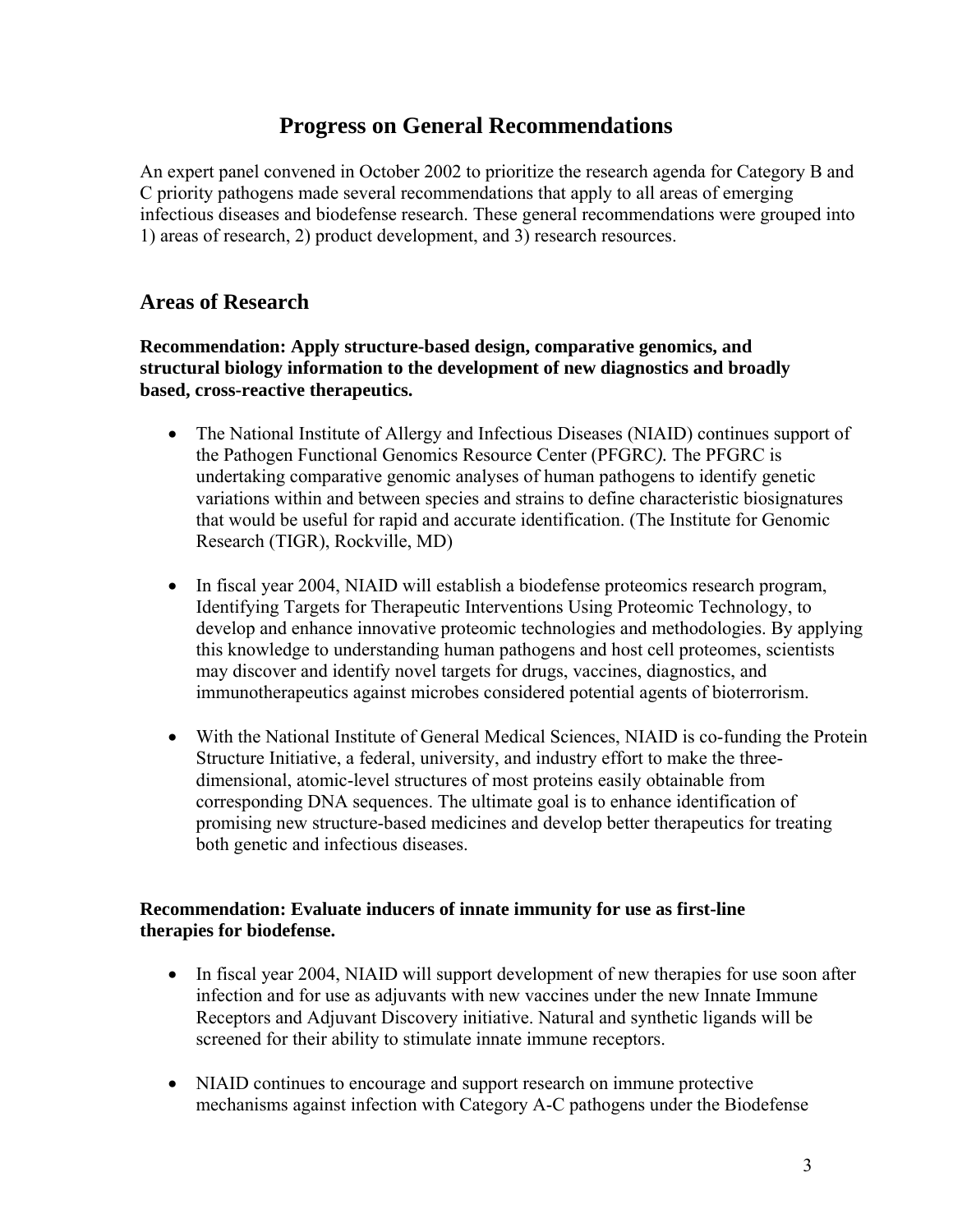and Emerging Infectious Diseases Research Opportunities initiative. For example, research focusing on the development of technology for probing innate immunity is currently under way. (Scripps Research Institute, La Jolla, CA)

### **Recommendation: Develop approaches to enhance the effectiveness of vaccines in immunologically compromised populations, including the elderly.**

- In fiscal year 2004, NIAID will establish several Population Genetics Analysis programs to expand current knowledge of the immunological mechanisms that defend against infectious diseases caused by Category A-C priority pathogens. The objective of these programs is to identify associations between specific immune response gene polymorphisms and either susceptibility to infection or quality of response to vaccination.
- The NIAID Hyperaccelerated Award/Mechanisms in Immunomodulation Trials program has been expanded to include immunological studies in the context of vaccine trials for biodefense agents. These studies will provide information important for improvements in vaccine design and safety.
- Investigators at the NIAID Cooperative Centers for Translational Research on Human Immunology and Biodefense are developing new ways to obtain information from single immune cells. The goal is to be able to test very small tissue and blood samples representing diverse populations. Several projects under these centers focus on immunologically compromised/vulnerable individuals such as young children, the elderly, cancer patients after severe bone marrow ablation, and atopic dermatitis patients at risk for complications from the smallpox vaccine. Improved techniques could help researchers determine the immune mechanisms responsible for strong versus weak immune responses to vaccines.

### **Recommendation: Examine the pathogenesis of microorganisms transmitted through aerosolization in immunized and immunologically naïve animal models.**

- In fiscal year 2003, NIAID provided support for the construction of two National Biocontainment Laboratories (NBLs) and nine Regional Biocontainment Laboratories (RBLs). These laboratories will provide increased capacity for conducting aerosol challenge experiments in animal models.
- Under the *In Vitro* and Animal Models for Emerging Infectious Diseases and Biodefense initiative, NIAID has access to various resources for preclinical testing of new therapies and vaccines, including non-human primate models, for Category A-C priority pathogens. Among the activities available are safety, toxicology, and pharmaceutical testing in small and large animals, including the capability for conducting aerosol challenge studies.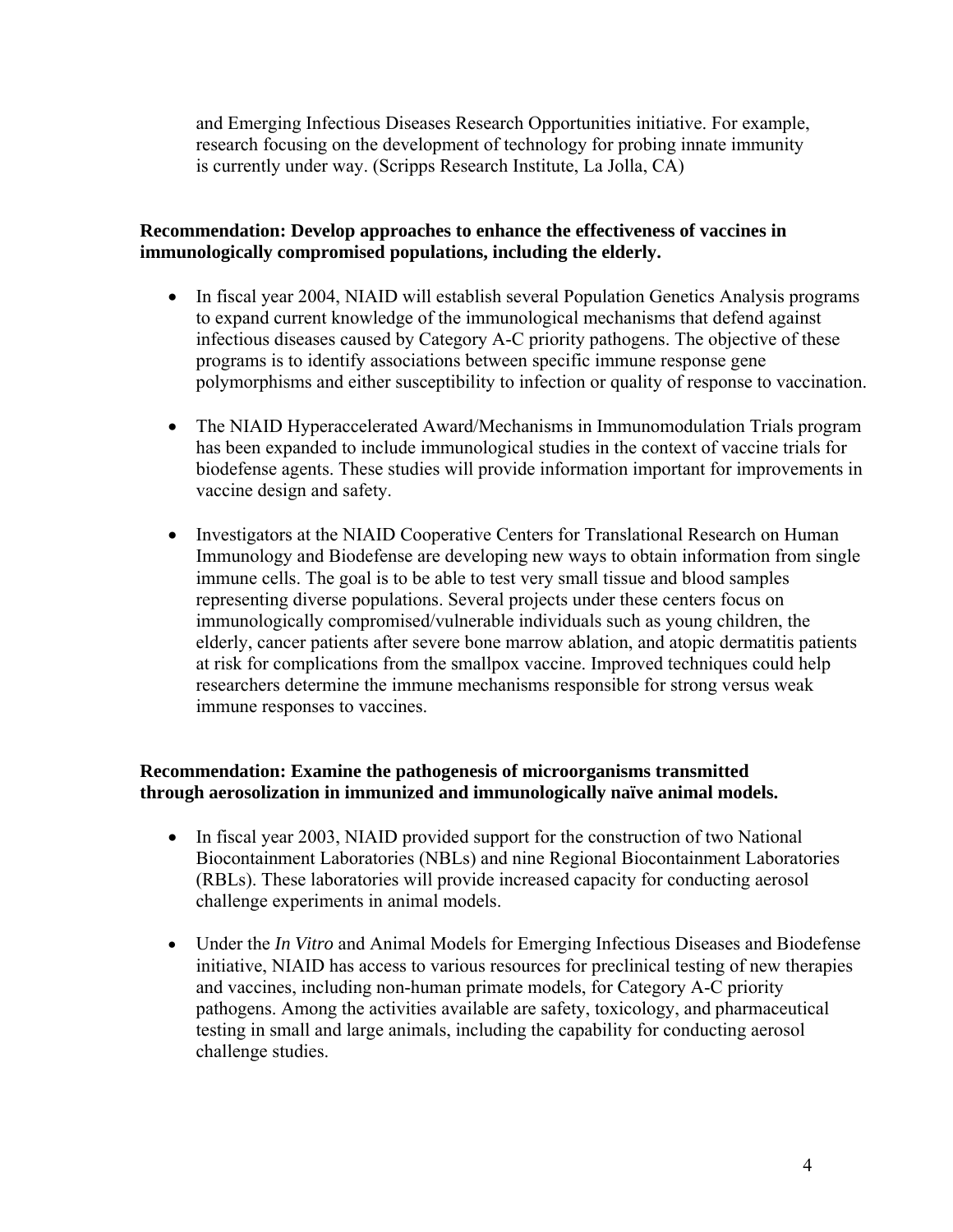• In December 2003, NIAID hosted a workshop entitled Aerosol Challenge Technology and Applications in Biodefense. Participants included experts in the field of aerosol challenge biology as well as NIAID contractors and grantees in an effort to expand the field and harmonize technologies.

### **Recommendation: Develop integrated approaches to understand the factors that lead to the natural emergence of infectious diseases to distinguish them from diseases that emerge through an intentional release of an infectious agent.**

- The NIAID PFGRC is undertaking comparative genomic analyses between species and strains of several NIAID Category A-C priority pathogens to define genetic variations for discovery of important molecular differences.
- In fiscal year 2004, NIAID will establish eight to ten Bioinformatics Resource Centers to develop and maintain comprehensive relational databases. Researchers will be able to query these databases and collect, store, display, annotate, and analyze data. Genomic, functional genomic, structural, and related data will be available about microorganisms responsible for emerging and re-emerging infectious diseases, including the NIAID Category A-C priority pathogens.
- NIAID staff members participate in a number of federal agency working groups and committees to develop a coordinated effort to address serious gaps in the comprehensive genomic analysis, functional genomics, and bioinformatics of microorganisms considered agents of bioterrorism. This coordinated approach can lead to new forensic methodologies that will enable scientists to distinguish between naturally emerging infectious diseases and those caused by agents of bioterrorism.

### **Recommendation: Develop methods for rapid detection of antimicrobial susceptibility/resistance.**

- In fiscal year 2003, NIAID awarded 18 grants under the Innovative Approaches for Combating Antimicrobial Resistance initiative. Among the goals of this initiative is enhanced understanding of mechanisms of resistance and the spread of resistance genes. Examples of research being conducted under this initiative include:
	- Using genomics to identify antibiotic sensitivity genes (University of Colorado at Boulder)
	- Validating mathematical models for predicting resistance (University of California, San Francisco)
	- Rapidly evaluating drug resistance in pathogenic fungi (Public Health) Research Institute, Newark, NJ)
	- Studying resistance in isolates of *Mycobacterium tuberculosis* (Stellenbosch University, Tygerberg, South Africa)
	- Identifying mechanisms of Ciprofloxacin resistance (University of Michigan)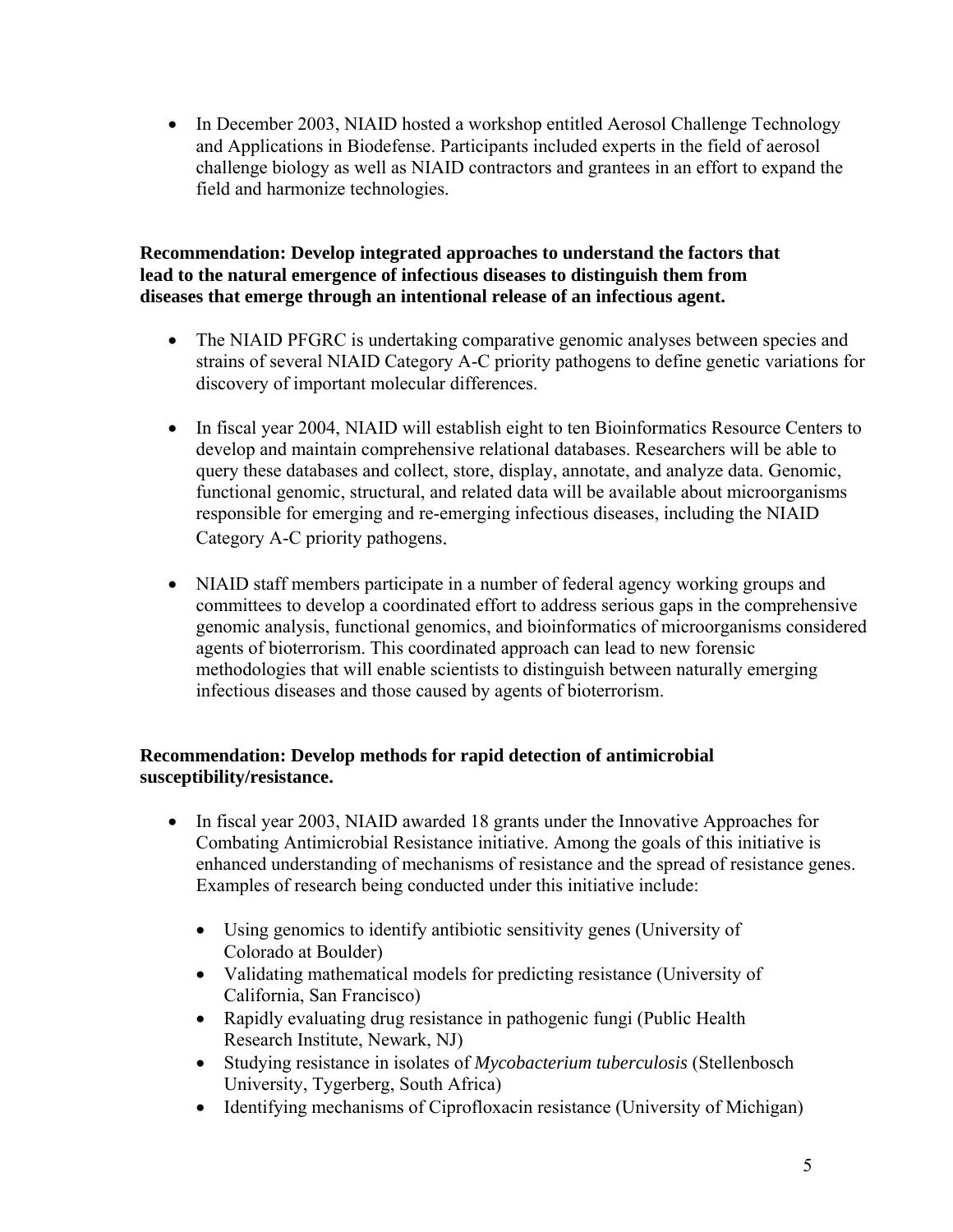- NIAID-supported researchers have developed a rapid, reliable polymerase chain reaction assay for testing antibiotic susceptibility in *Coxiella burnetii*-infected macrophages. The results represent a promising alternative to traditional susceptibility testing methodologies for intracellular bacteria such as *C. burnetii*.
- NIAID continues to support the development of diagnostics and novel therapeutic and preventive measures to minimize infection with resistant pathogens; prevent the acquisition of resistance traits; and control the spread of resistance factors and resistant pathogens in hospital settings under a number of initiatives, including the Biodefense and Emerging Infectious Diseases Research Opportunities initiative.

### **Recommendation: Expand research on polymicrobial interactions and the consequence of co-infections.**

- In fiscal year 2003, NIAID awarded 23 grants under the Impact of Microbial Interactions on Infectious Diseases initiative. Among the goals of this initiative is the development of novel, exploratory approaches for examining polymicrobial interactions. Examples include:
	- Identify immune determinants to bacterial and viral co-infection (The Wistar Institute, Philadelphia, PA)
	- Study quorum sensing, bacterial interaction, and disease (Tufts University)
	- Evaluate *M. tuberculosis* interactions with environmental mycobacteria and the effects on vaccine efficacy (Ohio State University)
	- Study susceptibility to secondary bacterial infection as a result of influenza infection (Wayne State University)
	- Investigate enteropathogenic and toxigenic *Escherichia coli* interactions (The Research Foundation of The State University of New York, Albany)
	- Study secondary infections in relationship to *M. tuberculosis* infection (University of Wisconsin-Madison)
- In October 2003, NIAID staff co-organized an American Society of Microbiology Conference on Polymicrobial Diseases to provide an update on this emerging topic and to foster interdisciplinary collaborations.
- A session entitled Immunity in Polymicrobial Infections was held at the 2004 meeting of the American Society for Microbiology. It focused on the complex interaction between multiple infectious agents and their collective influence on host immunity. NIAID staff were among those leading the session.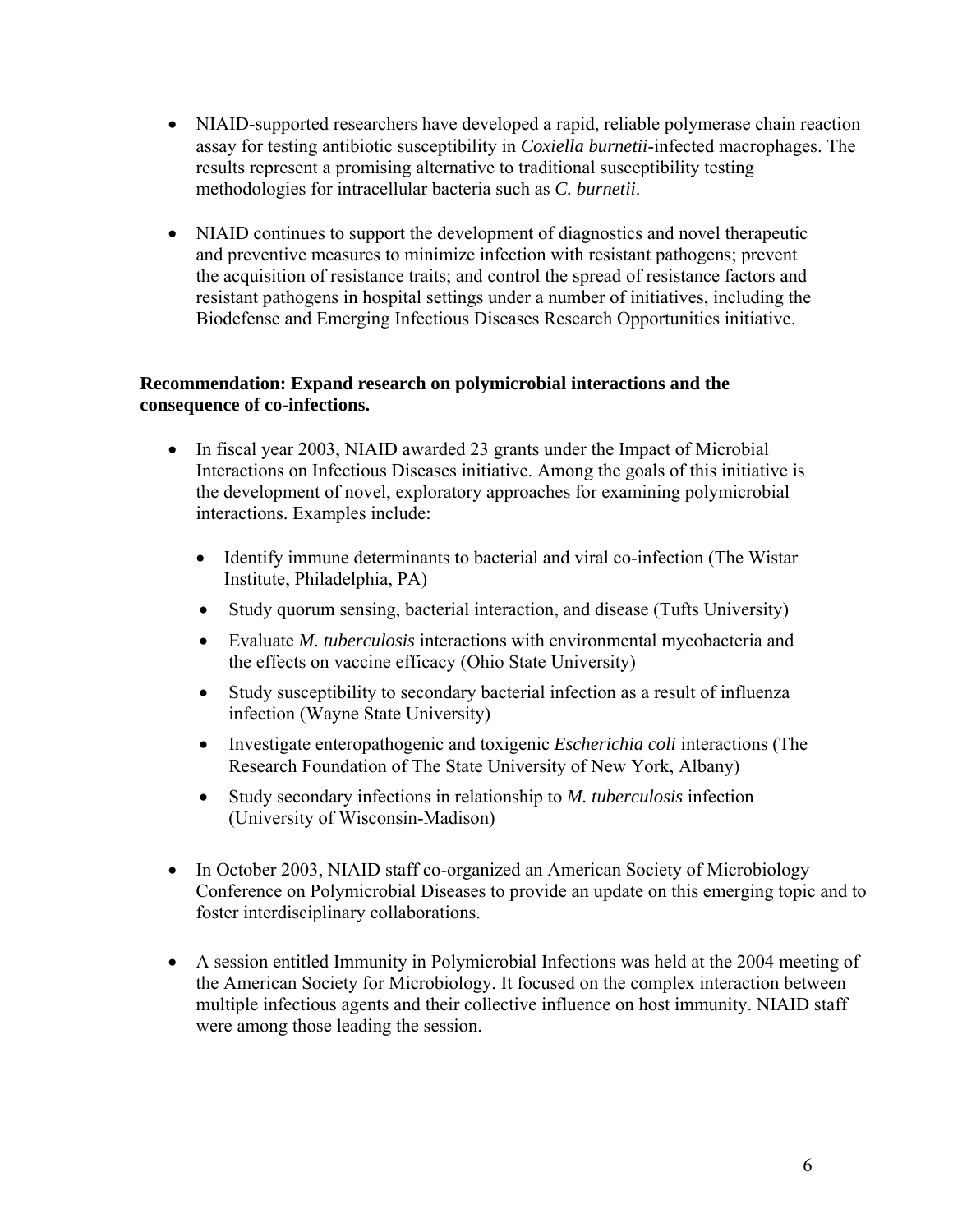### **Recommendation: Identify host-response profiles for early detection of presymptomatic infections.**

- In fiscal year 2003, NIAID awarded five Cooperative Centers for Translational Research on Human Immunology and Biodefense to support basic, clinical, and applied research on human immune responses to Category A-C priority pathogens or their products. Each center includes a large component that focuses on developing and applying new assays to facilitate the study of human immune responses. Additional center awards are planned for fiscal year 2004.
- NIAID staff participated in a trans-National Institutes of Health (NIH) workshop, Imaging Technology and the Study of Immune Function, in April 2003. Participants presented recent progress in imaging techniques as applied to immune responses and identified opportunities for application to human immunity research.

### **Recommendation: Investigate mechanisms by which organisms evade host immune responses.**

- NIAID intramural researchers discovered a genome-wide protective response used by certain bacteria to prevent destruction by the human immune system. The studies are among the first to identify complex genetic programs in bacteria that promote disease by circumventing human innate immunity.
- NIAID continues to encourage and support research on microbial immune evasion and enhancement under the Biodefense and Emerging Infectious Diseases Research Opportunities initiative.
- In June 2003, NIAID convened an expert panel on Antiviral Innate Immunity: Recognition, Defenses, Evasion, and Biodefense Strategies, with the goal of identifying research needs and establishing the basis for future research programs in the areas of innate immune activation by viruses, viral evasion mechanisms, and antiviral therapies.

# **Product Development**

### **Recommendation: Involve the Food and Drug Administration (FDA) and industry in the early planning of development of vaccines, diagnostics, and therapeutics for biodefense.**

• NIAID has established working groups, consisting of representatives from FDA, the Centers for Disease Control and Prevention (CDC), and pharmaceutical manufacturers, at an early stage of a product's development. One goal of each working group is to identify and address the development of animal models for testing candidate biodefense products.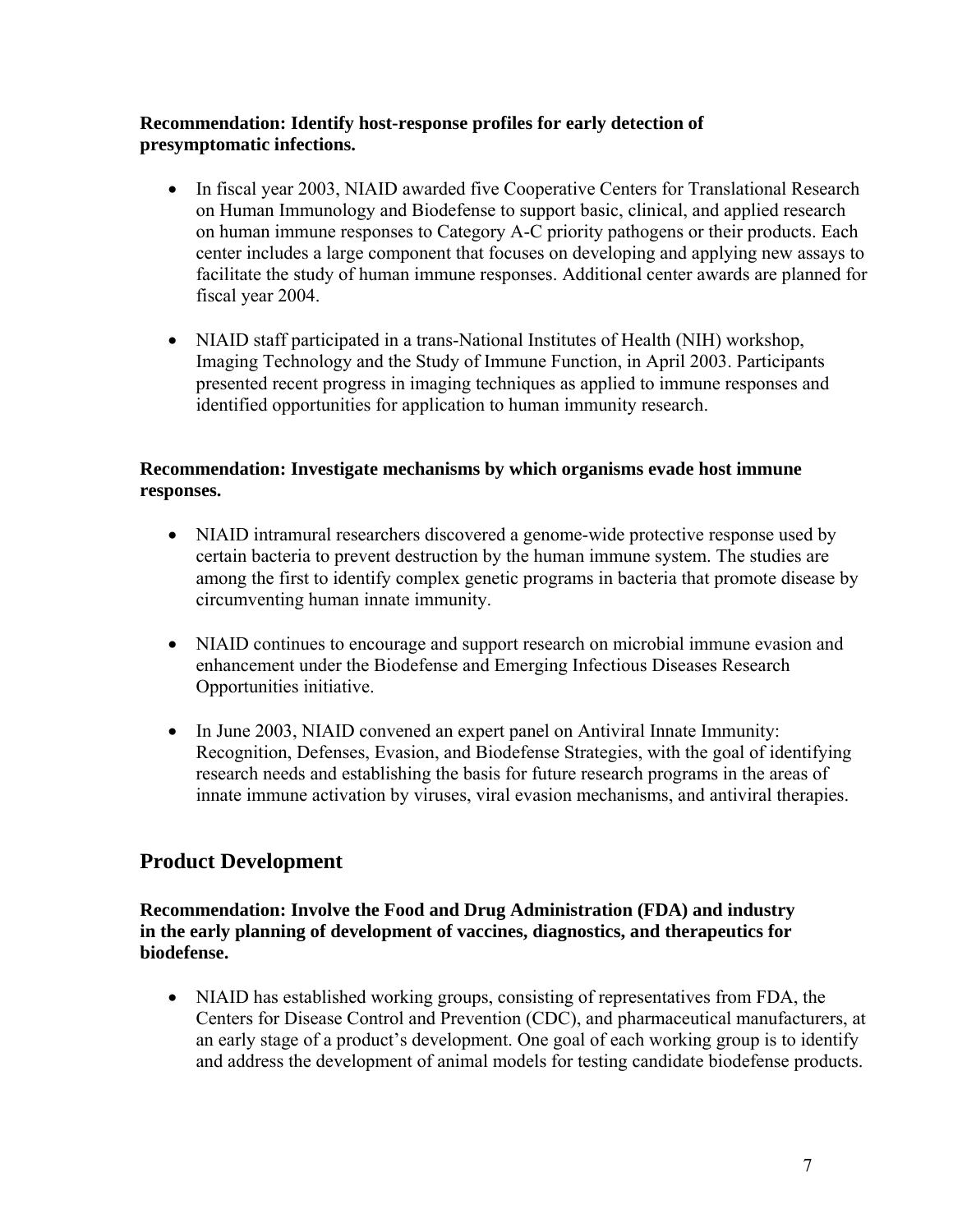- NIAID is implementing a process to obtain FDA review and comment early during product development, so that the necessary follow-on studies can be more quickly identified and initiated.
- NIAID is actively seeking input from both FDA and industry regarding the types of products needed for biodefense. This information is being used to plan and execute product development.
- In fiscal year 2004, NIAID will make several awards under the initiative Assessing Safety of Cell Substrates and Vaccine Components to advance the development of assays to better characterize vaccine cell substrates. Data generated from these assays may allow vaccine manufacturers and FDA to make more informed risk-benefit analyses regarding use of new cell substrates in vaccine manufacturing.

### **Recommendation: Develop new models that facilitate industry participation in the development of products for biodefense.**

- In May 2004, NIAID held a workshop entitled Biological Assays Development, Validation and Long Term Maintenance, which was taught by experts in assay validation. This workshop taught companies working on biodefense products how to develop and validate assays.
- NIAID regularly conducts current Good Manufacturing Practices (cGMP) and GLP<sup>1</sup> audits of manufacturing and testing facilities that are producing and testing biodefense products being used in clinical trials. These audits provide the companies with valuable guidance on steps needed to validate assays, and to manufacture and test products in a manner compliant with FDA guidelines.
- NIAID has created several novel mechanisms to encourage biodefense research and product development activities by the private sector. Ongoing initiatives used to specifically engage industry in this effort include Challenge Grants: Biodefense Partnerships; and Cooperative Research for the Development of Vaccines, Adjuvants, Therapeutics, Immunotherapeutics, and Diagnostics for Biodefense.
- In fiscal year 2003, NIAID established the Biodefense and Emerging Infections Research Resources Repository to acquire, authenticate, and store Category A-C priority pathogens and related reagents, and to make them available to scientists for research and product development. The repository also provides a means to receive input and advice from scientists regarding reagent needs, characterization requirements and quality control,

 $\overline{a}$ <sup>1</sup> cGMPs are regulations issued by the FDA that specify methods, equipment, facilities, and controls required for producing, packaging, handling, and holding drugs and other products for clinical use. GLPs are FDA regulations that establish standards for conducting and reporting non-clinical laboratory studies that are used to support or are intended to support applications for research or marketing permits for regulated products.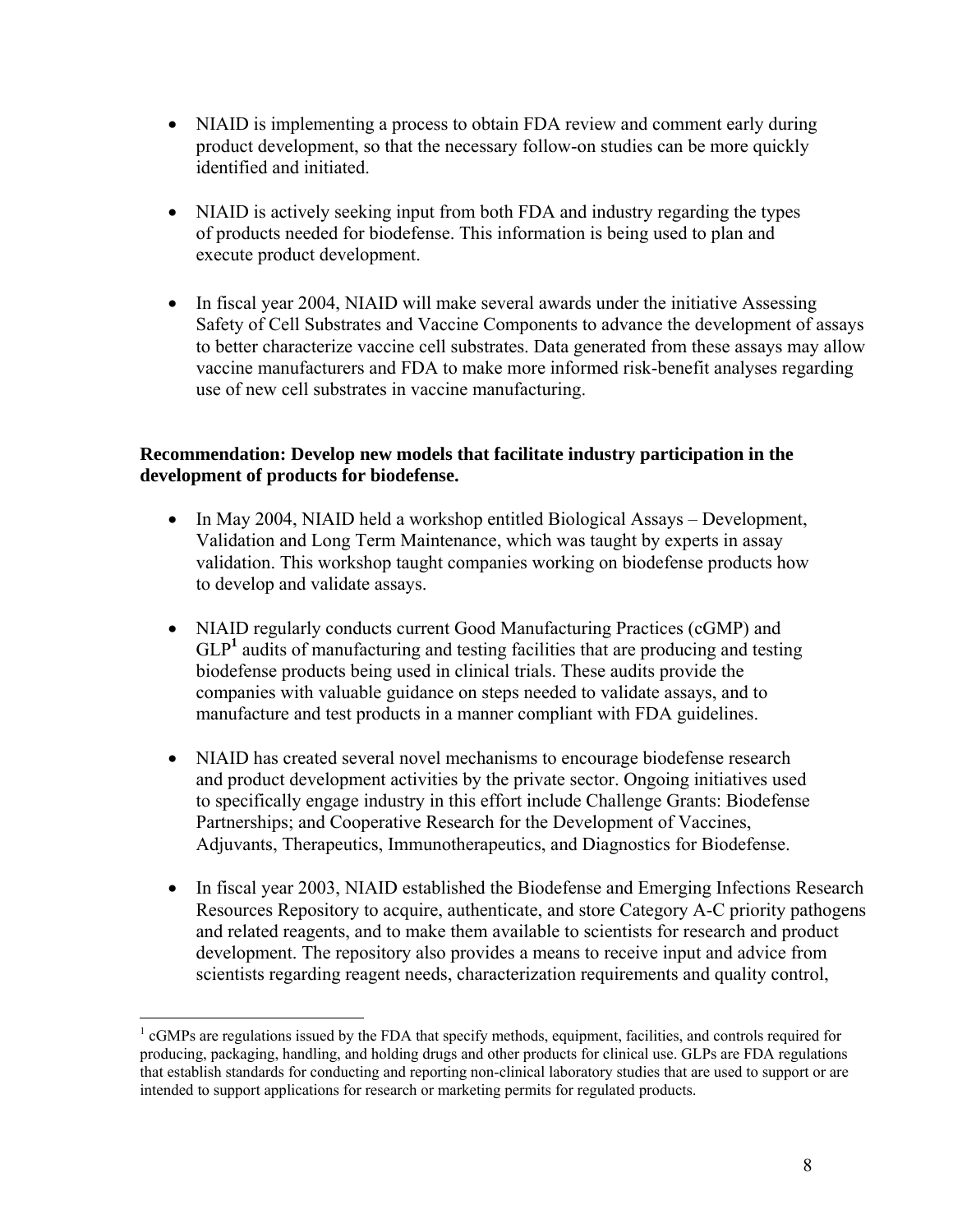proprietary and ethical issues, training and technology transfer needs, and access to information. (American Type Culture Collection)

### **Recommendation: Develop vaccines and immune-based therapies for emerging pathogens, including those that are broadly protective.**

The development of vaccines and immune-based therapies for biodefense is supported under many of NIAID's new biodefense initiatives including Challenge Grants: Biodefense Partnerships; Cooperative Research for the Development of Vaccines, Adjuvants, Therapeutics, Immunotherapeutics, and Diagnostics for Biodefense; Regional Centers of Excellence (RCEs) for Biodefense and Emerging Infectious Diseases; and the Small Business Biodefense Program. These goals are also supported under several of NIAID's research resources, including the Vaccine and Treatment Evaluation Units, *In Vitro* and Animal Models for Emerging Infectious Diseases and Biodefense, and the Biodefense and Emerging Infections Research Resources Repository**.** Examples of recently funded research in these areas include:

- Development of improved *Brucella* vaccines
- Development of vaccines for *Burkholderia* species
- Development of outer membrane protein-based subunit vaccines for Q fever
- Development of attenuated strains of the endemic typhus bacterium for potential use in vaccines
- Discovery of T- and B-cell antigens for a model bacterium similar to the causative agent of Rocky Mountain spotted fever
- Development of replicon vaccines for eastern, western, and Venezuelan equine encephalitis viruses
- Development of a non-replicating subunit vaccine for West Nile virus
- Development of neutralizing human monoclonal antibodies for eventual immunization and/or treatment of Crimean-Congo hemorrhagic fever and West Nile virus infection
- Development of a multivalent vaccine for *Shigella flexneri*
- Development of new vaccines that generate a broad immunity against divergent influenza strains
- NIAID's Vaccine Research Center (VRC), in collaboration with Vical Inc., is developing a DNA vaccine candidate for West Nile virus. Immunogenicity studies have shown elicitation of significant antibody titers, and challenge studies have demonstrated substantial protection in vaccinated mice. A Phase I clinical trial is planned for late 2004 to assess safety and immunogenicity of the vaccine in healthy volunteers.
- NIAID intramural scientists are developing a number of vaccines and immunotherapies against Category B and C agents, as well as some Category A agents. For example:
	- Live attenuated pandemic influenza A virus vaccines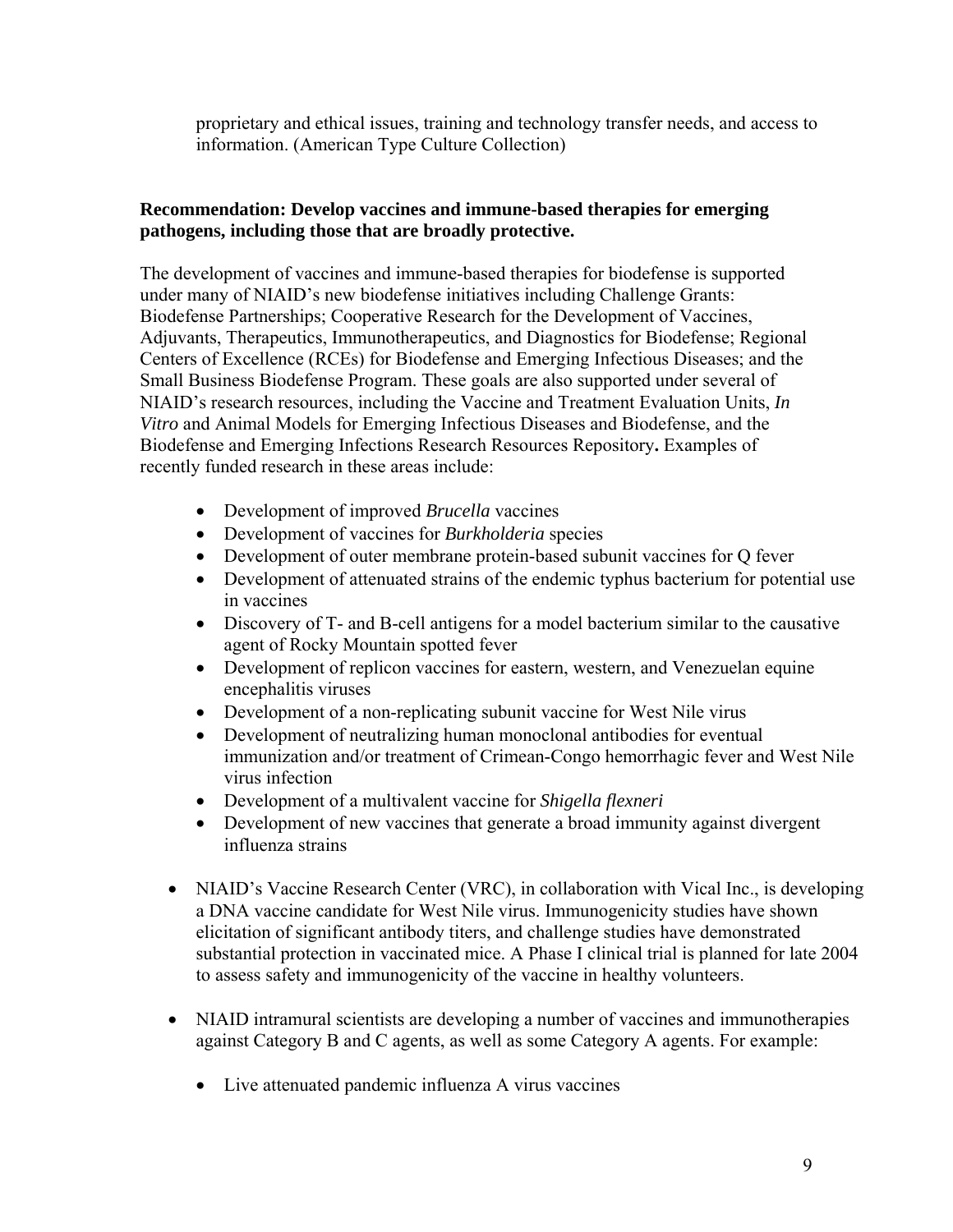- Vaccines against West Nile virus, multiple toxins of *Clostridium botulinum*, and other Category B and C priority pathogens
- A live, attenuated tetravalent dengue virus vaccine
- Humanized monoclonal antibodies against dengue virus

### **Recommendation: Develop new, broadly applicable therapeutic agents.**

- The development of therapeutics for biodefense is supported under many of NIAID's new biodefense initiatives including Challenge Grants: Biodefense Partnerships; Cooperative Research for the Development of Vaccines, Adjuvants, Therapeutics, Immunotherapeutics, and Diagnostics for Biodefense; and the Small Business Biodefense Program. Examples of recently funded research in this area include:
	- A novel platform to discover biodefense therapeutics
	- Broad-spectrum therapeutics for influenza
	- Pathogen-specific drug targets for weaponized bacteria
	- Gram-negative sepsis and pharmacophore-based therapies
	- New therapies for pathogenic *E. coli* diseases
	- RNA interference as a potential therapeutic for RNA virus infections
	- Immunotherapies for biodefense
	- Novel synthetic Toll-like receptor ligands for biodefense
	- Drug development for multi-drug resistant tuberculosis
	- Novel antiviral agents for Lassa fever, Nipah virus, Hendra virus, Sin Nombre virus, and West Nile virus
	- DerG (immunomodulator) treatment of viral encephalitis
- By expanding existing resources and developing new ones, NIAID has enhanced its capabilities to evaluate potential therapeutics. Resources include:
	- The *In Vitro* and Animal Models for Emerging Diseases and Biodefense program, which provides preclinical testing for new as well as licensed therapeutics. This network includes capabilities for *in vitro* screening of antimicrobial activity; clinical isolate panels for selected bacterial pathogens; small animal models; non-human primate models; and safety/toxicology and pharmacology testing for therapeutics.
	- A coordinated network of contracts under which potential therapeutics can be evaluated for activity against Category A-C viruses in both *in vitro* and animal model screens.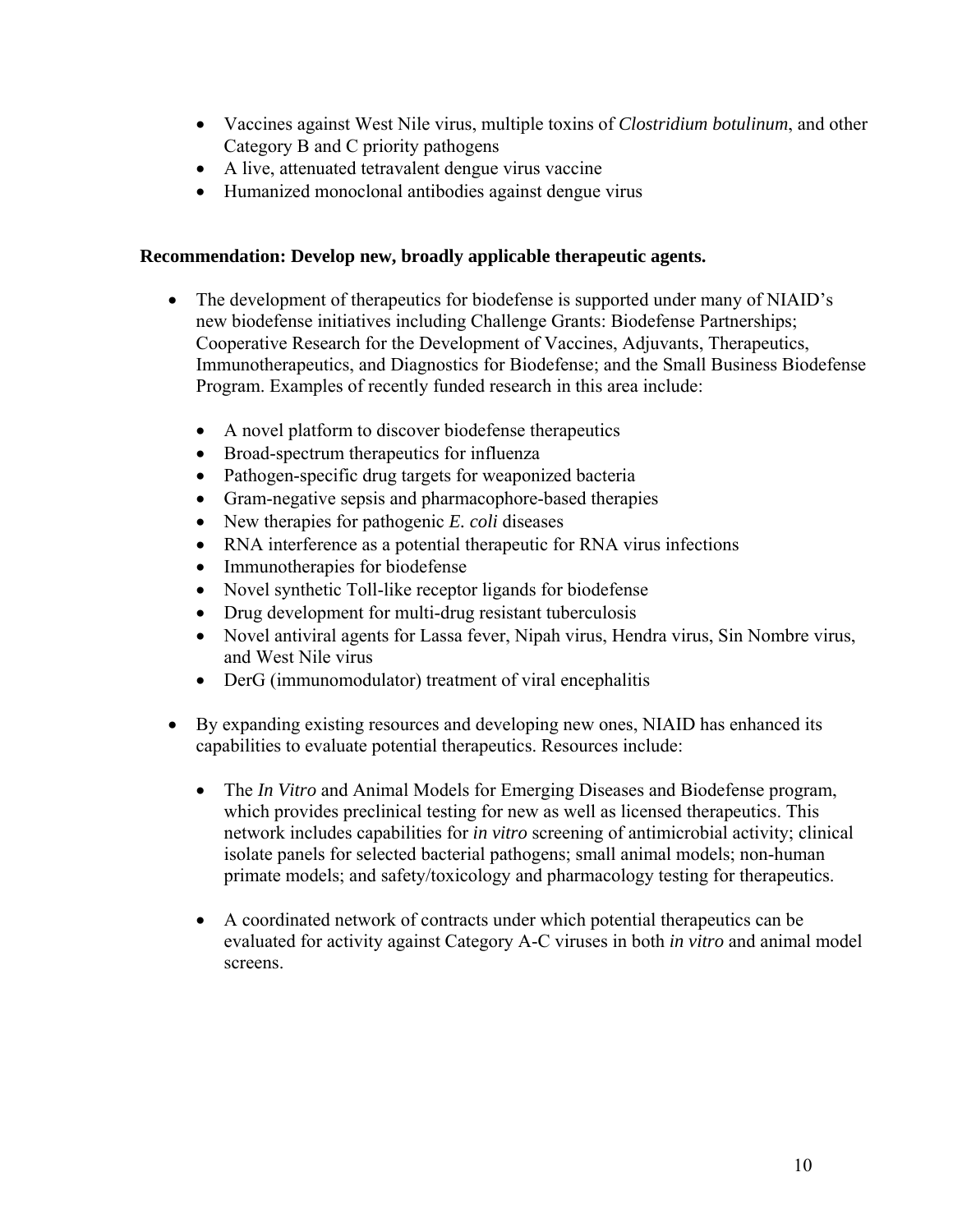### **Research Resources**

**Recommendation: Establish cGMP and GLP facilities capable of producing monoclonal antibodies, vaccines, and other drugs and immunotherapeutics for preclinical development and clinical trials.** 

- NIAID's VRC is currently developing a Vaccine Pilot Plant facility, leased and operated by a contractor, that can produce vaccines for clinical trials. The facility will be operated according to cGMP, and its flexible design will allow vaccines to be manufactured using a wide variety of technology platforms.
- NIAID has expanded its ability to access facilities using cGMPs and GLPs to develop, manufacture and characterize pilot lots of vaccines, antibodies and therapeutics for evaluation in Phase I clinical studies. Recently, NIAID awarded contracts for production of cGMP pilot lots of an inactivated influenza vaccine, severe acute respiratory syndrome (SARS) coronavirus vaccines, and a human monoclonal antibody against coronavirus S protein.
- Several of the NIAID NBLs and RBLs awarded in fiscal year 2003 are planning to have the flexibility to accommodate GLP space within their facilities. In addition, one of the RBLs is planning to have a cGMP suite.

### **Recommendation: Develop and standardize functional assays for measurement of human immunity.**

- NIAID has established five Cooperative Centers for Translational Research on Human Immunology and Biodefense. Each center includes a large component focused on developing and applying new assays to facilitate the study of human immune responses.
- Through NIAID repositories, the Institute is making characterized reagents available to scientists involved in biodefense research activities for use in standardized assays of immune function.

### **Recommendation: Establish genomics and proteomics resources for identification and comparison of new or emerging pathogens, including those that are genetically engineered.**

- NIAID has made a significant investment in establishing a comprehensive genomics program. Among the funded and planned resources are:
	- The **Pathogen Functional Genomics Resource Center** (PFGRC), which provides and distributes to researchers a wide range of genomic and related resources and technologies for functional analyses of microbial pathogens, including potential agents of bioterrorism, and invertebrate vectors of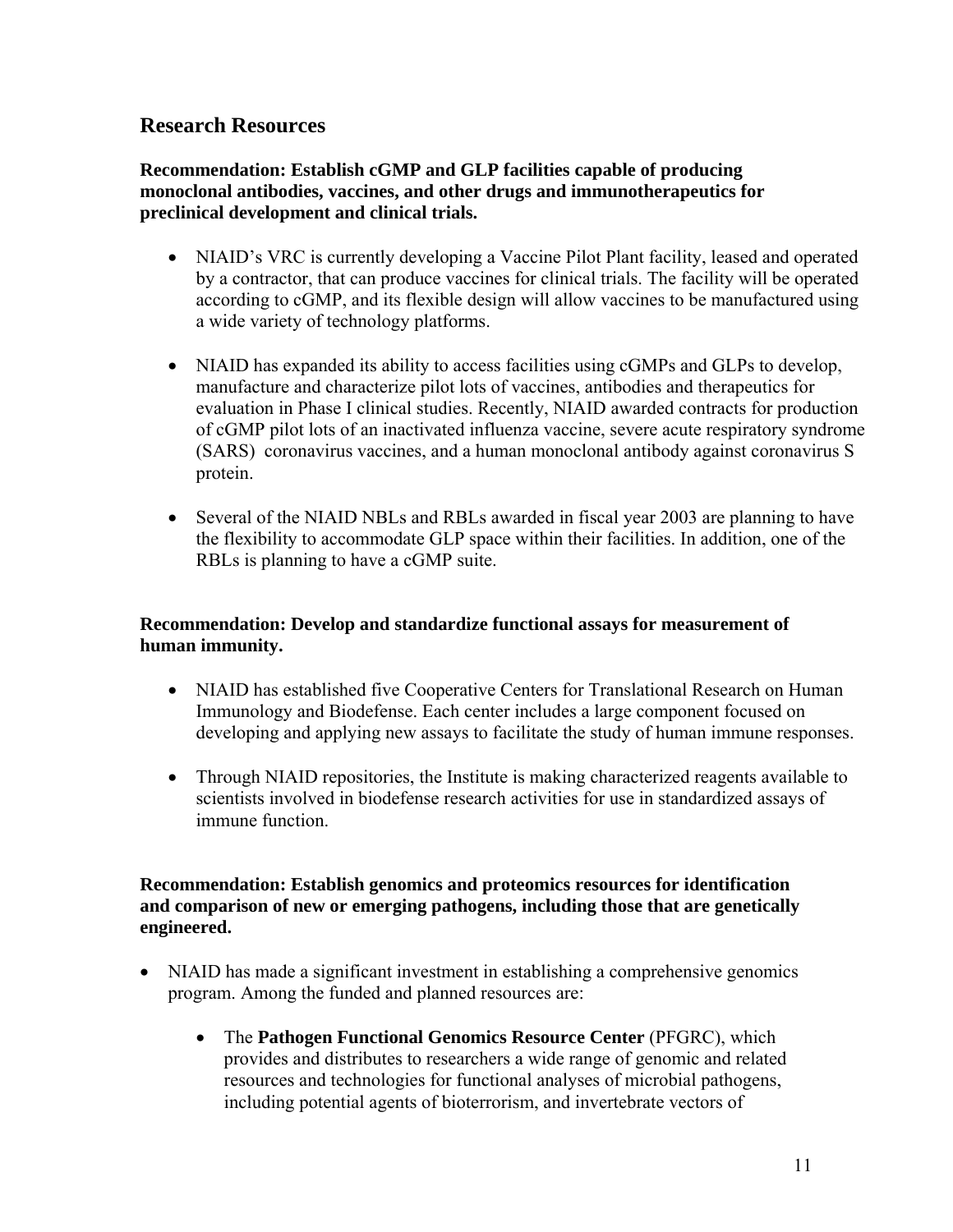infectious diseases. In fiscal year 2004, additional genomic resources, including protein expression clone sets and DNA microarrays, will be available (see www.niaid.nih.gov/dmid). In addition, the PFGRC is undertaking comparative genomic analyses to identify genetic variations and relatedness within and between species that define characteristic pathogen biosignatures. These biosignatures can be used for rapid and accurate pathogen identification in forensics and other applications. (TIGR, Rockville, MD)

- **Microbial Sequencing Centers** that allow for rapid and cost-efficient production of high-quality microbial genome sequences. Genomes to be sequenced include microorganisms considered agents of bioterrorism, related organisms, clinical isolates, closely related species, and invertebrate vectors of infectious diseases. Comparative genomic analysis will provide critical data enabling identification of genetic polymorphisms that correlate with phenotypic characteristics such as drug resistance, morbidity, and infectivity. (TIGR, Rockville, MD and the Massachusetts Institute of Technology)
- **Bioinformatics Resource Centers** that will develop, populate, display, store, and continuously update comprehensive, relational, multi-organism databases. The databases will focus on microorganisms responsible for emerging and reemerging infectious diseases, including those considered potential agents of bioterrorism. They will provide scientists with easy access to a large amount of genomic, functional genomic, structural, and related data. Access to these data will facilitate comprehensive analyses of genomes to help identify critical pathogen-specific molecular markers for forensic strain identification. Approximately eight Bioinformatics Resource Centers are expected to be awarded in fiscal year 2004, complementing the research efforts under way at the Microbial Sequencing Centers.
- **Proteomics Research Programs: Identifying Targets for Therapeutic Interventions Using Proteomic Technology,** under which innovative proteomic technologies and methodologies will be developed and enhanced. By using this knowledge to understand pathogens and/or host cell proteomes, scientists may discover and identify novel targets for the next generation of drugs, vaccines, diagnostics, and immunotherapeutics against microbes considered potential agents of bioterrorism.
- The **NIH Influenza Genomics Project**, which NIAID recently initiated in collaboration with the NIH National Library of Medicine, TIGR, and academic partners. This project will build capacity for rapid and complete genomic sequencing of both human and avian influenza viruses and for developing bioinformatics tools. The availability of complete genomic sequences of several thousand known human and animal influenza viruses, and the capacity to rapidly sequence those that emerge in the future, is critical for understanding the overall molecular evolution of influenza viruses and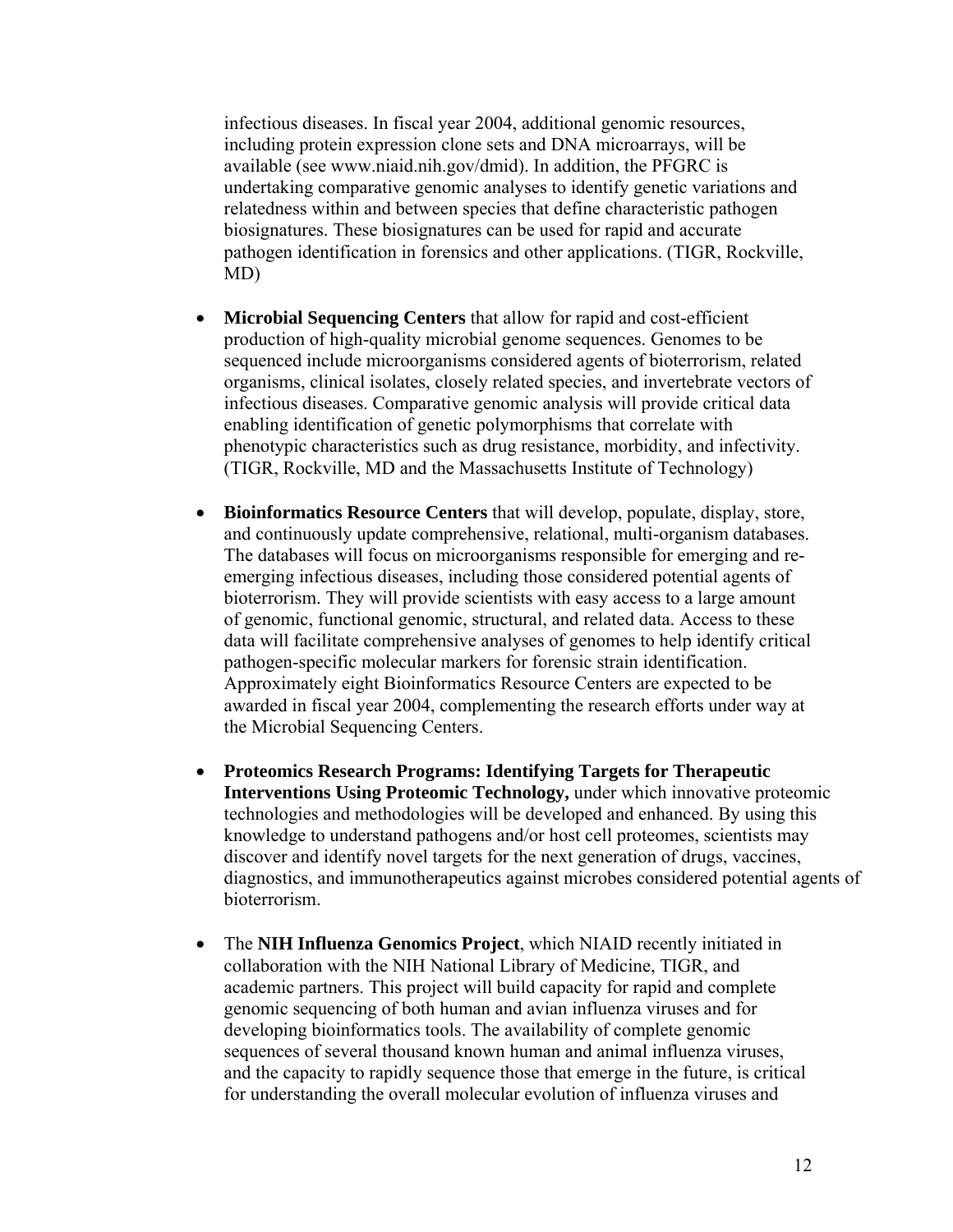genetic correlates of virulence and severe disease. This information will be a critical resource for basic and applied research on influenza, including vaccine development. All sequence information will be immediately released to the scientific community through Genbank.

• The NIAID intramural research program has established a proteomics facility and enhanced its genomics capabilities to support biodefense and emerging infectious diseases initiatives. These resources are being used to analyze multiple strains of a number of bacterial and viral pathogens.

### **Recommendation: Ensure adequate numbers of BSL-3 facilities with aerosol challenge capacity.**

- In fiscal year 2003, NIAID provided support for the construction of two NBLs and nine RBLs. The NBL construction program provides funding to design, construct, and commission comprehensive, state-of-the-art biosafety laboratory (BSL)-4, BSL-3, and BSL-2 facilities, as well as associated research and administrative support space. The RBL construction program provides funding for similar facilities containing BSL-3 and BSL-2 labs. These laboratories will provide increased capacity for aerosol challenge experiments in animal models.
- Recent facility renovations have expanded the capacity of NIAID intramural scientists to conduct aerosol challenge studies in BSL-3 laboratories. Preconstruction activities and/or construction of three new integrated research facilities that will provide additional clinical, laboratory, and animal biocontainment capacity are under way.
- NIAID has established a cooperative program with the U.S. Army Medical Research Institute of Infectious Diseases (USAMRIID) to conduct research projects related to biodefense, including pathogenesis and immune response studies. Under the agreement, NIAID is supporting efforts to increase USAMRIID's aerosol challenge capability by increasing containment facilities and animal holding space.

### **Recommendation: Establish small animal and non-human primate models for emerging infectious diseases.**

- The *In Vitro* and Animal Models for Emerging Diseases and Biodefense program supports development, validation, and use of various small animal and non-human primate models to screen new therapeutic, diagnostic, and preventive compounds for Category A-C bacteria and viruses, and to test their efficacy.
- NIAID supports a coordinated network of contracts under which potential therapeutics can be evaluated for activity against Category A-C viruses in both *in vitro* and animal model screens. These resources are being expanded to incorporate additional animal models.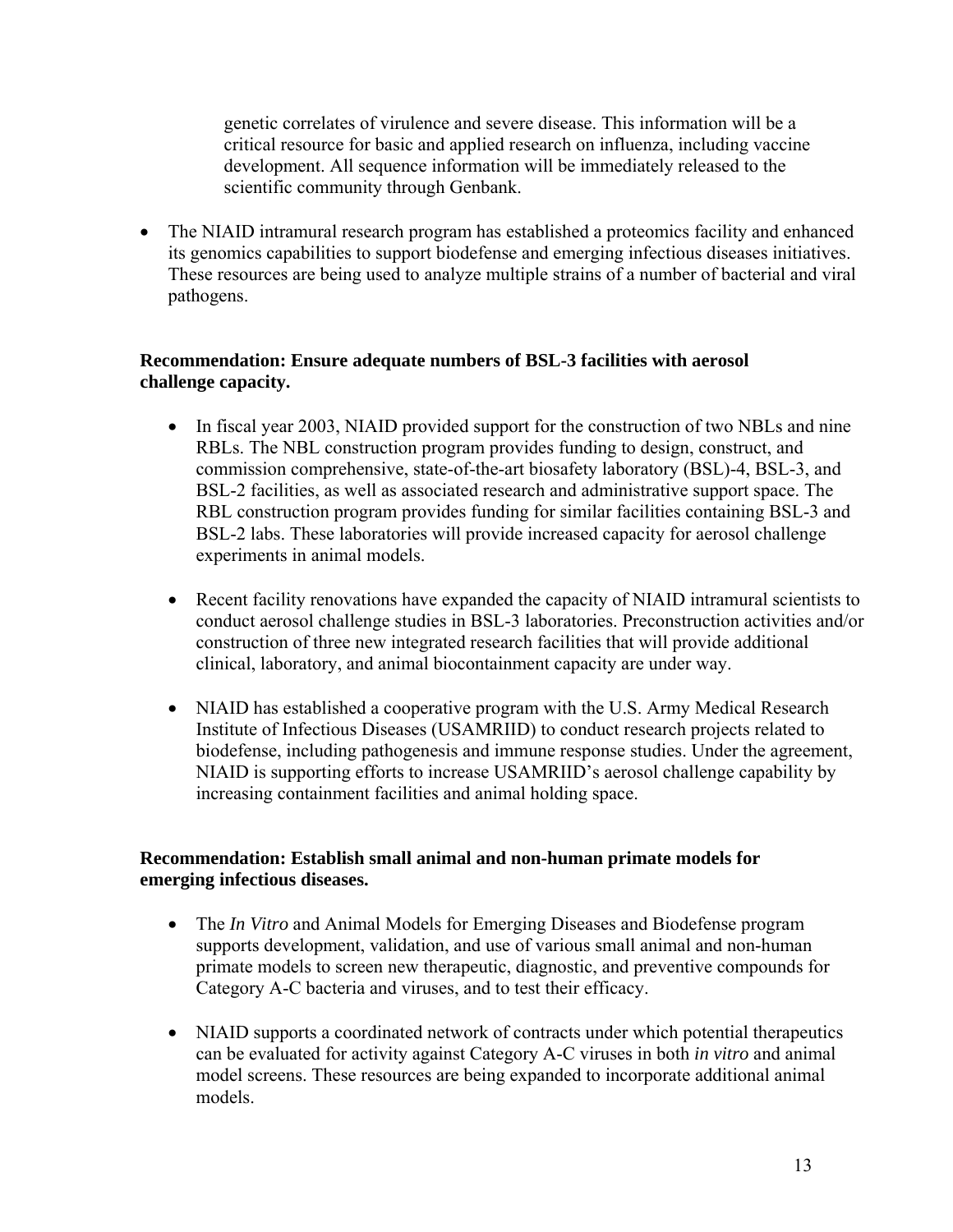- In fiscal year 2004, NIAID will initiate the Development of Immune Monitoring Reagents and MHC (Major Histocompatibility Complex) Typing Technologies for Non-Human Primates program to develop, evaluate, produce, and distribute new or improved non-human primate immune monitoring and immune modulating reagents needed to advance preclinical studies of vaccine and immunotherapeutic candidates into non-human primates.
- NIAID intramural scientists are developing animal models of emerging infectious diseases such as SARS.

### **Recommendation: Develop a network of centralized repositories for reagents and clinical specimens for emerging and biothreat infections and encourage new strategies to facilitate the shipment of infectious biological samples.**

- The Biodefense and Emerging Infections Research Resources Repository, initiated in fiscal year 2003, is acquiring, authenticating, and storing Category A-C priority pathogens and related reagents, and making them available to the scientific community for research and product development. It will also produce and dispense reagents, such as DNA clones, body fluids and cells, synthetic peptides, and monoclonal and polyclonal antibodies. In addition, the repository staff have been developing procedures to ensure compliance with safety and security regulations for transport of select agents. (American Type Culture Collection)
- The NIH/NIAID Tetramer Facility provides custom synthesis and distribution to researchers from around the world of soluble MHC-peptide tetramer reagents that can be used to stain antigen-specific T cells. This facility was recently expanded to produce MHC-peptide tetramer reagents specific for T cells recognizing the Category A-C priority pathogen antigens. (Emory University)

### **Recommendation: Identify and develop potential field sites in appropriate endemic areas to study natural history, develop diagnostics, evaluate interventions, and acquire clinical materials.**

- In fiscal year 2003, NIAID expanded its International Collaboration in Infectious Disease Research network of overseas endemic field sites to include natural history, diagnostic, and pathogenesis studies for a number of Category A-C pathogens.
- NIAID is working with Department of Defense laboratories to identify potential overseas field sites for testing new therapeutics, vaccines, and diagnostics for Category A-C priority pathogens in endemic areas.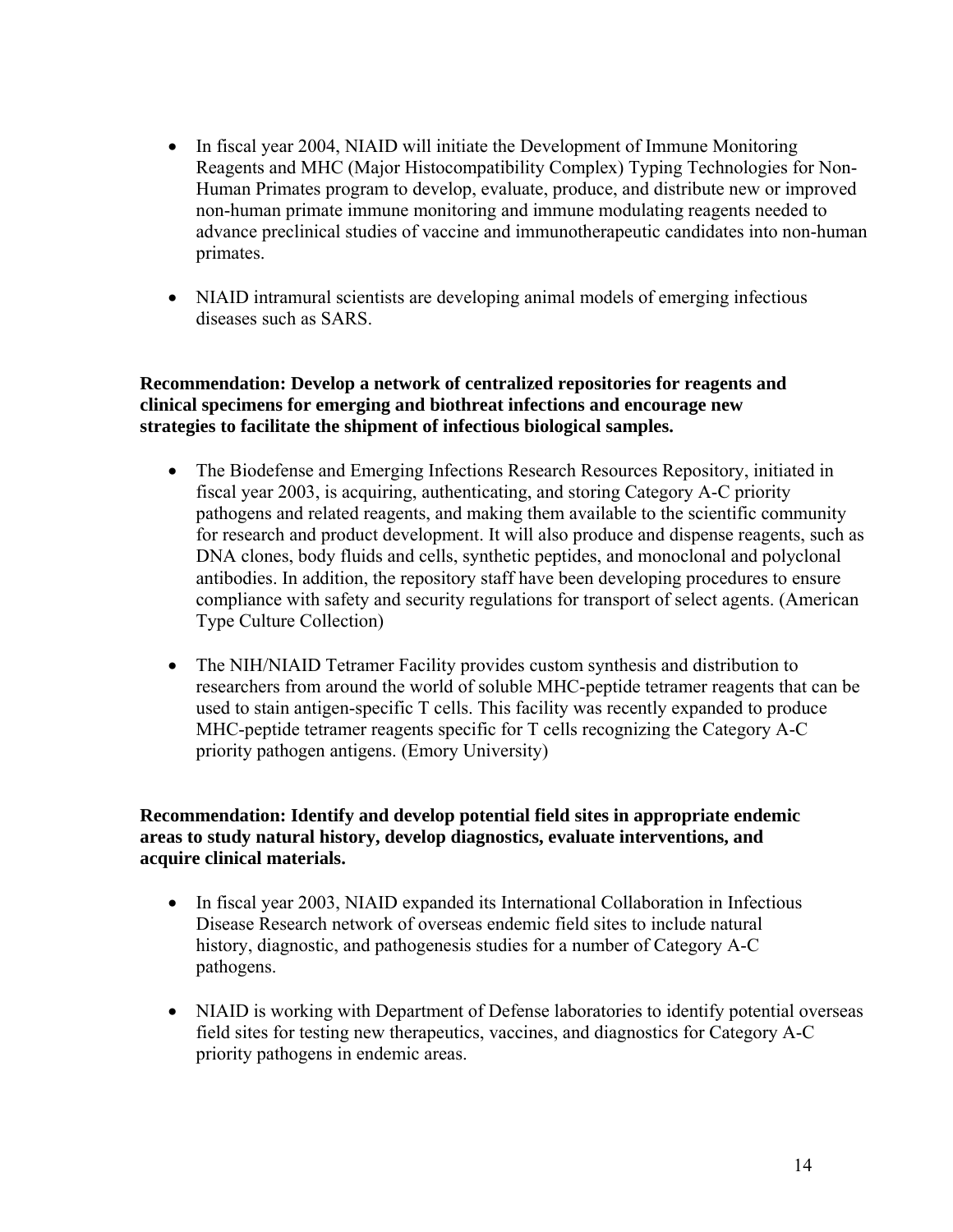• NIAID is investigating options for developing foreign research sites in locations where select biodefense pathogens are endemic.

### **Recommendation: Attract new scientific disciplines, such as computational biology and bioinformatics, to biodefense research and expand the research training of a new cohort of investigators.**

- NIAID recently made available new and expanded programs to support training and career development of young scientists in biodefense research. Approximately 30 percent of training grant applications received in fiscal year 2003 were specifically focused on training in biodefense.
- The expansion of NIAID intramural biodefense research has created new opportunities for postdoctoral research in select agent biology and pathogenesis, as well as in development of vaccines, diagnostics, and therapeutics for biodefense.
- An integral component of the Regional Centers of Excellence for Biodefense and Emerging Infectious Diseases program includes training of a new generation of science professionals to perform biodefense research activities, including computational biology and bioinformatics.
- NIAID staff regularly present the Institute's biodefense research agenda at scientific meetings and workshops to raise awareness of and interest in available funding opportunities. In addition, NIAID co-sponsored meetings with the American Society for Microbiology in 2003 and 2004 entitled Future Directions for Biodefense Research: Development of Countermeasures, at which new biodefense research and training programs were discussed. Additional information regarding the Institute's research activities, funding opportunities, scientific resources, and training opportunities can be found on the NIAID Web site ([biodefense.niaid.nih.gov](http://biodefense.niaid.nih.gov/)).
- In June 2003, NIAID, in cooperation with the National Academy of Sciences, held a workshop to bring together scientists from diverse research areas such as virology, chemistry, cell biology, structural biology, and drug development to share ideas and identify unique approaches for the discovery and development of new therapies of importance for biodefense.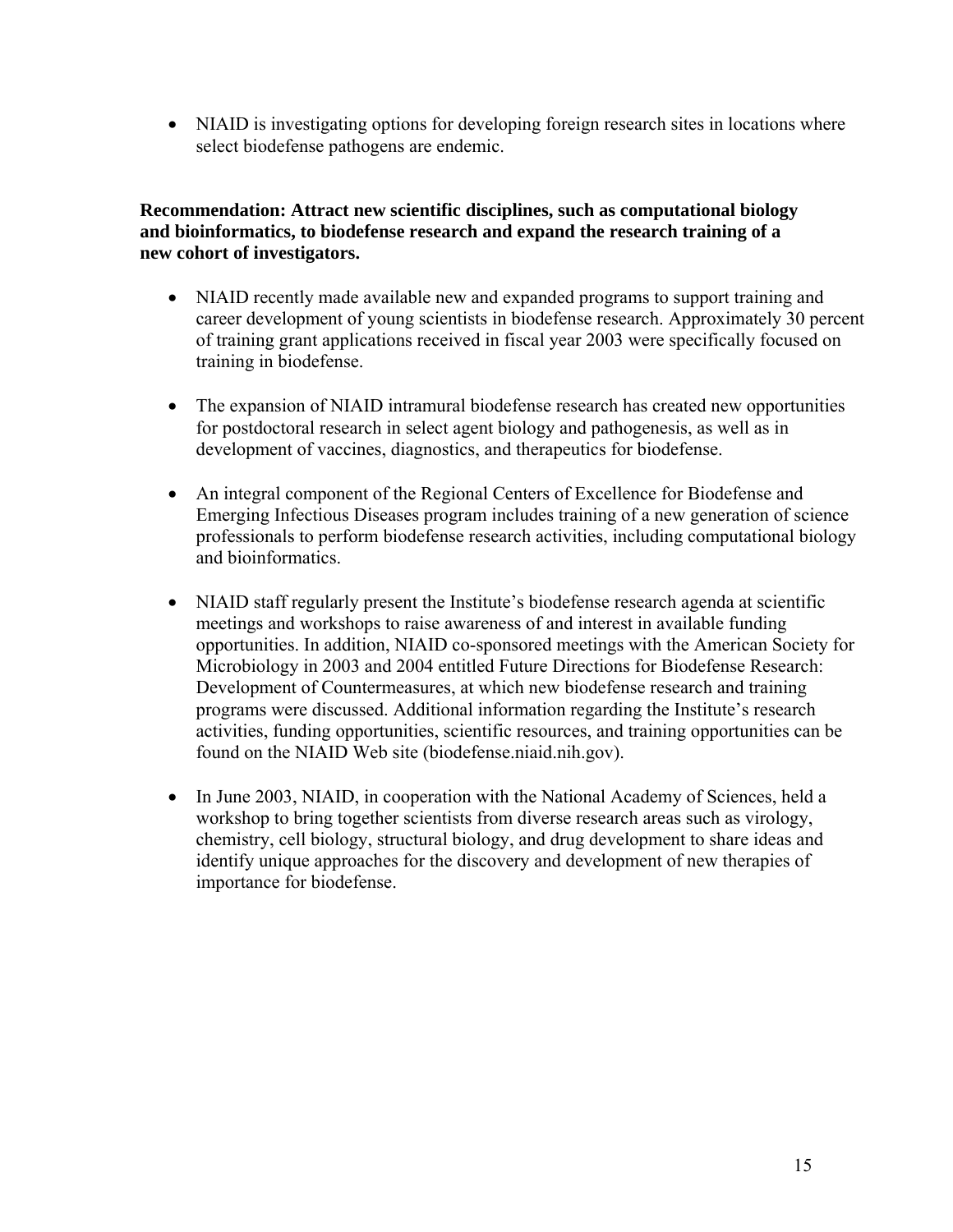# **Inhalational Bacteria**

The Category B and C bacteria with the potential to infect via the aerosol route include *Brucella* species, *Burkholderia mallei* and *pseudomallei, Coxiella burnetii,* and select *Rickettsia* species. Most of these organisms cause zoonotic diseases or infections, which are diseases or infections that may be transmitted from vertebrate animals (e.g., rodents, birds, and livestock) to humans. Different bacteria infect humans through different routes, including ingestion, inhalation, or arthropod-mediated transmission. All of these agents, however, are believed to be capable of causing infections following inhalation of small numbers of organisms. Consequently, these agents are of special concern for biodefense because they may be weaponized for more effective dispersion as aerosols.

## **Scientific Progress**

Since the publication of the *NIAID Biodefense Research Agenda for Category B and C Priority Pathogens* in January 2003, important progress has been made in understanding the basic biology of these inhalational bacteria as well as the development of strategies for prevention, treatment, and diagnosis of associated infections.

**Discovery of antigens and cross-protective immunity may lead to development of vaccines against multiple species of** *Rickettsia***.** National Institute of Allergy and Infectious Diseases (NIAID)-supported investigators have discovered T-cell antigens for *Rickettsia conorii*, a bacterium similar to the causative agent of Rocky Mountain spotted fever, *Rickettsia rickettsii*. This group has also shown that immunization with some rickettsial species confers broad protection against other rickettsial species. Both of these discoveries could provide important information for future vaccine development for *R. rickettsii* and related infections.

(Feng HM and Walker DH, Cross-protection between distantly related spotted fever group rickettsiae, *Vaccine* 2003;21:3901-3905; Li Z et al., Identification of CD8 T-lymphocyte epitopes in OmpB of *Rickettsia conorii*, *Infect Immun* 2003;71:3920-3926)

**Quick and reliable assay determines whether certain inhalational bacteria succumb to antibiotics.** NIAID-funded researchers recently developed a rapid, reliable polymerase chain reaction (PCR) assay for testing antibiotic susceptibility in *C. burnetii*-infected macrophages. This assay represents a promising alternative to traditional antibiotic testing methodologies for intracellular bacteria such as *C. burnetii.* (Brennan RE and Samuel JE, Evaluation of *Coxiella burnetii* antibiotic susceptibilities by real-time PCR assay, *J Clin Microbiol* 2003;41:1869-1874)

**Sequencing and cloning of Q fever pathogen pave the way for improved diagnostics and vaccines.** A multi-institutional team of investigators, funded in part by NIAID, completed the genome sequence of *C. burnetii*, the causative agent of Q fever. The *C. burnetii* genome sequence will allow investigators to more easily study genes that may be involved in causing disease, and should also help identify targets for improved diagnostics and potential vaccine candidates.

(Seshadri R et al., Complete genome sequence of the Q-fever pathogen *Coxiella burnetii*, *Proc Natl Acad Sci U S A* 2003;100:5455-5460)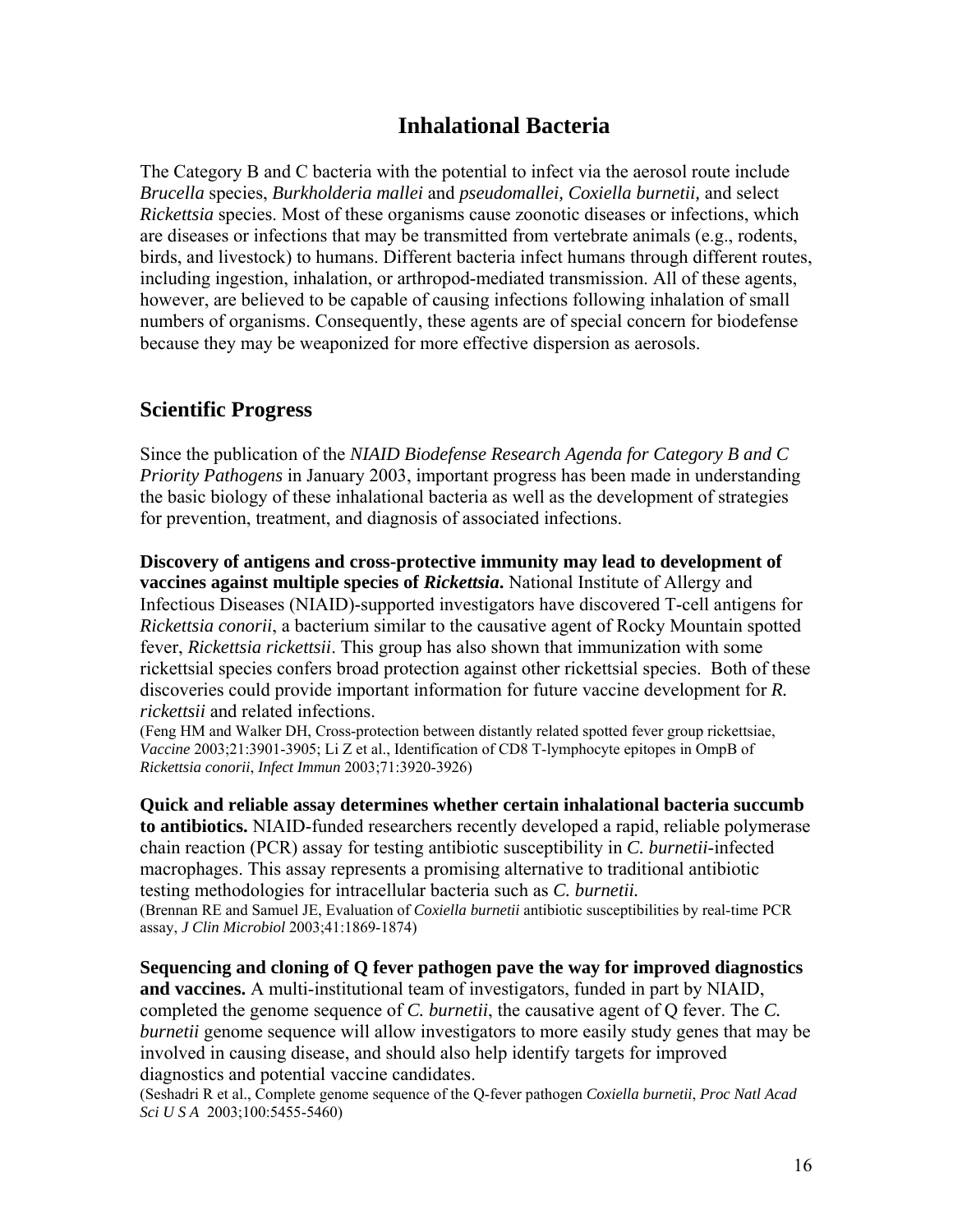**Progress made toward Q fever vaccines.** NIAID-funded researchers have identified and cloned multiple immunogenic proteins from *C. burnetii* that react with infection-derived antibodies. These proteins are logical candidates for future vaccines against Q fever. (Zhang G et al., Identification and cloning of immunodominant antigens of *Coxiella burnetii*, *Infect Immun* 2004;72:844-852)

# **Programmatic Progress in Addressing Immediate Goals**

### **Goal: Investigate the mechanisms by which the intracellular inhalational bacteria survive.**

- NIAID supports sequencing of virulent and avirulent strains of *B. mallei*. This research will allow sequences to be compared in order to identify bacterial genes conferring virulence. (The Institute for Genomic Research (TIGR), Rockville, MD)
- NIAID intramural scientists found subtle differences in the modifications of a surface lipopolysaccharide expressed by *B. mallei*, which causes glanders, and *B. pseudomallei*, which causes melioidosis. Investigators are conducting additional research to better understand how these differences might influence the bacteria's ability to evade the host immune system.
- NIAID intramural scientists have initiated studies to identify those genes that are up- or down-regulated in an intracellular environment and allow *B. pseudomallei* to resist bactericidal immune activity. *B. pseudomallei* is known to resist the bactericidal activity of both reactive oxygen and nitrogen intermediates, as well as to survive and multiply within several mouse and human macrophage cell lines.
- NIAID intramural scientists have developed methods to isolate different forms of the Q fever pathogen, *C. burnetii*, that display environmental stability. Isolation of these variants will allow researchers to define the kinetics of *C. burnetii* development and the biological properties of the variant forms in terms of infectivity, antibiotic sensitivity, and resistance to environmental insult.
- NIAID intramural scientists have isolated several novel *C. burnetii*-secreted proteins that are likely critical for survival and replication of the organism. Further identification of these proteins may yield new targets for vaccines or improved therapies.

### **Goal: Further characterize the mechanisms by which the inhalational bacteria are taken up into cells and cause infection.**

• Several NIAID-supported researchers are conducting studies to better understand the basic biology of *Brucella* species. Studies include: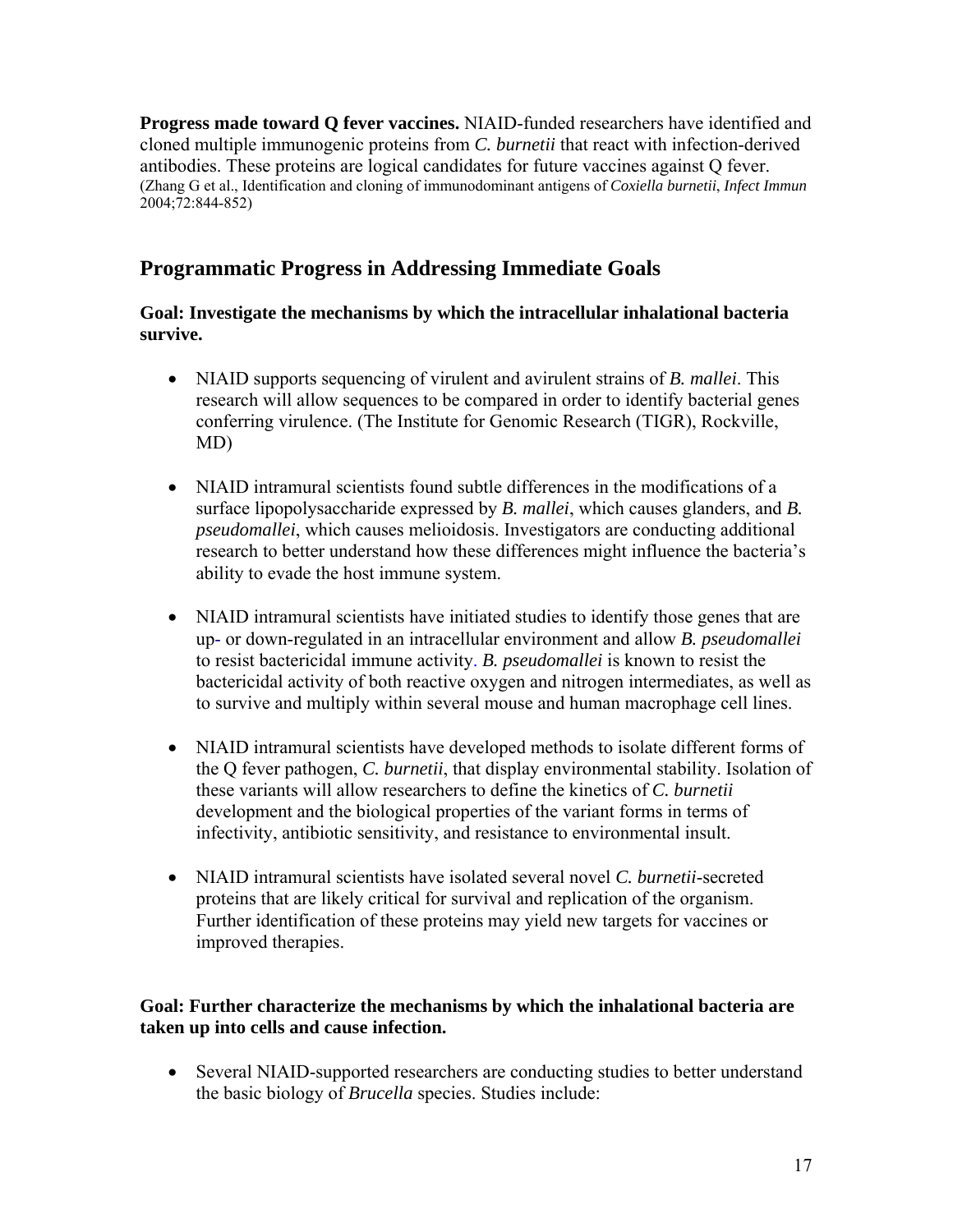- Gene expression in *Brucella*-infected macrophages (Virginia Bioinformatics Institute at Virginia Tech)
- The relationship between gene expression in stationary-phase bacteria and virulence (East Carolina University)
- Research on a *Brucella* gene required for interactions with host macrophages (Texas A&M University)
- NIAID supports basic research on glanders, including regulation of *B. mallei* virulence genes (TIGR, Rockville, MD) and examination of the role of quorum sensing in *B. pseudomallei* virulence. (University of Cincinnati)
- NIAID supports multiple studies that seek to understand how the epidemic typhus bacterium, *Rickettsia prowazekii*, survives within host cells. Researchers are investigating transport mechanisms for moving essential metabolites from the host cell cytoplasm into the bacterium's intracellular compartment; conducting genetic analysis of *R. prowazekii* pathogenesis; and comprehensively analyzing the bacterium's genomes and proteomes. This research has led to recent publications on how *R. prowazekii* utilizes cellular transport mechanisms for survival. (University of South Alabama)
- NIAID-supported researchers are studying the pathogenic mechanisms of the Q fever bacterium. (Texas A&M University)

### **Goal: Develop appropriate animal models for all the inhalational bacterial diseases, including models that incorporate aerosol challenge.**

- NIAID-supported researchers are developing a guinea pig model of aerosolized *C. burnetii* (Q fever) infection. (Texas A&M University)
- The new *In Vitro* and Animal Models for Emerging Infectious Diseases and Biodefense program supports development, validation, and use of various relevant, small animal and non-human primate models to screen for and test efficacy of new therapeutic, diagnostic, and preventive compounds for Category A-C bacteria and viruses.

### **Goal: Identify promising drug and vaccine candidates for preclinical development.**

- NIAID-supported investigators are evaluating several vaccine candidates for Q fever and Rocky Mountain spotted fever. (Texas A&M University and The University of Texas Medical Branch-Galveston (UTMB))
- NIAID intramural researchers are initiating studies to identify and characterize outer-membrane proteins from *B. pseudomallei* and *B. mallei* strains grown under a variety of environmental conditions for use as potential vaccine candidates.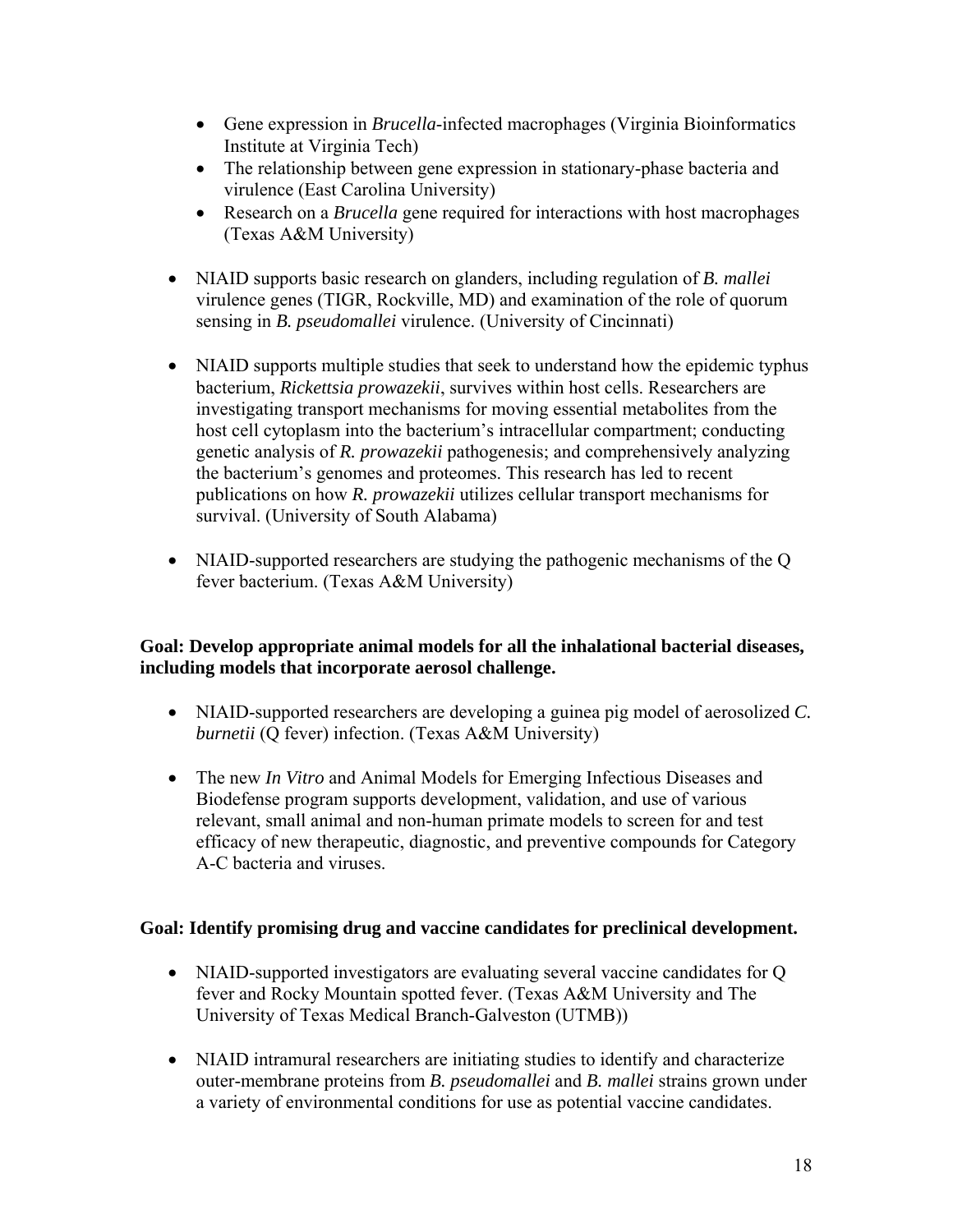**Goal: Identify and develop potential field sites in appropriate endemic areas to study natural history, acquire clinical materials, develop diagnostics, and evaluate interventions for inhalational bacteria.** 

- NIAID is investigating options for developing foreign research sites in locations where select biodefense pathogens are endemic.
- In fiscal year 2003, NIAID expanded its International Collaboration in Infectious Disease Research network of overseas endemic field sites to include natural history, diagnostic, and pathogenesis studies for a number of Category A-C priority pathogens.
- NIAID is working with Department of Defense laboratories to identify potential overseas field sites for testing new therapeutics, vaccines, and diagnostics for Category A-C priority pathogens in endemic areas.
- NIAID is investigating options for developing foreign research sites in locations where select biodefense pathogens are endemic.

### **Goal: Evaluate efficacy of antimicrobials in animal models of the inhalational bacterial diseases.**

- NIAID-funded researchers have developed a rapid, reliable PCR assay for testing antibiotic susceptibility in *C. burnetii*-infected macrophages. This assay represents a promising alternative to traditional antibiotic testing methodologies for intracellular bacteria such as *C. burnetii*. (Texas A&M University) (Also included under Scientific Progress section.)
- The *In Vitro* and Animal Models for Emerging Infectious Diseases and Biodefense program supports development, validation, and use of various relevant, small animal and non-human primate models to screen for and test efficacy of new therapeutic, diagnostic, and preventive compounds for Category A-C bacteria and viruses.

### **Goal: Initiate and/or develop rapid diagnostic tests for these pathogens including point-of-care diagnostics.**

- NIAID-supported researchers have identified several immunogenic antigens from *C. burnetii*. Based on these proteins, the investigators are currently developing recombinant antigens for use in creating rapid diagnostic tools for Q fever. (Texas A&M University)
- NIAID-supported researchers are developing new diagnostic methods for acute rickettsial infections focusing on *Rickettsia typhi* and *R. prowazekii*. The approach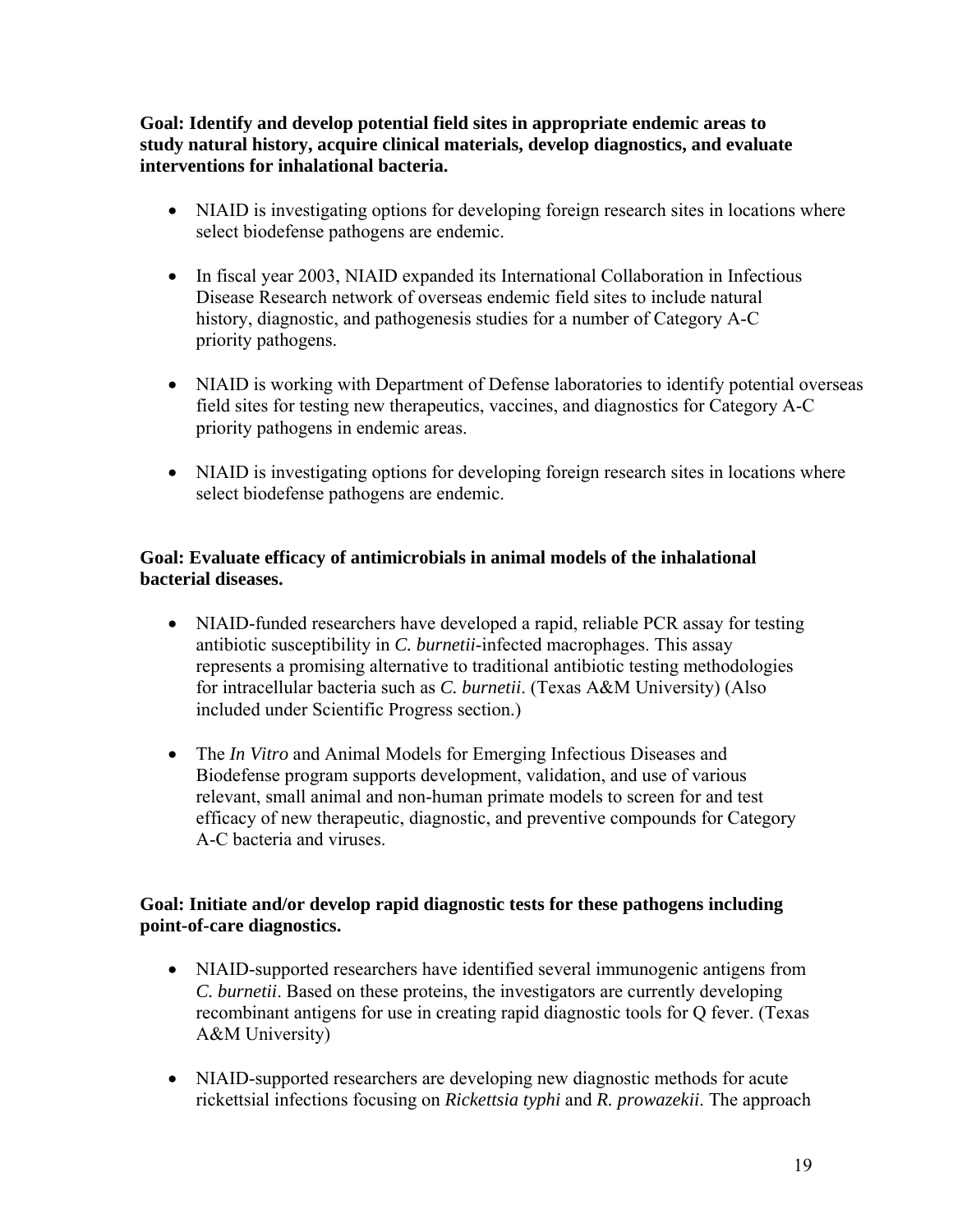is to detect antigens using highly sensitive techniques such as electrochemiluminescence and tyramide signal amplification coupled with enzyme-labeled fluorescence amplification technology. These researchers are also exploring the use of host protein signatures as specific markers of the early host response to rickettsial disease. (UTMB)

### **Goal: Develop microarrays for functional genomics studies of inhalational bacteria.**

- NIAID intramural scientists have developed a custom microarray representing 21 genomes from seven different pathogens, including 2,104 open reading frames from *C. burnetii*.
- NIAID supports microarray analysis of gene expression in *B. mallei*. (TIGR, Rockville, MD)

### **Goal: Initiate and/or complete the genomic sequencing of representative members and strains of the inhalational bacteria and compare them to detect differences that correlate with pathogenesis and virulence.**

- NIAID supports research to complete and annotate the genome sequence of virulent and avirulent strains of *B. mallei*. This research will allow sequences to be compared in order to identify bacterial genes conferring virulence. (TIGR, Rockville, MD)
- NIAID-supported researchers recently completed the genome sequence of *Brucella suis*. The *B. suis* genome reveals fundamental similarities between animal and plant pathogens and symbionts. (TIGR, Rockville, MD)
- A multi-institutional team of investigators, supported in part by NIAID, completed the genome sequence of *C. burnetii* (also included under Scientific Progress section).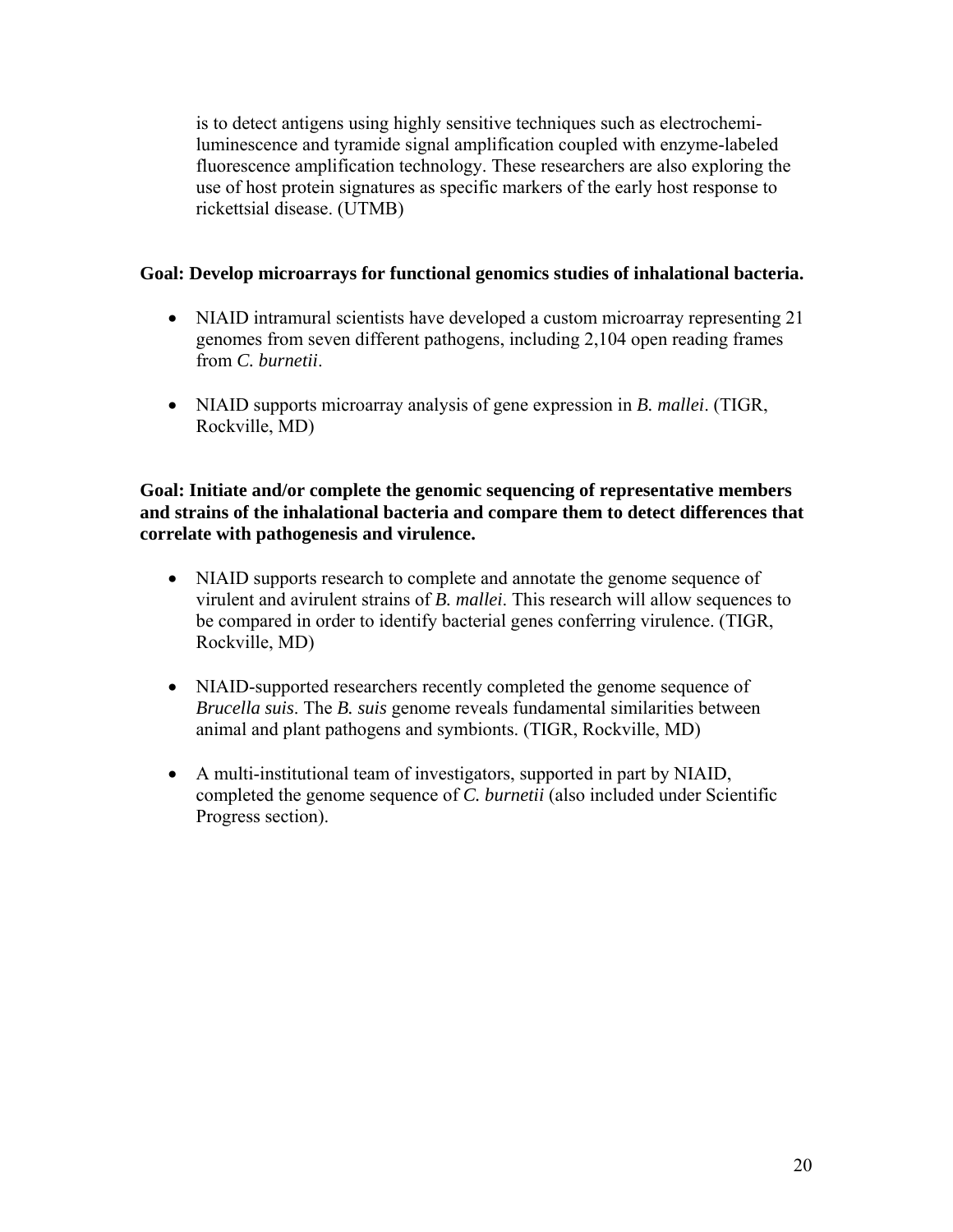# **Arthropod-Borne Viruses**

Category B and C arthropod-borne viruses (arboviruses), which are important agents of viral encephalitides and hemorrhagic fevers, include the following:

- **Alphaviruses**: Venezuelan equine encephalitis (VEE) virus, eastern equine encephalitis (EEE) virus, and western equine encephalitis (WEE) virus
- **Flaviviruses**: West Nile virus (WNV), Japanese encephalitis (JE) virus, Kyasanur forest disease virus, tick-borne encephalitis (TBE) virus complex, and yellow fever (YF) virus
- **Bunyaviruses**: California encephalitis virus, La Crosse (LAC) virus, and Crimean-Congo hemorrhagic fever (CCHF) virus

Arthropod vectors such as mosquitoes, ticks, and sandflies are responsible for the natural transmission of most viral encephalitides and hemorrhagic fever viruses to humans and animals in all areas of the world, including the United States. Importantly, many of these viruses also pose a serious health risk from intentional exposure as bioterrorist weapons due to their extreme infectivity following aerosolized exposure. Vaccines or effective specific therapeutics are available for only very few of these viruses.

# **Scientific Progress**

Since publication of the *NIAID Biodefense Research Agenda for Category B and C Priority Pathogens*, significant progress has been made in research on arbovirus vaccines, and on vector biology and control strategies.

### **Vaccines against West Nile virus perform well in animal models.**

- Over the past three years, the National Institute of Allergy and Infectious Diseases (NIAID) has supported the preclinical development of a live, attenuated recombinant vaccine for WNV. This vaccine was created by replacing several genes of the well-established YF 17D vaccine virus with those of WNV. Preclinical testing of this WNV vaccine candidate (ChimeriVax-West Nile) has demonstrated safety, efficacy, and protection against disease in animal models (mice and non-human primates). Currently further development of this vaccine candidate, including Phase I clinical trials in healthy adults, is under way. (Acambis, Cambridge, U.K.)
- NIAID intramural scientists have developed two chimeric WNV vaccine candidates that have shown promising results in animal models. Despite their high level of attenuation, the vaccines induced moderate to high titers of neutralizing antibodies in monkeys and horses and prevented viremia in monkeys challenged with WNV. Additional equine studies are nearing completion. Phase I clinical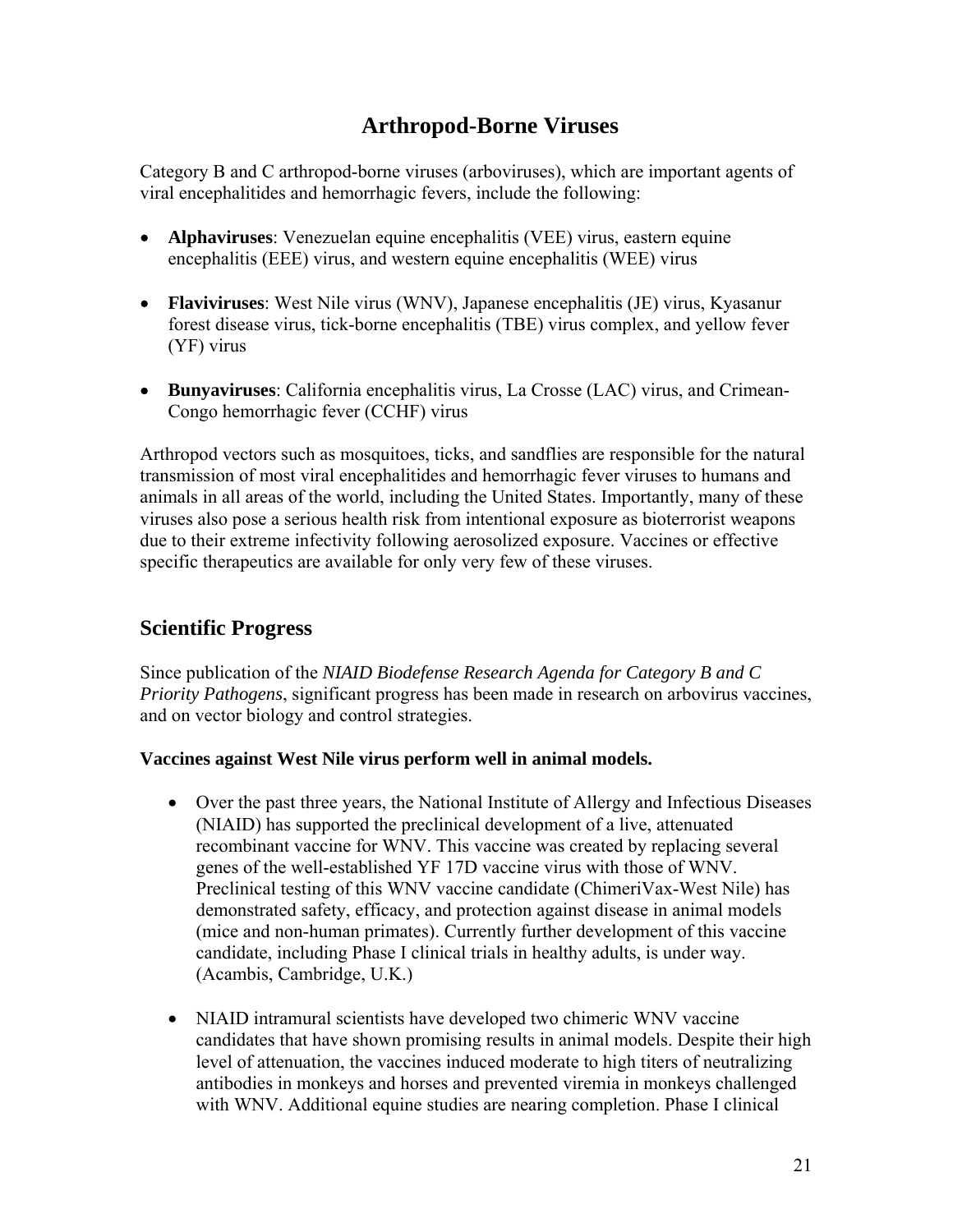trials of one of these chimeric vaccines are planned for 2004. (Pletnev AG et al., Molecularly engineered live-attenuated chimeric West Nile/dengue virus vaccines protect rhesus monkeys from West Nile virus, *Virology* 2003;314:190-195)

### **Recombinant Japanese encephalitis virus vaccine developed; clinical trials ongoing.**

NIAID provided support for initial research and preclinical development of a new JE candidate vaccine. The live-attenuated, recombinant, chimeric vaccine was created by replacing several of the envelope genes of the YF 17D vaccine virus with those of JE virus. Clinical development of this vaccine candidate (ChimeriVax-JE) is ongoing with industrial and World Health Organization support. Two Phase II clinical trials have been completed, and a third is under way to expand safety and efficacy data and investigate the duration of immunity.

(Monath, TP et al., Chimeric live, attenuated vaccine against Japanese encephalitis (ChimeriVax-JE): phase 2 clinical trials for safety and immunogenicity, effect of vaccine dose and schedule, and memory response to challenge with inactivated Japanese encephalitis antigen*, J Infect Dis*. 2003 Oct 15;188(8):1213-1230)

**Studies of arthropod biology and ecology identify key elements to controlling mosquito-borne diseases.** An important goal in studying arthropod-borne viral infections is to better understand the role of mosquitoes and other viral vectors in the transmission of the viruses. These advances in the basic understanding of the mosquito vector may lead to the development of new strategies for controlling the spread of disease.

- NIAID-supported researchers recently identified the role of a gene that regulates egg production of *Aedes aegypti* (the mosquito carrier of dengue and YF) in response to blood meals. This discovery may reveal new strategies for reducing the ability of this mosquito species to reproduce. (Attardo GM et al., RNA interference-mediated knockdown of a GATA-factor reveals a link to anautogeny in the mosquito, *Aedes aegypti*, *PNAS* 2003;100:13374-13379)
- NIAID-supported researchers used microarrays to identify genes in the mosquito midgut that are induced or repressed in response to blood meals. These genes may be important targets in the development of new insecticide strategies. (Sanders HR et al., Blood meal induces global changes in midgut gene expression in the disease vector, *Aedes aegypti*, *Insect Biochem Mol Biol* 2003;33:1105-1122)
- NIAID-supported researchers have developed a mosquito cell line that transcribes double-stranded RNA from the dengue virus. This type of RNA is thought to induce mosquito cells to resist infection by dengue virus. This cell line will serve as a model for studying the evolutionary balance between the mosquito and dengue virus infection and could lead to new strategies for preventing transmission of disease.

 (Adelman ZN et al., RNA silencing of dengue virus type 2 replication in transformed C6/36 mosquito cells transcribing an inverted-repeat RNA derived from the virus genome, *J Virol* 2002;76:12925-12933)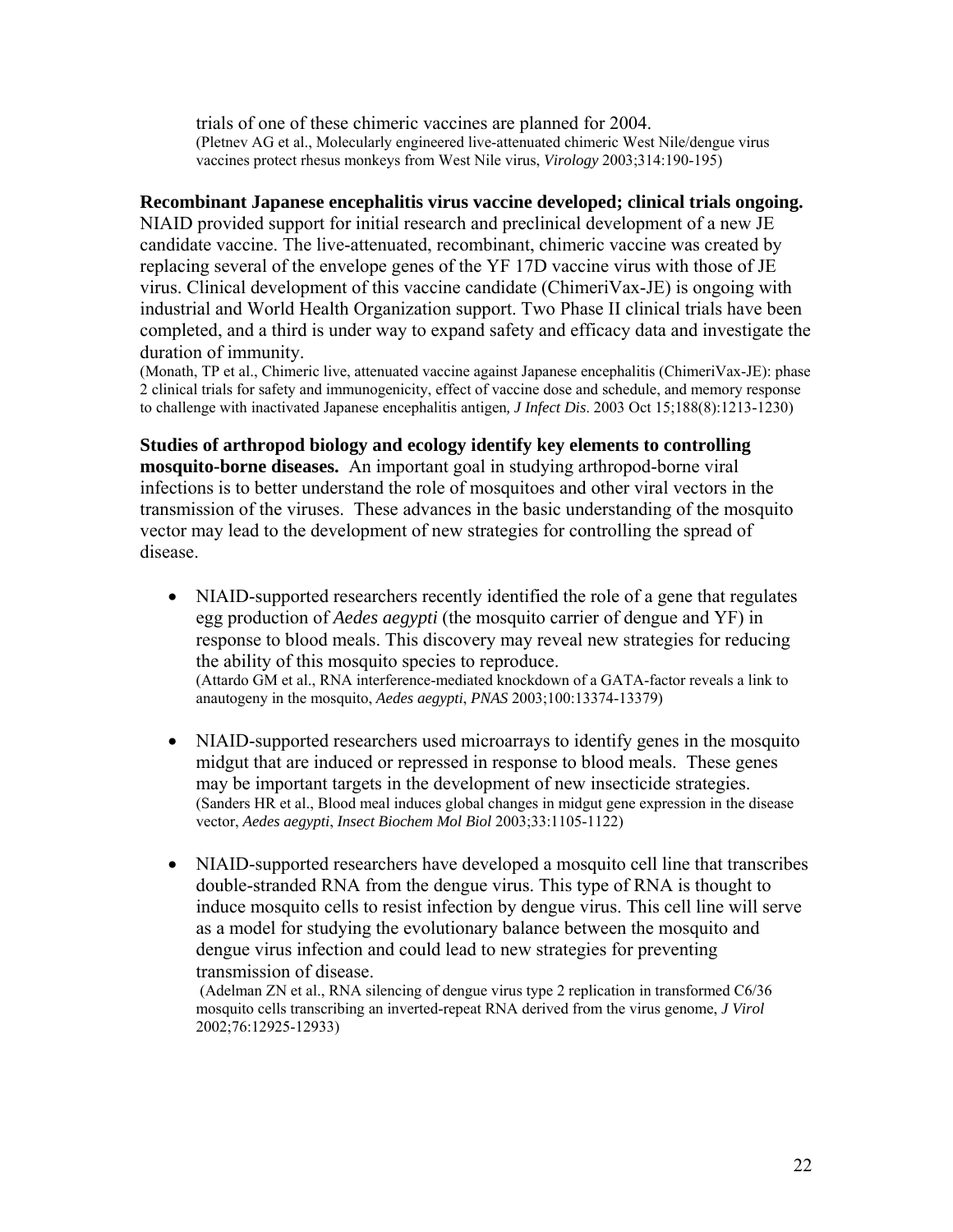# **Programmatic Progress in Addressing Immediate Goals**

### **Goal: Expand research on the pathogenesis and biology of arthropod-borne viral infections in animal models.**

- NIAID established two Emerging Viral Diseases Research Centers under which multidisciplinary research teams are focused on zoonotic, arthropod-borne, and other emerging viral pathogens.
	- Researchers are developing and characterizing hamster models of mosquitoborne Punta Toro and Rift Valley fever (bunyaviruses), as well as WNV and YF (flaviviruses) for eventual use in preclinical evaluation of newly developed vaccines or drug therapies. They are also developing animal models to characterize the pathogenesis of newly recognized animal or human viral pathogens. (The University of Texas Medical Branch-Galveston (UTMB))
	- Scientists are studying the biology, epidemiology, diagnosis, treatment, and prevention of WNV. This includes developing and characterizing mouse and avian models for WNV, and establishing a mouse model for VEE (alphavirus). (Health Research Inc./New York State Department of Health)

### **Goal: Expand research on immune responses to these viral infections, their correlation with protection from disease, and potential for immune enhancement of disease severity.**

- In fiscal year 2003, under the Collaborative Antiviral Study Group (CASG), NIAID initiated a Phase I/II clinical trial to characterize the natural history of severe WNV infection. (University of Alabama, Birmingham)
- NIAID-supported researchers are examining human immune responses to YF, JE, and WNV, and mouse immune responses to chimeric YF/JE and YF/WNV vaccines in order to assess the role of T cells in pathogenesis and protection. (University of Massachusetts Amherst)
- NIAID-supported researchers are assessing host control of arboviral (WNV) infections via toll-like-receptor-mediated responses and/or other potential host determinants of disease. (Yale University)

### **Goal: Initiate and/or advance the development of vaccines.**

• With NIAID support, researchers are developing EEE, WEE, and VEE replicon vaccines (single-cycle virus-like particle replicating vaccines) that express viral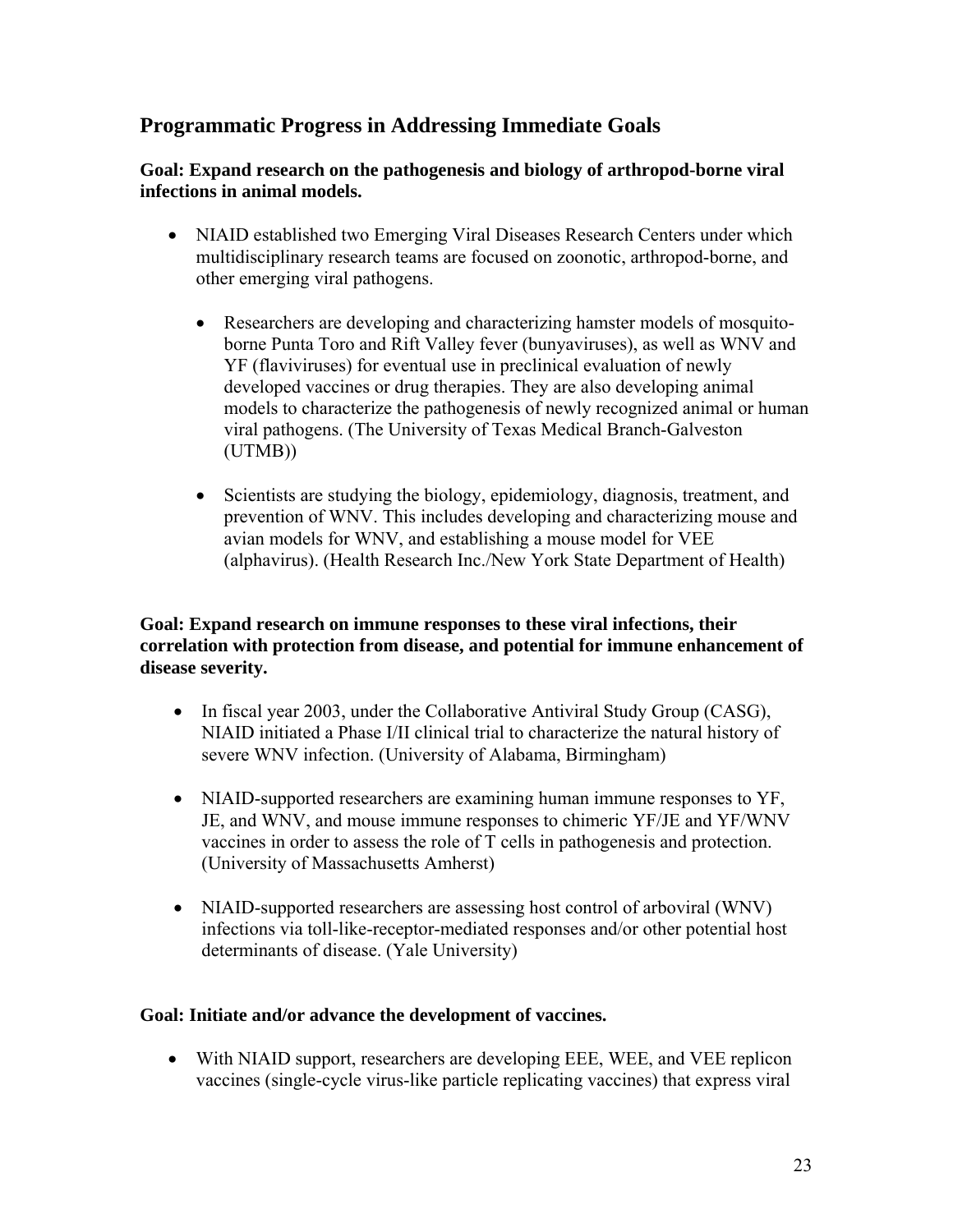genes on an attenuated VEE vector platform. (AlphaVax Human Vaccines, Inc., Research Triangle Park, NC)

- NIAID is supporting the development of several non-replicating subunit WNV vaccines including:
	- A vaccine for use in humans, targeted toward populations that are at greater risk of infection, such as the elderly (Hawaii Biotech Inc., Aiea, HI)
	- A vaccine for use in horses, with possible further development for use in humans (L2 Diagnostics LLC, New Haven, CT)
- Collaboration between NIAID Vaccine Research Center intramural researchers and Vical Inc. has led to the rapid development of a promising DNA vaccine candidate for WNV. Immunogenicity studies have shown that the vaccine elicits significant antibody titers and challenge studies have demonstrated that it provides substantial protection in vaccinated mice. Following preclinical toxicity testing, NIAID plans a Phase I clinical trial for late 2004 to assess the safety and immunogenicity of the vaccine candidate in healthy volunteers.
- The NIAID Hyperaccelerated Award/Mechanisms in Immunomodulation Trials program was recently expanded to include immunological studies in the context of vaccine trials for biodefense (including WNV and other arbovirus vaccines), which should generate important information for vaccine design and safety.
- NIAID intramural scientists developed a Langat/dengue chimeric vaccine using sequences from Langat virus and dengue type 4 virus. Langat virus is a naturally avirulent member of the tick-borne flavivirus group that is closely related to the virulent TBE virus. This chimeric vaccine was found to be attenuated and efficacious in monkeys against Langat virus. Further, immune serum from immunized monkeys passively protects mice against TBE. Clinical evaluation is planned for 2004.
- NIAID intramural scientists have constructed a candidate TBE vaccine virus using several genes from TBE inserted into a dengue backbone with a genetic deletion that confers additional attenuation. This vaccine will be compared to a Langat/dengue chimeric vaccine and an inactivated TBE vaccine in non-human primate studies in 2004.

### **Goal: Determine correlates of immunity and evaluate potential for vaccine-induced cross-reactive immunity and immune enhancement of disease severity.**

• In June 2003, NIAID convened an expert panel on Antiviral Innate Immunity: Recognition, Defenses, Evasion, and Biodefense Strategies. The goal was to identify research needs in the areas of innate immune activation by viruses, viral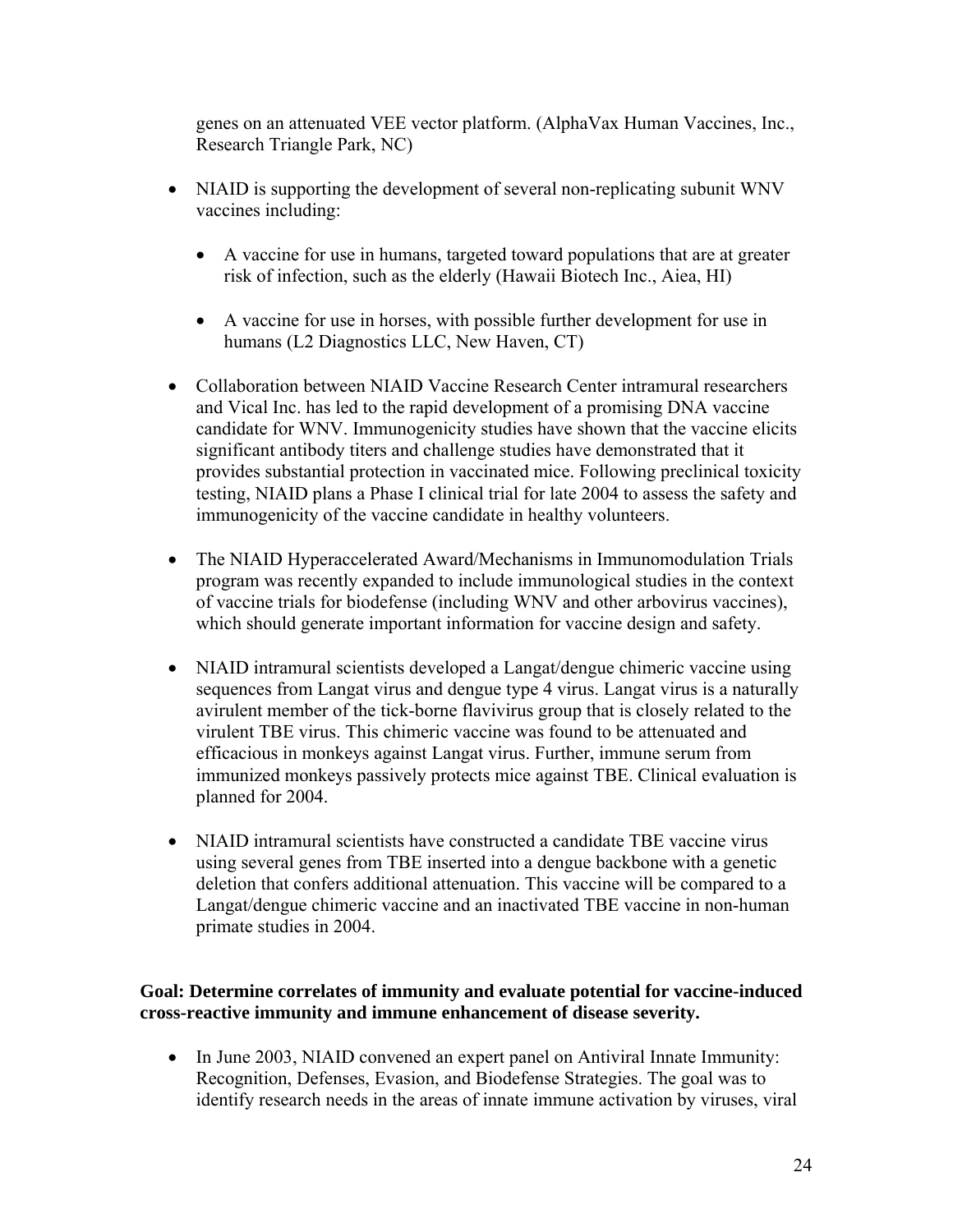evasion mechanisms, and antiviral therapies, in order to establish the basis for future research programs in these areas.

### **Goal: Expand the** *in vitro* **and** *in vivo* **screening capability for effective antiviral drugs.**

- In fiscal year 2003, NIAID expanded its *in vitro* and *in vivo* antiviral screening programs. The capacity of the *in vitro* screening assays has increased more than five-fold so that in fiscal year 2003 approximately 1,500 compounds were evaluated against one or more arboviruses, including WNV, YF, VEE, Punta Toro, dengue, and Pichinde. The capacities for *in vivo* animal model screening were expanded to include Punta Toro, Pichinde, Banzi, Semliki Forest, and WNV. Compounds that show initial *in vitro* activity (evidenced by reduced viral cytopathogenic effect or growth in cell culture) are then tested in animal models of disease. (Utah State University)
- NIAID is supporting research to identify new targets for antiviral therapeutics that will facilitate screening of combinatorial chemistry libraries and testing of potential antibody therapies to identify activity against alphaviruses, flaviviruses, and bunyaviruses. Examples include:
	- Evaluation of drug targets for WNV and YF (University of Houston)
	- Identification of inhibitors of WNV and dengue virus (Health Research Inc./New York State Department of Health)

### **Goal: Initiate and/or develop rapid diagnostic tests for these pathogens including point-of-care diagnostics.**

- In fiscal year 2003, NIAID established the World Reference Center for Emerging Viruses and Arboviruses, under which viral infection in clinical and veterinary samples is identified using serology, molecular (nucleic acid or protein) assays, and electron microscopy techniques. (UTMB)
- NIAID is supporting research to enable and expand capabilities for developing rapid diagnostics of WNV and other arboviruses. Examples include:
	- Use of biophotonics to detect WNV and WNV antibodies (Platypus Technologies, Madison, WI)
	- Development of an immunoassay for WNV (Health Research Inc./New York State Department of Health)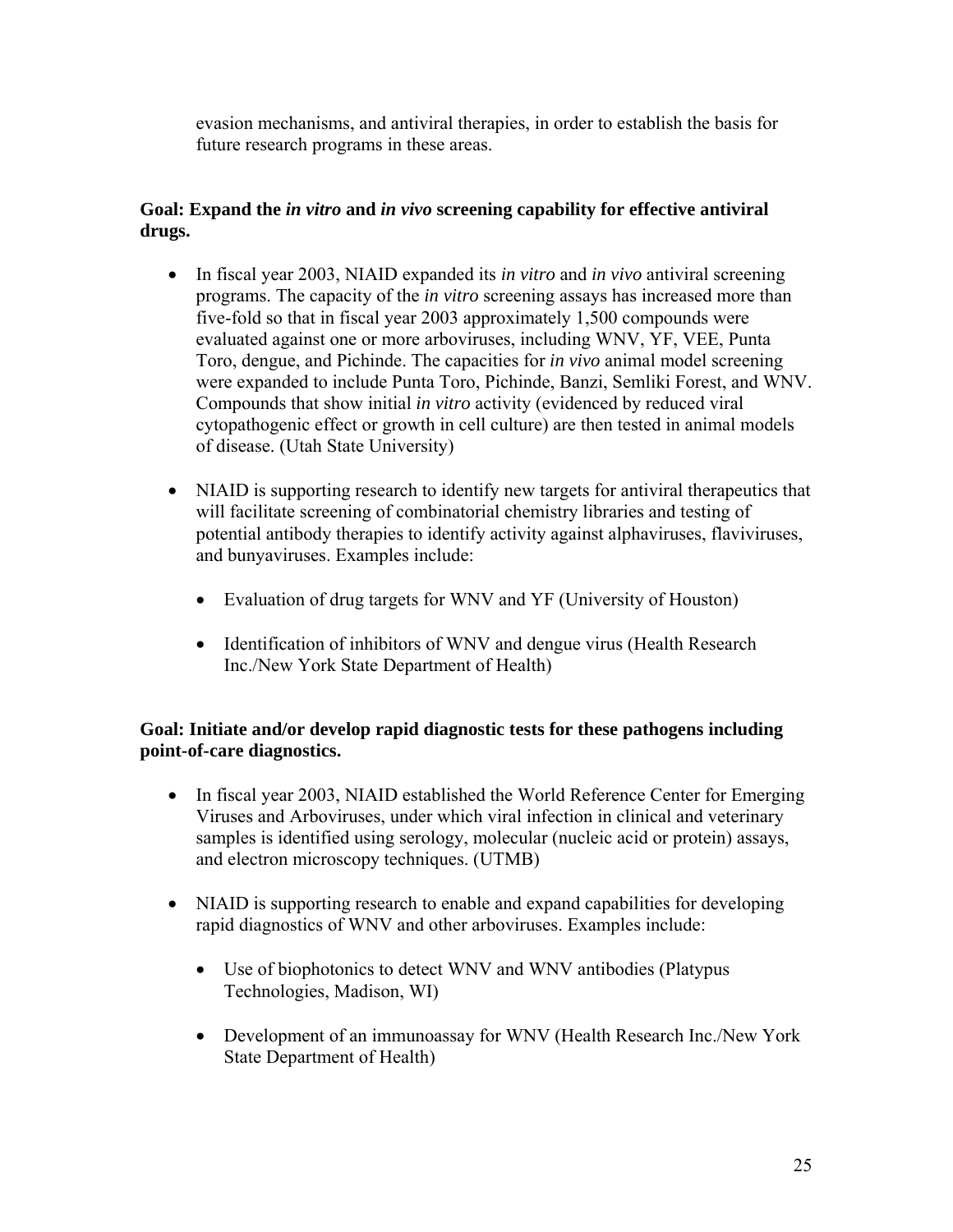• Development of a microchip to diagnose WNV infections (Northwestern University)

### **Goal: Initiate and/or complete the genomic sequencing of representative members and strains of the arthropod-borne viruses and compare them to detect differences that correlate with pathogenesis and virulence.**

• NIAID is supporting comparative genomic analyses of several arthropod-borne viruses (WNV, YF, EEE, WEE, VEE) for identifying genetic differences and variations that may correlate with pathogenicity, virulence, vector competence (in various mosquitoes/species, ticks, etc.), and transmission. (The Institute for Genomic Research (TIGR), Rockville, MD)

### **Goal: Exploit genomic information to design new vaccines and diagnostics.**

- Genomic and proteomic information for several arboviruses, including EEE, WEE, VEE, and WNV, has facilitated development of several new candidate vaccines. (AlphaVax Human Vaccines, Inc., Research Triangle Park, NC; Acambis, Cambridge, U.K.; University of Kansas)
- NIAID-supported researchers are developing rapid diagnostic assays (diagnostic microarrays) for WNV utilizing genomic and proteomic information. (Northwestern University)

### **Goal: Develop human or humanized antibody preparations for passive immunization against arboviruses.**

- In fiscal year 2003, under the CASG, NIAID initiated Phase I and II randomized, placebo-controlled clinical trials to assess safety, tolerability, and potential efficacy of intravenous immunoglobulin G (Omr-IgG-am). This product, which contains high anti-WNV antibody titers, is administered to patients with, or at risk for, progression to WNV encephalitis and/or myelitis. (University of Alabama, Birmingham)
- NIAID-supported researchers are developing neutralizing human monoclonal antibodies for eventual immunization against and/or treatment of CCHF, WNV, and other infections. (Regional Center of Excellence, University of Maryland)
- NIAID intramural scientists are developing humanized monoclonal antibodies that neutralize WNV, JE, and TBE.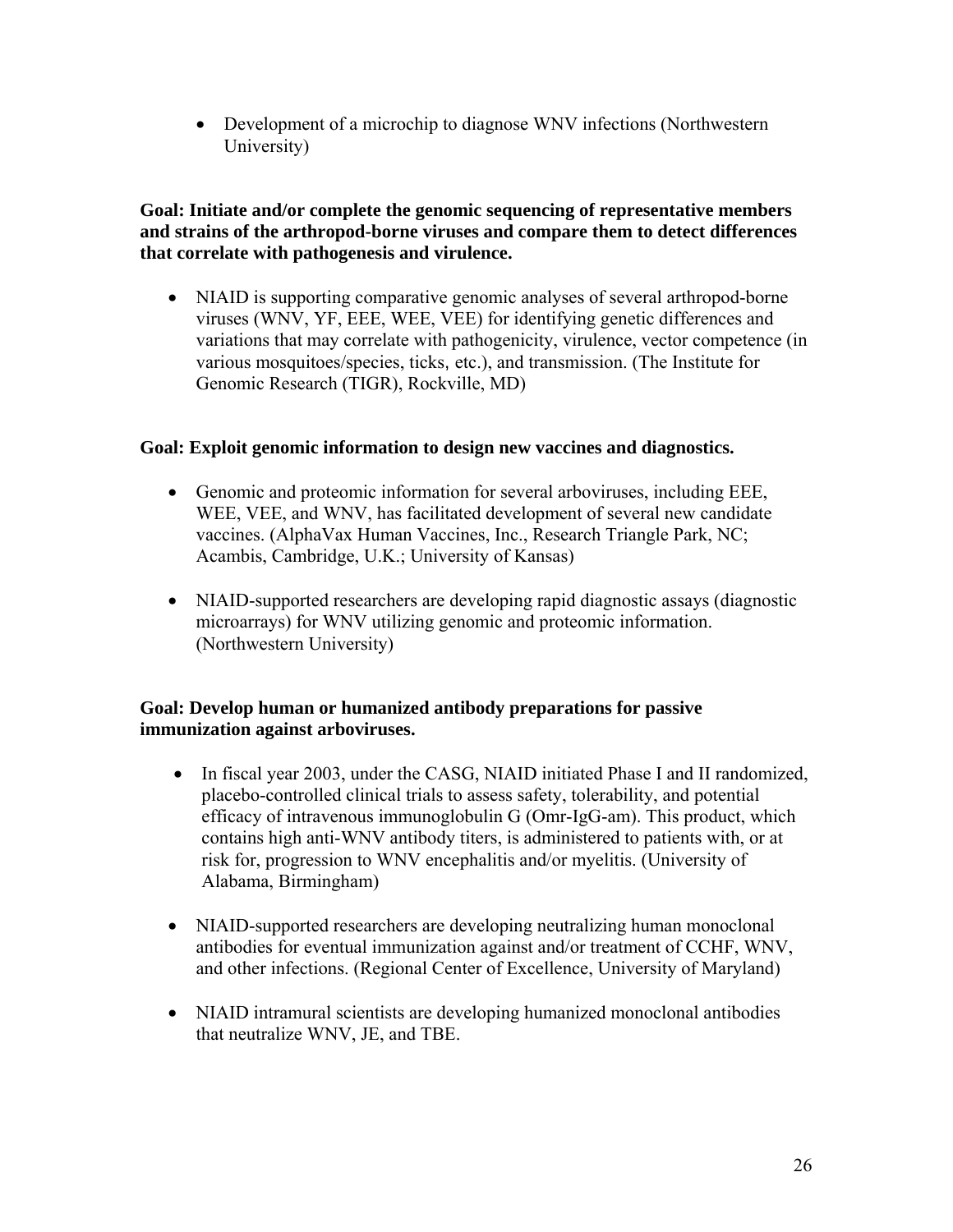### **Goal: Expand research on vector biology, ecology, and vector control methods.**

- Under NIAID's Emerging Viral Diseases Research Centers, scientists are investigating factors that influence disease emergence, geographic spread, and control mechanisms for WNV, JE, LAC, and other arboviruses. (UTMB and Health Research Inc./New York State Department of Health)
- NIAID has expanded the *Aedes aegypti* sequencing project to include generation of a draft whole-genome sequence. Understanding the mosquito genome will facilitate efforts to develop novel control strategies. (TIGR, Rockville, MD)
- NIAID is supporting several ecology and epidemiology studies of WNV, EEE, WEE, and VEE. Examples include:
	- Characterization of the roles of several vectors of WNV responsible for trafficking between various animal reservoirs (University of Alabama, Birmingham)
	- Characterization of the role of various mosquito species as vectors of viral encephalitis agents (University of Illinois)
	- The relationship among dengue and WNV virus strains and arthropod vectors in the Yucatan Peninsula with the goal of identifying subsets of the population responsible for most of the human disease in that area (University of Colorado)
	- Identification of patterns of movement of several arboviruses (Health Research Inc./New York State Department of Health; UTMB; Harvard University)
- Research to better understand the role of vectors in disease transmission as well as enhanced control strategies is supported under many of NIAID's new biodefense initiatives.
	- Development of a lethal trap for *Aedes* species mosquitoes (Tulane University)
	- Development of a novel method of controlling culex vectors of WNV (University of California, Davis)
	- Development of a new repellant for mosquitoes (Uniformed Services) University of the Health Sciences)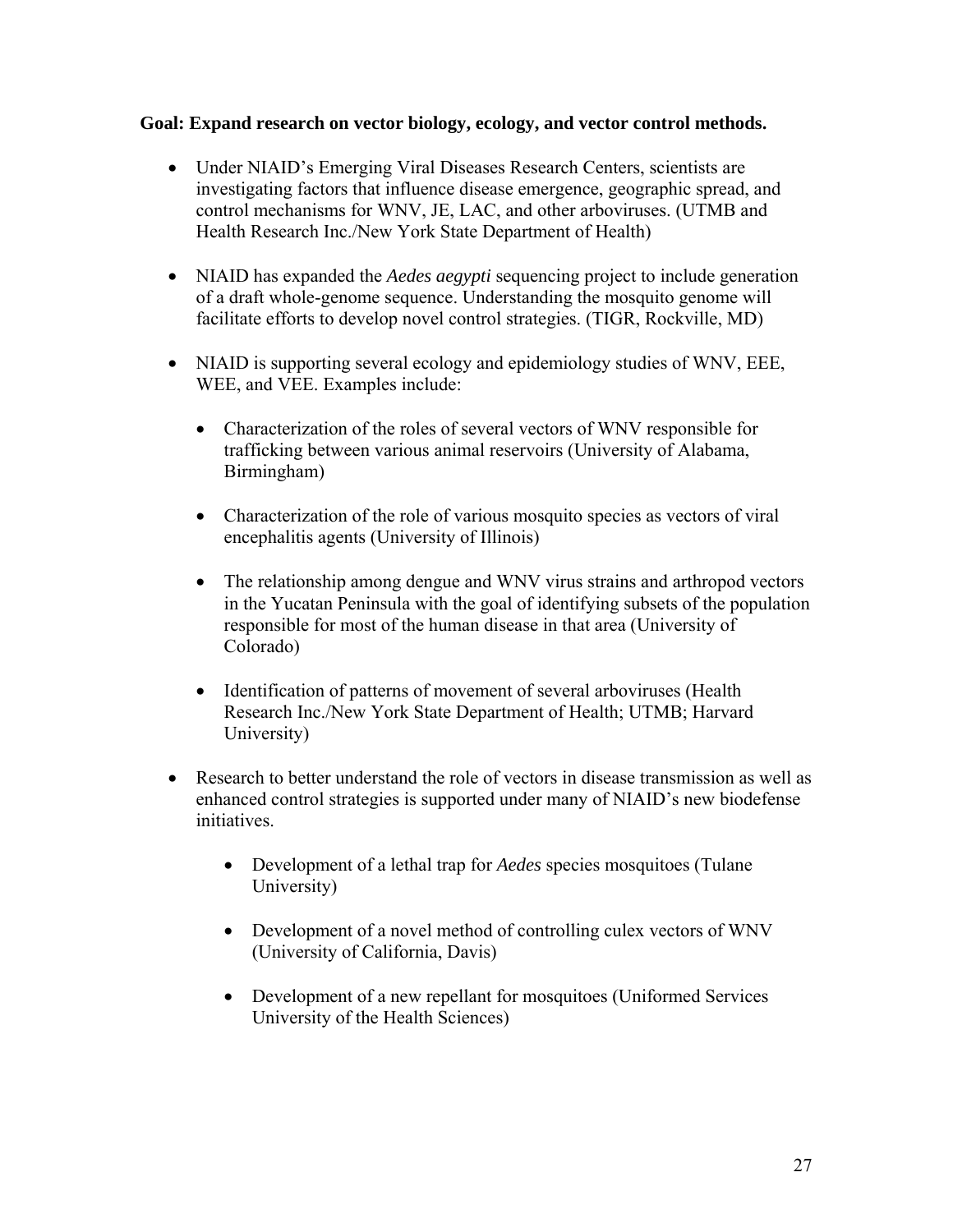### **Goal: Assess the availability of licensed vaccines and vaccine candidates, including production capacity and regulatory status.**

- NIAID staff participate in the Biodefense Vaccines and Immunologics Interagency Working Group of the Office of Science and Technology Policy, Executive Office of the President. The group is assessing the availability of unlicensed vaccines that were developed by the Department of Defense.
- The development of new vaccines for arboviruses that may have improved safety or efficacy over vaccines currently licensed for these viral diseases is encouraged under several of NIAID's new biodefense initiatives including the Partnerships for Biodefense and Small Business Biodefense programs.

### **Goal: Initiate development of standardized reagents for use with non-murine animal models of disease.**

- NIAID is supporting the development of hamster models and reagents for research on flaviviruses and hantaviruses. The hamster-specific anti-cytokine and anti-cell surface marker antibodies will enable and/or enhance the study of viral pathogenesis in the hamster model of infection. The generated antibodies will be made available to researchers upon request. (UTMB)
- Cytotoxic T-cell responses and T-helper responses appear to be critical components of immune responses to members of the flavivirus family. The Biodefense and Emerging Infections Research Resources program has initiated the synthesis of overlapping peptide sets of five virion proteins of the West Nile virus. The arrayed sets of 227 unique peptides will be made available to scientists conducting research on viral pathogenesis, immunological responses and vaccine evaluation in a variety of animal models and humans.

### **Goal: Attract and train new investigators in laboratory and field-based investigation specific to arboviruses.**

- The NIAID Emerging Viral Diseases Research Centers include support to train pre- and post-doctoral investigators in laboratory and field-based arbovirology research. (UTMB and Health Research Inc./New York State Department of Health)
- The NIAID World Reference Center for Emerging Viruses and Arboviruses includes support to train professional and technical personnel in emerging arbovirus identification and characterization, and to investigate and diagnose disease outbreaks. (UTMB)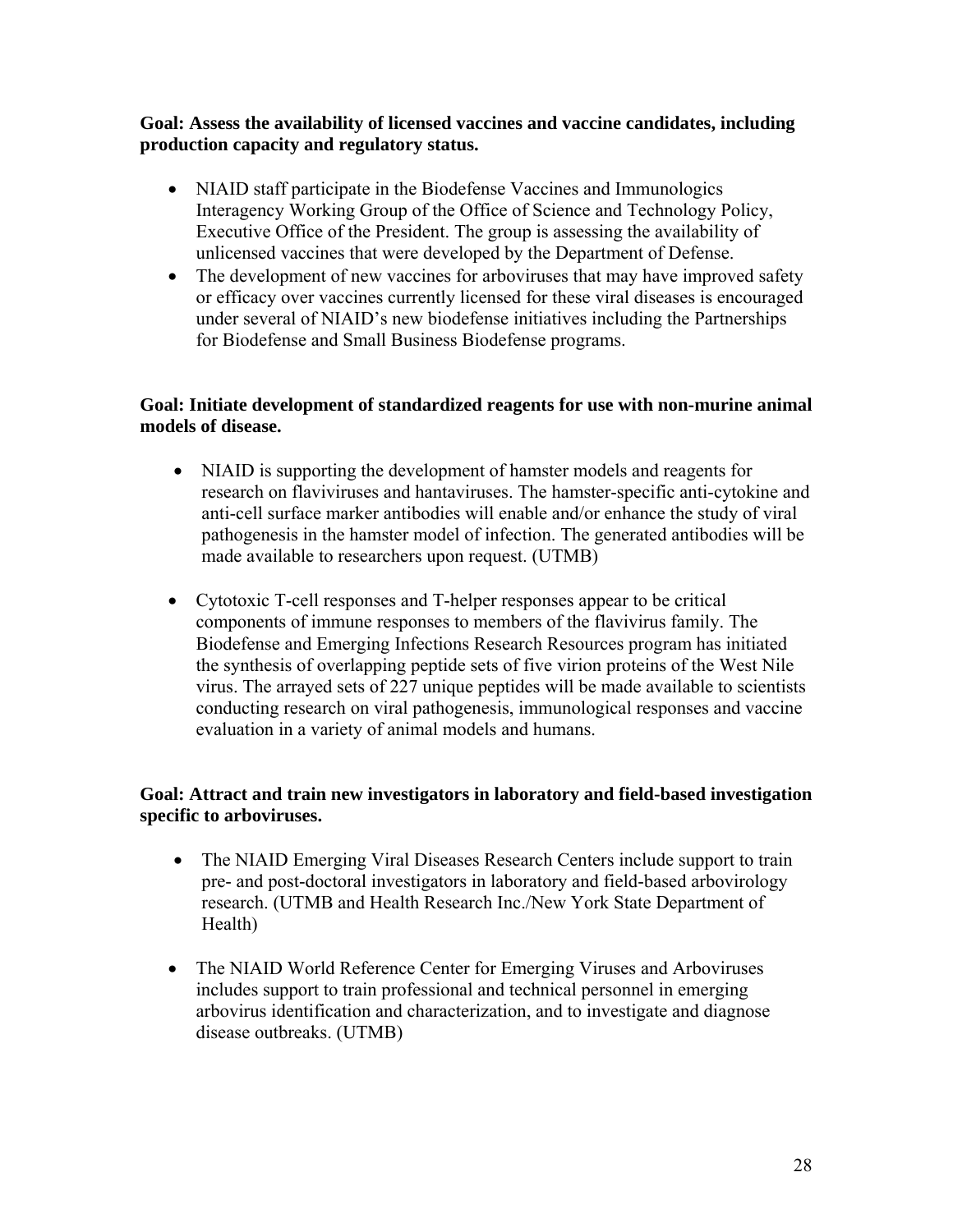**Goal: Identify and develop potential field sites in appropriate endemic areas to study natural history, acquire clinical materials, develop diagnostics, and evaluate interventions for arboviruses.** 

- Under the Emerging Viral Diseases Research Centers, research is conducted on the emergence, maintenance, and spread of disease among natural hosts and vectors for WNV, EEE, VEE, LAC, and other arboviruses in endemic areas. (UTMB and Health Research Inc./New York State Department of Health)
- NIAID is supporting the collection of clinical materials from arbovirus-infected individuals, and is developing and distributing reagents and diagnostics to researchers under the World Reference Center for Emerging Viruses and Arboviruses. (UTMB)
- NIAID is conducting Phase I and II clinical trials at 35 U.S. sites to characterize the natural history of severe WNV infection and assess safety, tolerability, and potential efficacy of intravenous immunoglobulin G (Omr-IgG-am). (University of Alabama, Birmingham)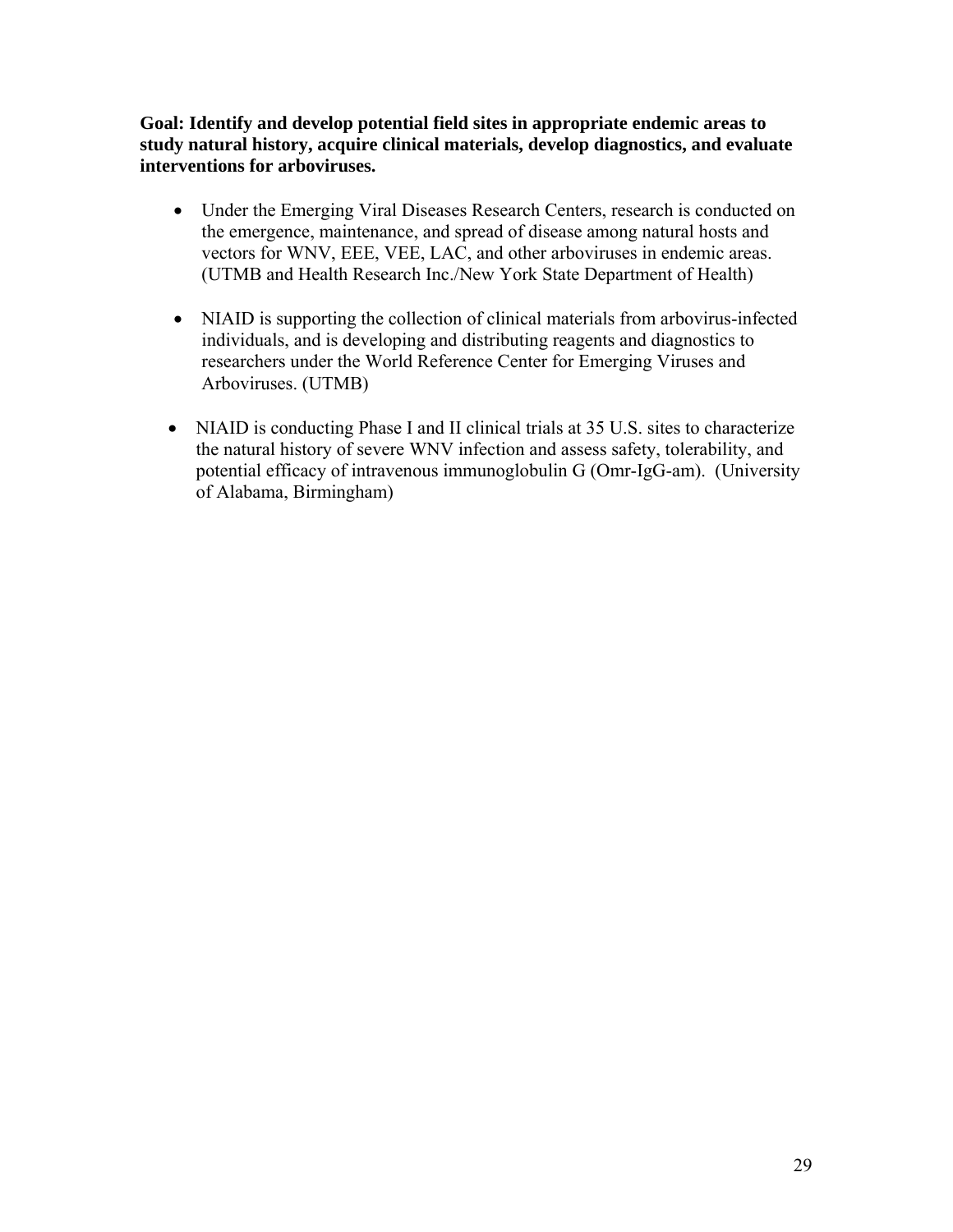# **Toxins**

The Category B toxins include ricin toxin from the plant *Ricinus communis*, epsilon toxin of *Clostridium perfringens*, and Staphylococcal enterotoxin B (SEB). These protein toxins are among the most toxic biologic agents known, second only to the botulinum neurotoxins, which are Category A agents. Delivery of these toxins may occur by a variety of modalities including contamination of food and water, and inhalational exposure to aerosols — all methods pose a potential major public health threat from the perspective of bioterrorism. For example, as recently as February 2004, a small amount of ricin powder found in the U.S. Senate mailroom forced closure of buildings and disrupted Senate operations.

No licensed vaccines or specific therapies against ricin toxin, *C. perfringens* epsilon toxin, or SEB are currently available for use in humans.

## **Scientific Progress**

Since publication of the *NIAID Biodefense Research Agenda for Category B and C Priority Pathogens* in January 2003, progress has been made in understanding these dangerous toxins and how they cause disease, and in developing medical countermeasures against them. Although not directly supported by the National Institute of Allergy and Infectious Diseases (NIAID), the following scientific advances are recent key developments in the search for countermeasures for these toxins.

### **Studies of gene expression may lead to new targets for clinical intervention.**

Investigators at U.S. Army Medical Research Institute of Infectious Diseases (USAMRIID) recently completed studies that profile gene expression in the lungs of mice exposed to ricin through the inhalational route. Results of these and other related studies may lead to identification of new targets for clinical interventions. (DaSilva L et al., Pulmonary gene expression profiling of inhaled ricin, *Toxicon* 2003;41:813-822)

### **New recombinant Staphylococcal enterotoxin vaccine candidate is found protective**

**in mice.** Department of Defense (DoD) researchers have purified a recombinant SEB vaccine candidate and found that it elicits an immune response in mice, and protects mice against a lethal challenge with the native toxin. This is an important milestone in the clinical development pathway of this candidate vaccine.

(Coffman JD et al., Production and purification of a recombinant Staphylococcal enterotoxin B vaccine candidate expressed in *Escherichia coli*, *Protein Expression and Purification* 2002;24:302-312)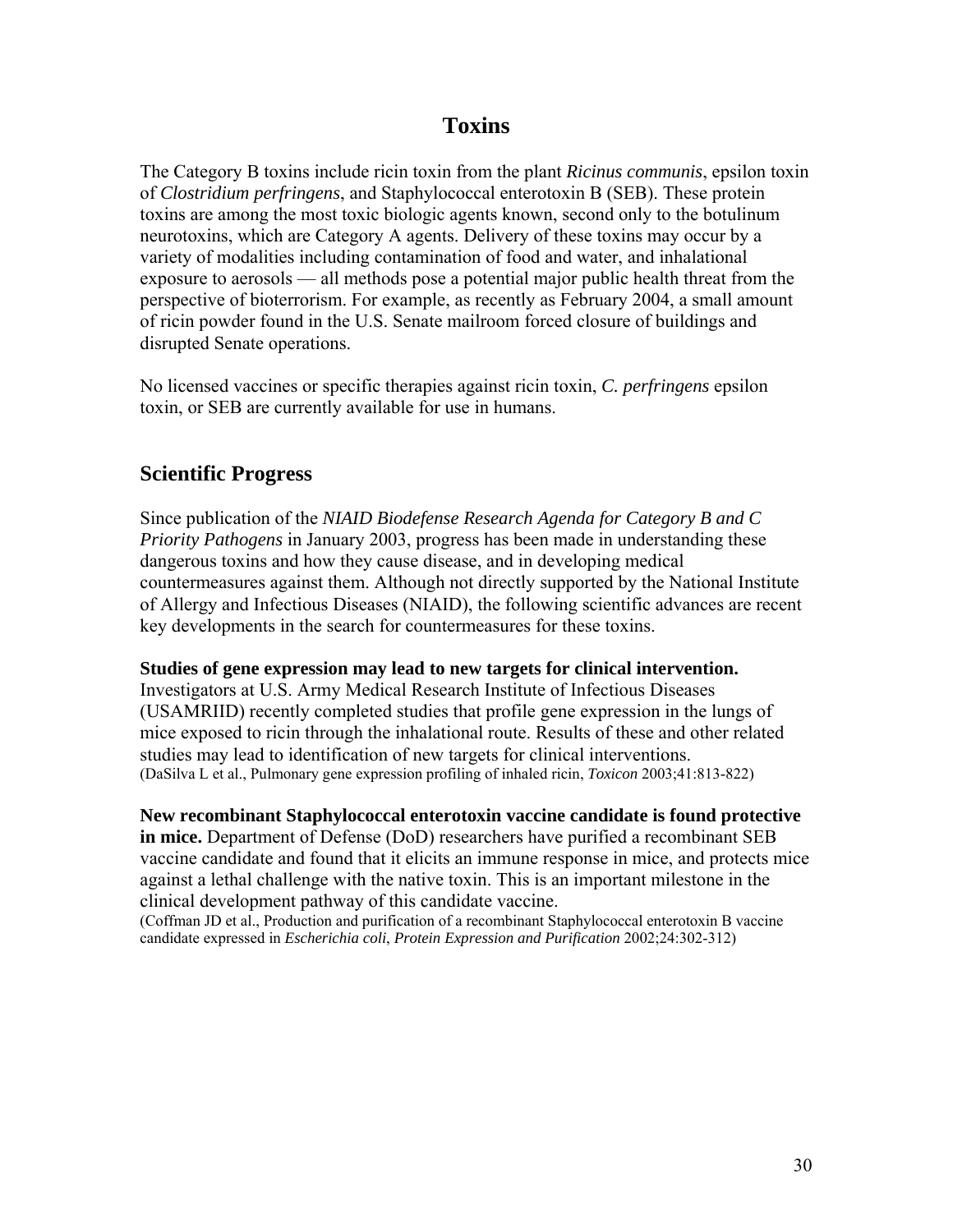# **Programmatic Progress in Addressing Immediate Goals**

### **Goal: Collaborate with other agencies to determine research gaps related to the Category B toxins.**

• In April 2004, NIAID convened experts from academia, government, and industry to discuss developing countermeasures for ricin. The meeting focused on determining ideal candidates for new or next generation countermeasures and identifying technical opportunities and obstacles to developing such products.

### **Goal: Evaluate potential countermeasures for the Category B toxins.**

- In fiscal year 2003, seven new awards were made under NIAID's biodefense initiatives for research that is key to developing vaccines, diagnostics, and therapeutics for ricin toxin, epsilon toxin of *C. perfringens*, and SEB. Recently funded research includes:
	- Development of a recombinant ricin vaccine based on the A chain of the toxin (University of Texas Southwestern Medical Center)
	- Optimization of antibodies specific for ricin for both therapeutic and diagnostic purposes (Diversa Corporation, San Diego, CA)
	- Development of anti-ricin monoclonal antibodies and characterization in *in vitro* and *in vivo* models (Louisiana State University Health Sciences Center)
	- Development of a microencapsulated ricin toxin vaccine candidate (Dor Biopharma, Lake Forest, IL)
	- Development of *C. perfringens* Type B-D virulence plasmid (University of Pittsburgh)
	- Comparative genomic analysis of *C. perfringens* (The Institute for Genomic Research (TIGR), Rockville, MD)
	- Development of gastrointestinal immunity to ricin. (Children's Hospital Boston)
	- Development of transgenic cattle for production of human polyclonal neutralizing antibodies against SEB (University of Massachusetts)
	- Control of enterotoxin gene expression in *Staphylococcus aureus* (Kansas State University)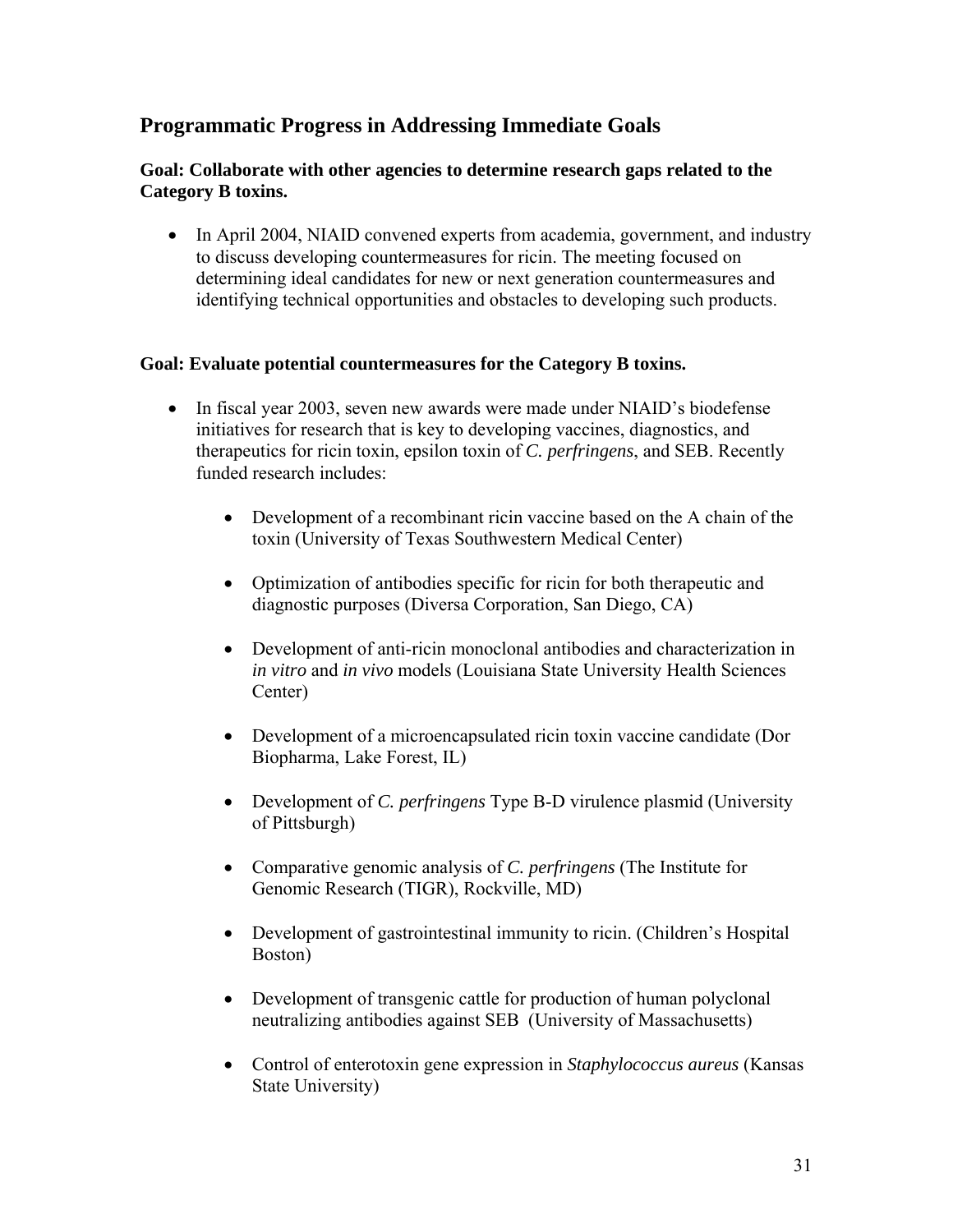• The DoD is supporting further development and current manufacture according to current Good Manufacturing Practices of a recombinant SEB vaccine candidate, including development of animal models. This should allow for clinical evaluation of this vaccine candidate.

### **Goal: Attract and train new investigators.**

- NIAID recently made available new and expanded programs for supporting training and career development for young scientists in biodefense research. Approximately 30 percent of the training grant applications received in fiscal year 2003 were specifically focused on training in biodefense.
- An integral component of the Regional Centers of Excellence for Biodefense and Emerging Infectious Diseases program includes training a new generation of science professionals to perform biodefense research activities, including computational biology and bioinformatics.
- Through the Biodefense and Emerging Infectious Diseases Research Opportunities initiative, NIAID encourages new investigators to become involved in exploratory, innovative biodefense research that may contribute to the development of diagnostics, therapies, or prevention strategies for Category A-C priority pathogens.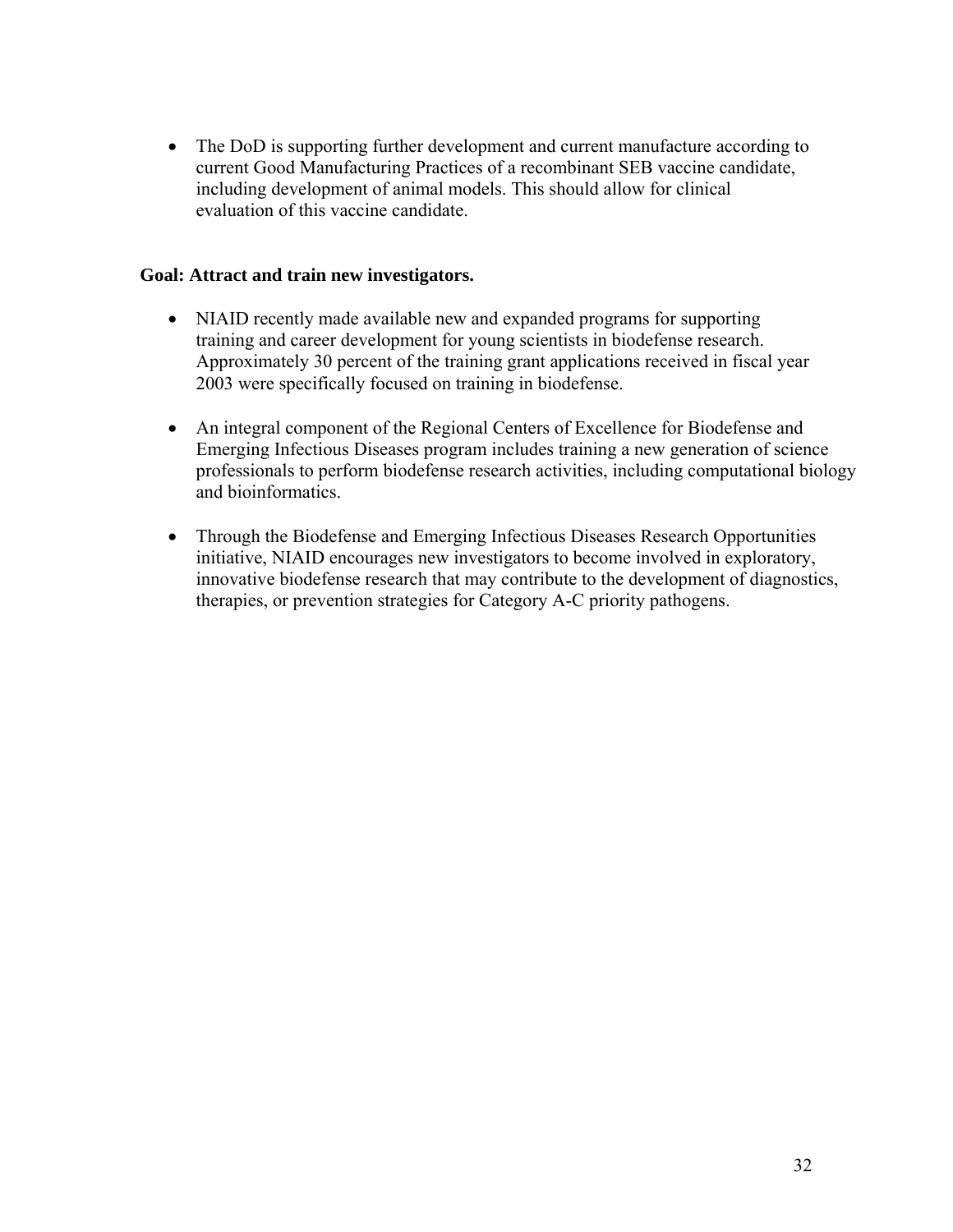# **Food- and Waterborne Pathogens**

In the United States, public health surveillance activities, along with sewage and water treatment infrastructure and food safety regulations, are the first defense against deliberate contamination of food or water. The centralized production and wide, rapid distribution of food products has increased the risk for outbreaks of disease that can affect large geographic regions of the country. Globalization of the food supply increases the potential for exposure to a greater variety of foodborne pathogens. Clearly, food and water are potentially important routes for the dissemination of infectious agents by bioterrorists. A troubling outbreak of salmonellosis in Oregon in 1984 illustrates this point: investigations revealed that members of a religious cult had deliberately contaminated salad bars in area restaurants, resulting in 751 reported cases of illness. In 2003, there were large and small outbreaks of food- and waterborne diseases all over the world. In the United States, green onions contaminated with hepatitis A virus caused over 550 cases in Pennsylvania, believed to be linked to similar outbreaks in Georgia and Tennessee. Contamination (confirmed or suspected) of beef with Shiga toxin-producing *Escherichia coli*, usually *E. coli* O157:H7, resulted in several multi-state meat recalls. There were also major epidemics of cholera in Liberia leading to an estimated 35,000 cases.

Enteric infections can result from bacterial, viral, or protozoal contamination of food and water. In this chapter, the unique goals and recommendations of each class of organism are addressed in separate sections. The approach used to prioritize the research activities for this large category of pathogens is based on several criteria including availability (e.g., ease of propagation), inoculum size needed, stability in the environment, lethality, degree of incapacitation caused by the disease, possibility of secondary transmission, and availability of countermeasures (e.g., vaccines and therapeutics).

### **Scientific Progress**

Since publication of the *NIAID Biodefense Research Agenda for Category B and C Priority Pathogens*, significant progress has been made in understanding the basic biology of and host response to food- and waterborne pathogens, which has important implications for development of countermeasures.

**On/off switches in bacterial genes help elucidate mechanisms of human** *E. coli* **infection.** National Institute of Allergy and Infectious Diseases (NIAID)-supported researchers are studying a system called quorum sensing that allows pathogenic enteric *E. coli* (as well as other bacteria) to sense their environment and communicate with one another. This group recently found that the hormone epinephrine (Epi), normally used by the mammalian host for cell-to-cell communication, can turn on bacterial genes. Further, they identified a signalling compound that can induce the same bacterial gene expression as Epi. This finding may provide important insight into the development of new therapies for treating enteric *E. coli* infections.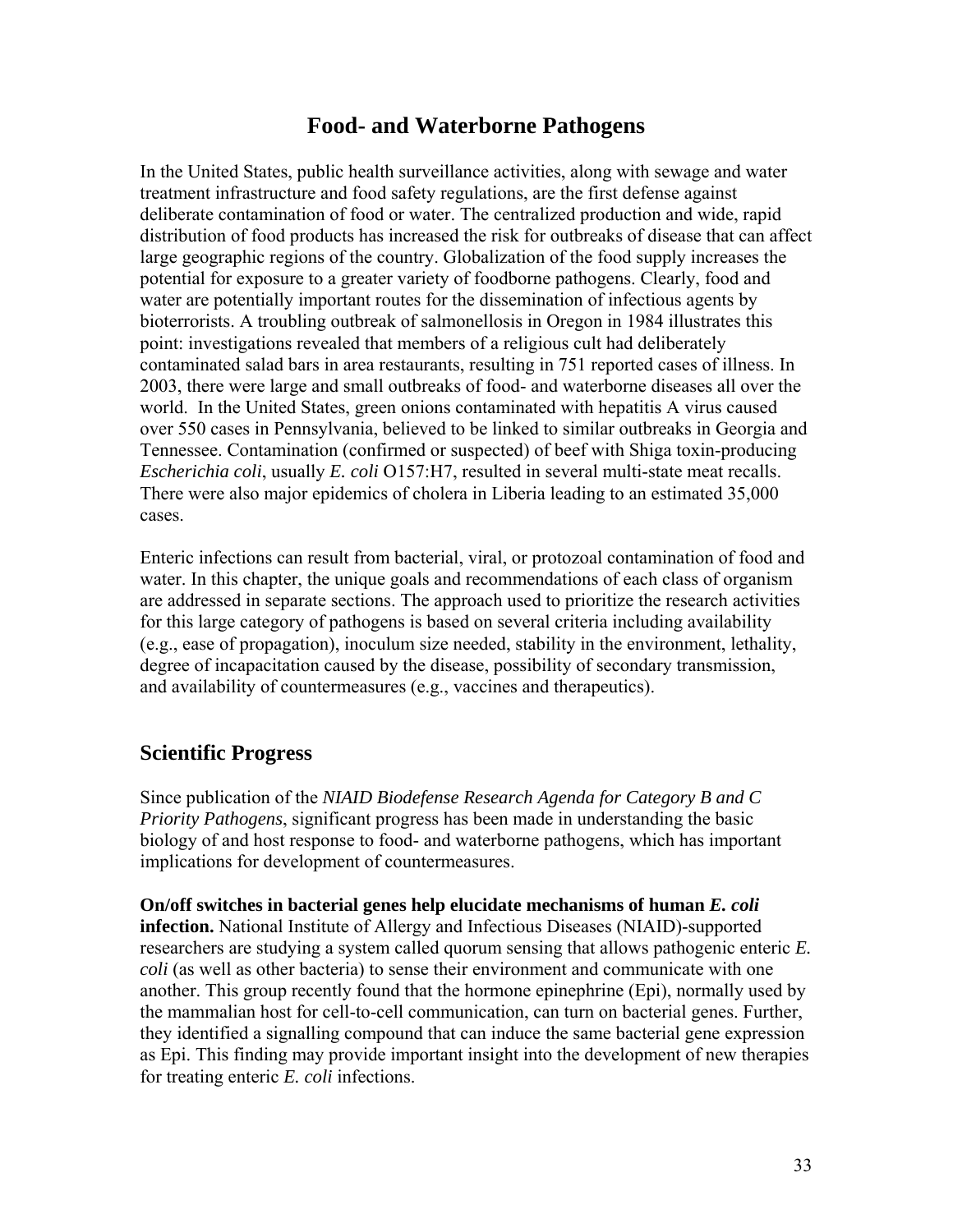(Sperandio V et al., Bacteria-host communication: the language of hormones, *Proc Natl Acad Sci U S A* 2003;100:8951-8956)

**New strain of transgenic mouse is resistant to intestinal infections.** Defensins, small proteins produced naturally by intestinal cells of humans, are capable of killing bacteria. NIAID-supported scientists have now developed a strain of transgenic mouse that produces human defensin 5 (HD5) in their intestines. When these mice were fed a virulent pathogen, *Salmonella typhimurium*, at a level many times over that which would be lethal to non-transgenic mice, all survived the challenge. When infection was introduced by a route that bypasses the intestine, and the bacteria were not exposed to HD5, the transgenic mice were just as susceptible to lethal infection as their nontransgenic counterparts. The ability of HD5 to kill *Salmonella* may lead to the development of new therapies against infection with this pathogen in humans. In addition, this transgenic mouse model can be used to study the antimicrobial properties of other naturally produced peptides.

(Salzman NH et al., Protection against enteric salmonellosis in transgenic mice expressing a human intestinal defensin, *Nature* 2003;422:522-526)

#### **Unique structure in cholera bacteria responsible for attachment to cells identified.**

The cholera bacterium *Vibrio cholerae* has a system for attaching to human epithelia that is closely related to the systems used by *Pseudomonas aeruginosa* (pneumonia)*, Neisseria gonorrhea, N. meningitidis* (meningitis), and several pathogenic *E. coli* species, along with numerous plant pathogens. This key system is called the type IV pilus, and understanding its structure is critical to developing small molecules that can prevent it from binding to epithelial cells, as well as developing vaccines and therapeutics for several diseases. With NIAID support, researchers have accomplished the difficult, longstanding goal of purifying the type IV pilus of *V. cholerae,* crystallizing it, and uncovering its fine structure at the atomic level. The crystal structure of the cholera type IV pilus reveals the secrets of its strength, flexibility, and multi-functionality. These results provide information critical to the development of new drugs and diagnostics for this pathogen.

(Craig L et al., Type IV pilin structure and assembly: X-ray and EM analyses of *Vibrio cholerae* toxincoregulated pilus and *Pseudomonas aeruginosa* PAK pilin, *Mol Cell* 2003;11:1139-1150)

**Immunogenic cholera proteins identified.** Patients recovering from cholera are immune to subsequent infection from the same strain of cholera. The precise Vibrio protein immunogen (or antigen) responsible for conferring lasting immunity is not known. NIAID-supported researchers in Bangladesh and the United States used a genetic system to force *V. cholerae* to express proteins, including some that are only expressed in humans with the disease. This panel of proteins was probed using antibodies obtained from the blood of patients recovering from cholera to identify those proteins that induced an antibody response. The investigators found that several proteins involved in attaching cholera to the intestine surface were immunogenic, providing important information to inform the development of improved cholera vaccines and therapeutics. (Hang L et al., Use of *in vivo*-induced antigen technology (IVIAT) to identify genes uniquely expressed during human infection with *Vibrio cholerae*, *Proc Natl Acad Sci U S A* 2003;100:8508-8513)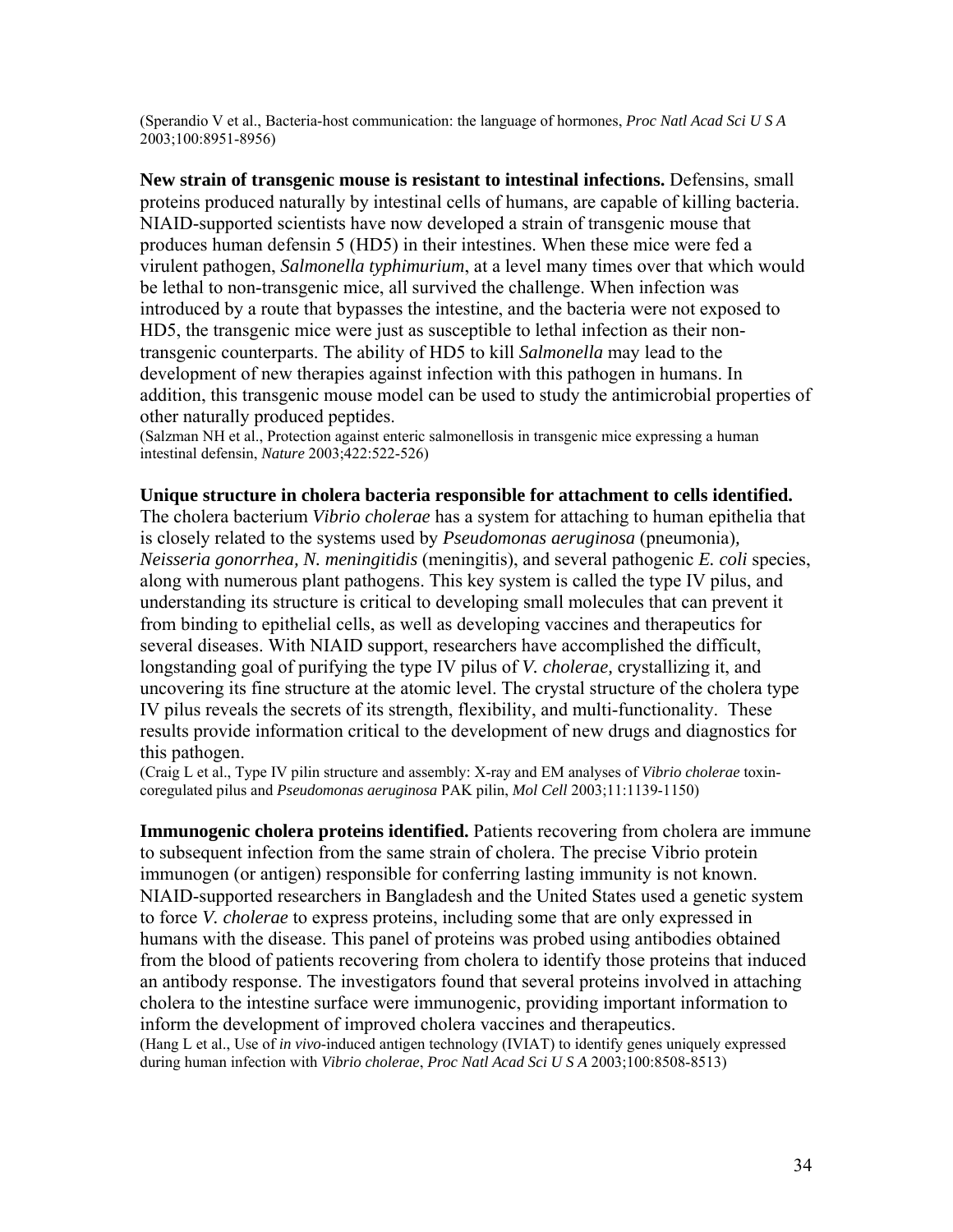**Genome sequence of the apicomplexan,** *Cryptosporidium parvum***, completed***.* The complete genome sequences of two strains of *C. parvum* provide insights into the biology of this species and its ability to cause disease. Currently there are no effective drugs for this infection; the genome information should accelerate drug discovery. The completion of genome sequences for the *C. parvum* type 1 isolate, which has primarily a human tropism, and the type 2 isolate, which is transmitted between numerous mammals, including humans, will facilitate research to better understand the differences in transmission and host specificity.

(Abrahamsen MS et al., Complete genome sequence of the apicomplexan, *Cryptosporidium parvum, Science* 2004;304:441-510)

#### **Reliance on oral transmission helps to explain distribution and virulence of**

*Toxoplasma gondii.* A recent analysis supported by NIAID shows that the three major types of *T. gondii* infecting people today are the evolutionary result of a single genetic cross between two ancestral parental strains of the parasite within the last 10,000 years. The subsequent expansion of these types to account for more than 95 percent of human *T. gondii* infections may be from successive oral transmission, bypassing the sexual phase of the life cycle in a carnivorous mammal. The three types also show enhanced infectivity in mice compared to other strains of parasite that occur much less frequently. Therefore, although the parasite has a complex life cycle, oral transmission seems to be a major factor determining distribution and virulence.

(Su C et al., Recent expansion of Toxoplasma through enhanced oral transmission, *Science* 2003;299:414- 416)

**A vaccine based on an** *Entamoeba histolytica* **virulence factor provides protection against intestinal amoebiasis in a rodent model.** Studies in mice indicate that immunization with the amebic Gal/GalNAc lectin, an *E. histolytica* factor that mediates parasite adherence to the surface of the colon, can prevent the development of intestinal lesions. The vaccines used in the studies were either the native lectin purified from the parasite or a recombinant protein expressed from the gene encoding the lectin. These studies also demonstrated an association between the degree of protection with the level of anti-lectin IgA in the mice. This association correlated with previous results in children that indicate that fecal anti-lectin IgA levels are associated with protection from intestinal reinfection. The further development of this candidate vaccine antigen is being pursued in an effort to block both invasive amoebiasis disease and parasite transmission. (Houpt E et al., Prevention of intestinal amoebiasis by vaccination with the *Entamoeba histolytica*  Gal/GalNAc lectin, *Vaccine* 2004; 22:611-617)

### **Programmatic Progress in Addressing Immediate Goals**

In fiscal year 2003, NIAID established the Food- and Waterborne Diseases Integrated Research Network (FWDIRN). The network is focused on multidisciplinary research on all food- and waterborne pathogens, and toxins, to facilitate the development and evaluation of products to rapidly identify, prevent, and treat food- and waterborne diseases that threaten public health. The network includes five separate units: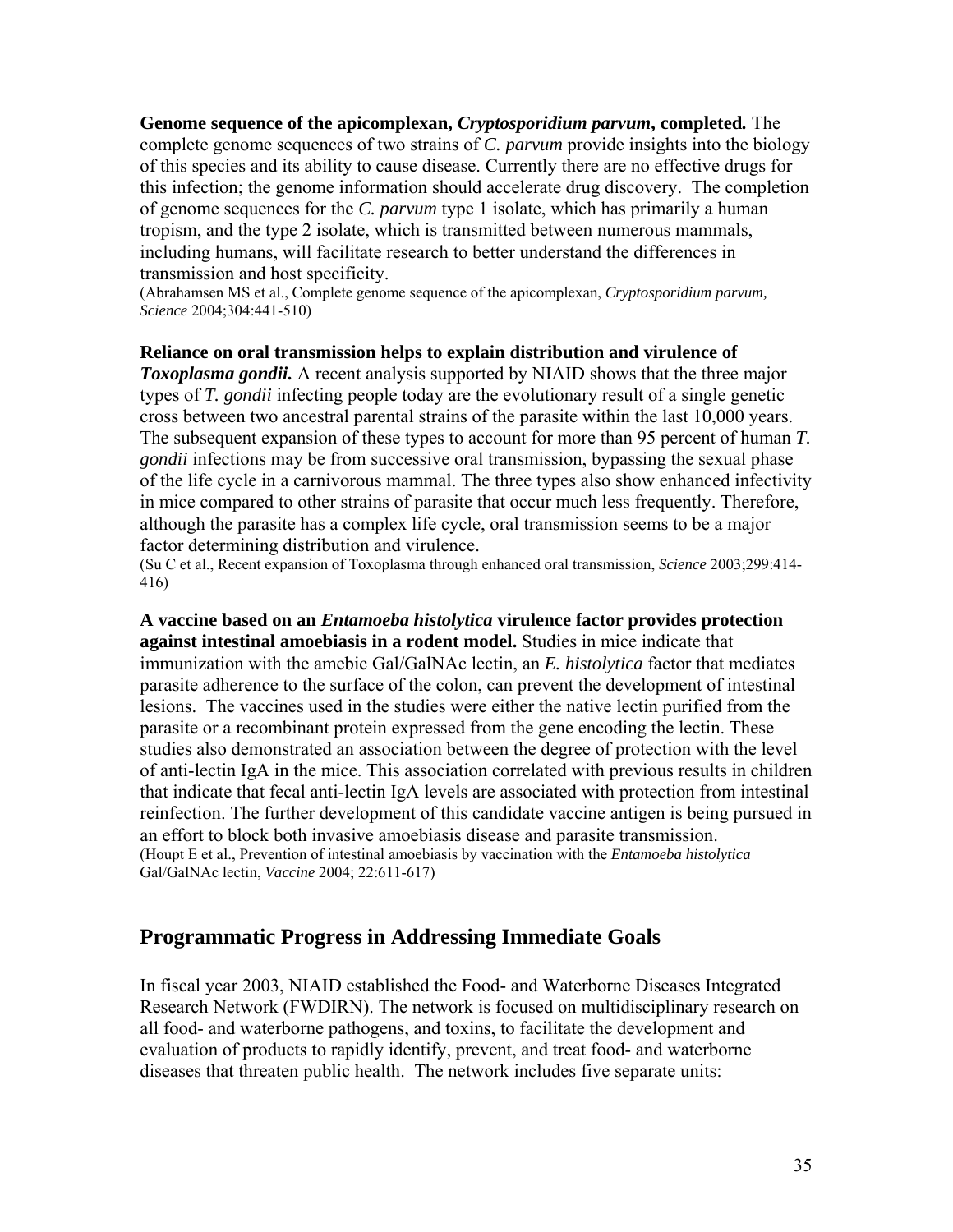- Immunology Research Unit (IRU), University of Maryland
- Clinical Research Unit (CRU), University of Maryland
- Microbiology Research Units (MRU), Tufts University and Michigan State University
- Zoonoses Research Units, Cornell University and Washington State University
- Coordinating and Biostatistics Center, The Emmes Corporation, Rockville, MD

#### **Food- and Waterborne Bacteria**

#### **Goal: Accelerate clinical development of existing** *Shigella* **vaccine candidates.**

- A protocol is under development for a Phase I study of a *Shigella flexneri* vaccine candidate. This candidate is a promising attenuated strain with well-defined sites of genetic alteration to optimize immunogenicity and minimize reactogenicity. This candidate is a serotype 2a strain of *S. flexneri* and is considered to be a critical component of a multivalent vaccine to provide cross-protection to all the known serotypes. (Vaccine and Treatment Evaluation Unit (VTEU), University of Maryland)
- NIAID has increased its capacity to conduct clinical trials of promising vaccine candidates, including those for diseases caused by food- and waterborne pathogens.
	- The CRU of the FWDIRN is available to conduct clinical evaluation of vaccine candidates. (University of Maryland)
	- NIAID has expanded its VTEU network by approximately 60 percent to provide additional capacity for conducting clinical evaluation of vaccine candidates.

#### **Goal: Evaluate licensed antimicrobials for treatment of** *Shigella* **and Shiga toxinproducing** *E. coli* **(STEC) infections.**

- Under the FWDIRN, NIAID is supporting projects designed to evaluate licensed antimicrobials for treating *Shigella* and STEC infections. Projects to develop improved animal models are also planned.
- The *In Vitro* and Animal Models for Emerging Infectious Diseases and Biodefense program supports development, validation, and use of various relevant, small animal and non-human primate models. The models can be used to screen new therapeutic, diagnostic, and preventive compounds for Category A-C bacteria and viruses, and to test their efficacy.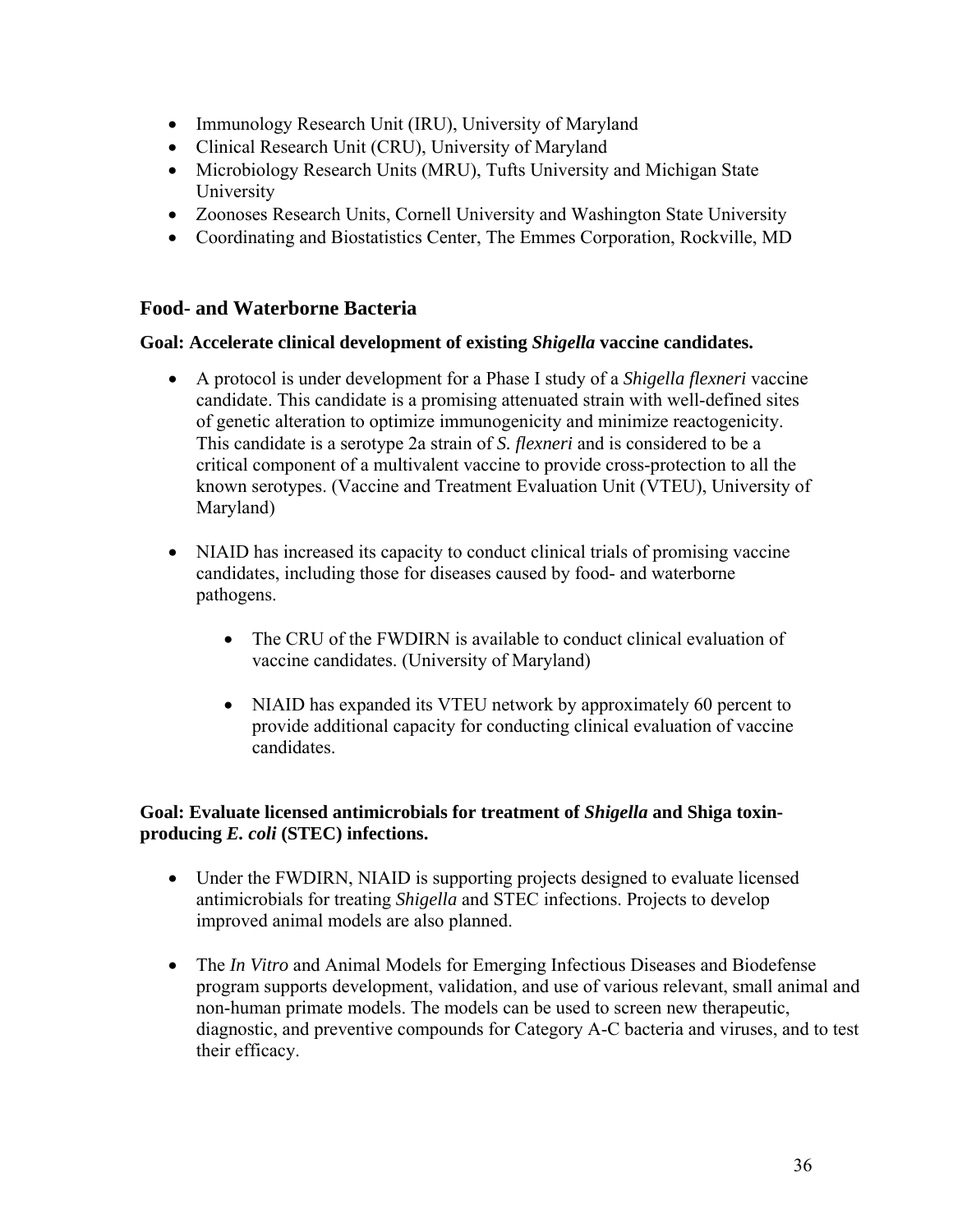#### **Goal: Expand research on pathogenesis of understudied food- and waterborne bacteria including** *Campylobacter, Listeria,* **and non-typhoidal** *Salmonella* **species.**

- In fiscal year 2003, under NIAID's biodefense initiatives, 34 grants were awarded focused on host defense, pathogenesis, vaccine development, and diagnostics for *Campylobacter*, *Listeria,* and non-typhoidal *Salmonella*. Examples include:
	- Development and use of functional genomic tools to study the interaction of *Campylobacter jejuni* with the host intestinal tract (Oklahoma State University)
	- Development and use of proteomic and microarray tools to characterize the function and regulation of *C. jejuni* proteins that are induced at  $37^{\circ}$ C (Medical College of Georgia)
	- Elucidation of the molecular mechanisms used by *Listeria monocytogenes*  to escape destruction by the phagocytic vesicle and cause disease in the host (University of California at Berkeley)
	- Examination of the unique features employed by *L. monocytogenes* to survive in the hostile conditions encountered in the environment, transmission vehicles, and the host (Cornell University)
	- Development of *Salmonella* infection in calves as a model of nontyphoidal salmonellosis in humans (Texas A&M University)
	- Study of effects of host factors on the ability of *Salmonella* to maintain replication and DNA repair functions *in vivo* (University of Washington)
- Under the FWDIRN, several pathogenesis studies have been initiated, including:
	- Development of a small animal model for the study of intestinal colonization and enteritis caused by *Campylobacter*
	- Development of multilocus sequence typing of *Campylobacter* strains
	- Profiles of the emergence of *Salmonella enteritidis*
	- Studies of the virulence of antibiotic-resistant strains of *S. enteritidis*
- NIAID's Pathogen Functional Genomics Resource Center (PFGRC) will be making slide microarrays for *L. monocytogenes*, *V. cholerae*, and *S. typhimurium* available to researchers in fiscal year 2004, facilitating the identification and expression patterns of virulence genes. (The Institute for Genomic Research (TIGR), Rockville, MD)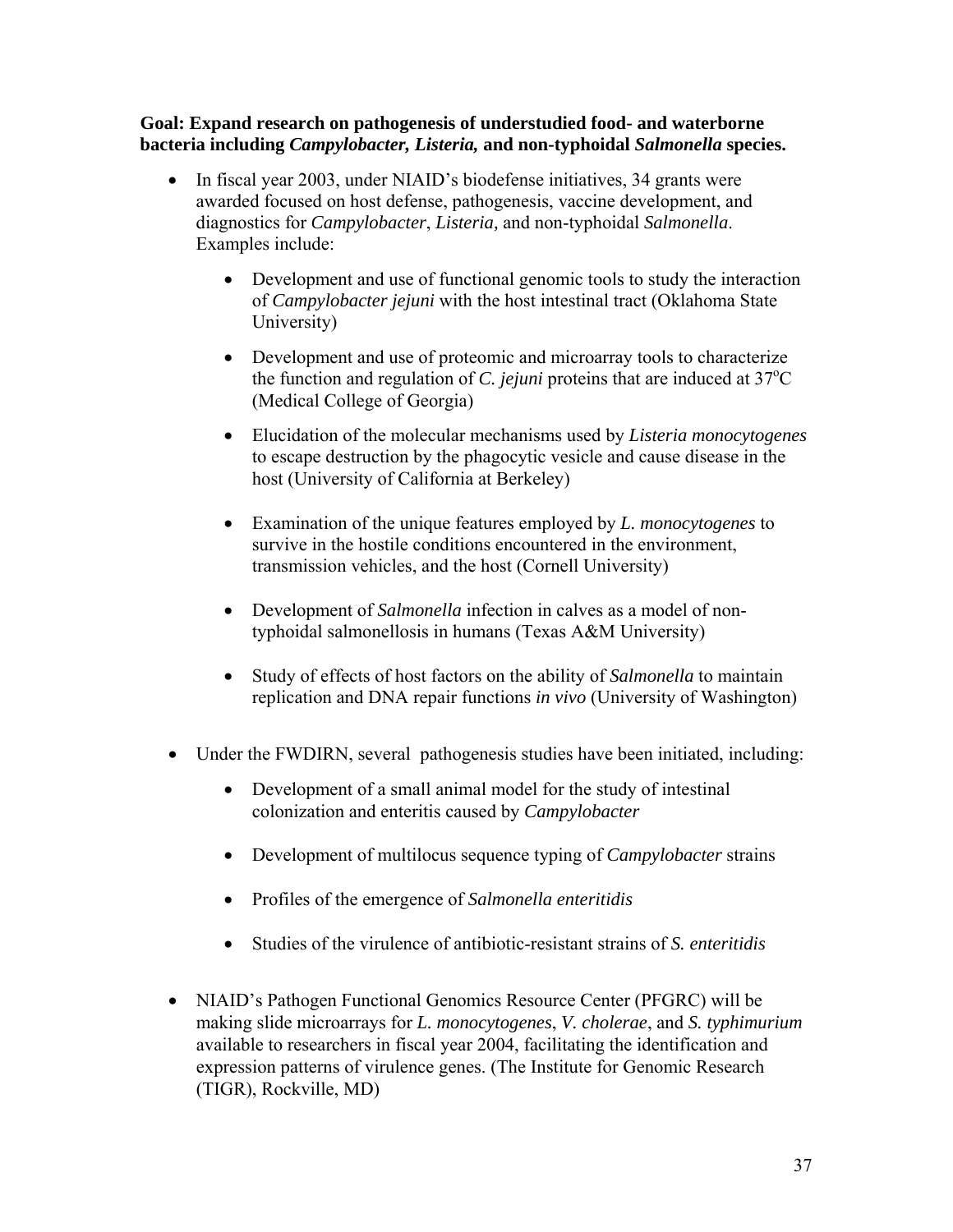• Through the FWDIRN, NIAID is supporting the STEC Reference Center that provides investigators with STEC strain sets and genetic information pertaining to the strains. This resource will assist in expanding research on these understudied organisms. (MRU, Michigan State University)

#### **Goal: Study innate immune responses and their role in combating infection with food- and waterborne bacteria.**

- A project to study the innate immune response to *Shigella* lipopolysaccharide (LPS) has been initiated under the FWDIRN. Human blood samples collected from subjects previously infected with *Shigella* or with previous exposure to *Shigella* vaccines, will be used to provide information on genetic determinants of immune responses to LPS, considered a major protective antigen for shigellosis.
- In fiscal year 2003, under NIAID's biodefense initiatives, grants were awarded that focused on innate immune responses to food- and waterborne bacteria. Examples include:
	- Development of the fruit fly as a model to study innate immune responses to *Salmonella* and *Listeria* (Stanford University)
	- Study of the mechanism by which *Salmonella* evades phagocytosis by host immune cells (University of Colorado Health Science Center)
	- Examination of the possible induction of chemokines by *C. jejuni* during intestinal infection (Medical College of Wisconsin)

#### **Goal: Develop improved diagnostic assays for enteric Category B agents that focus on detection of virulence factors, such as direct detection of toxins.**

- In fiscal year 2004, the NIAID-supported PFGRC will provide slide microarrays for *L. monocytogenes*, *V. cholerae*, and *S. typhimurium* to research scientists. These microarrays will facilitate the identification of new targets to expedite the development of diagnostics and appropriate therapies.
- The Bioinformatics Resource Centers for Biodefense and Emerging/Re-emerging Infectious Diseases, planned for award in fiscal year 2004, will provide the research community with access to databases of genomic information that can be queried for a number of Category B agents. This information will be important for identifying putative targets for new diagnostics.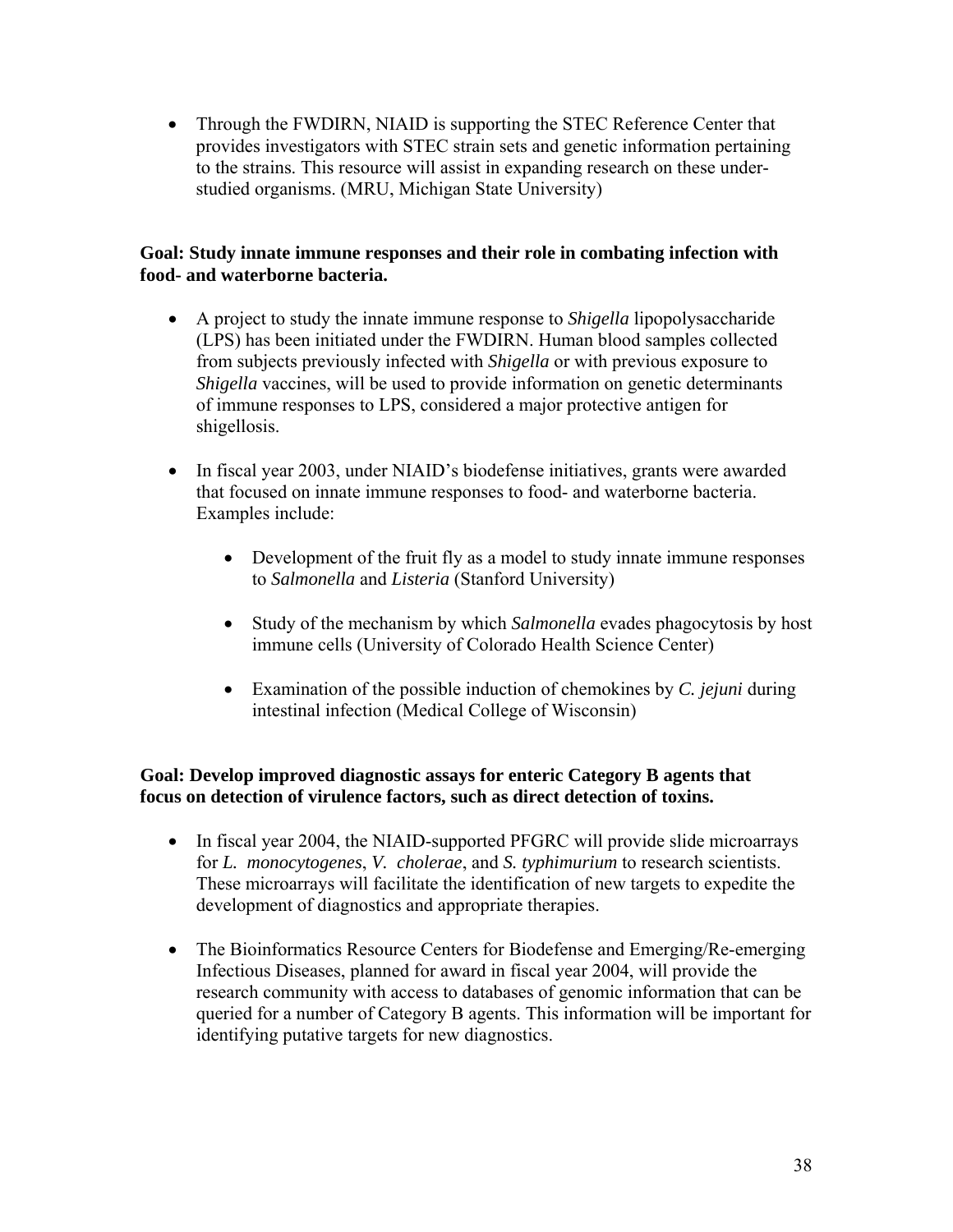**Goal: Identify potential field sites, including overseas sites where food- and waterborne diseases are endemic, to test new vaccines, diagnostics, and therapeutics.** 

- NIAID has identified several field sites with potential usefulness for clinical evaluation of countermeasures for food- and waterborne diseases.
	- Beira, Mozambique, is a potential site for future field trials of vaccines, diagnostics, and therapeutics for enteric diseases. The World Health Organization, International Vaccine Institute, Medecins Sans Frontieres/Doctors Without Borders, and the Mozambique Ministry of Health recently conducted a cholera vaccine demonstration project at this site.
	- The Armed Forces Research Institute of Medical Sciences (AFRIMS) in Thailand continues to develop and test vaccines against enteric pathogens such as *Shigella* species, enterotoxigenic *E. coli*, and *Campylobacter* species. AFRIMS resources include a clinical trial unit, an immunology laboratory, and a non-human primate colony that are suitable for modeling *Shigella* infection and for evaluating *Shigella* vaccine efficacy.

#### **Goal: Develop syndrome-based diagnostic tests that can identify pathogens (bacteria, viruses, protozoa) in patients presenting with diarrhea or fever.**

- NIAID is supporting the development of emerging genomic and non-genomic technologies, suitable for creating the next generation of medical diagnostics for enteric pathogens. Recent awards under NIAID's Biodefense initiatives include:
	- Development of multiplexed polymerase chain reaction (PCR)-based technology for detecting multiple pathogens in one assay (Medical College of Wisconsin)
	- Development of an optical detector system using nanotechnology for rapid detection of multiple pathogens in a miniature, portable PCR device (Lynntech, Inc., College Station, TX)
	- Development of a novel diagnostic assay that integrates amplification and real-time detection of nucleic acids from multiple pathogens on a microarray chip, eliminating multiple steps resulting in faster detection (Nanogen, Inc., San Diego, CA)
	- Development of an immunogenetic laboratory-on-a-chip apparatus for highly specific and quantitative detection of pathogens using microfluidic technologies (University of California, Berkeley)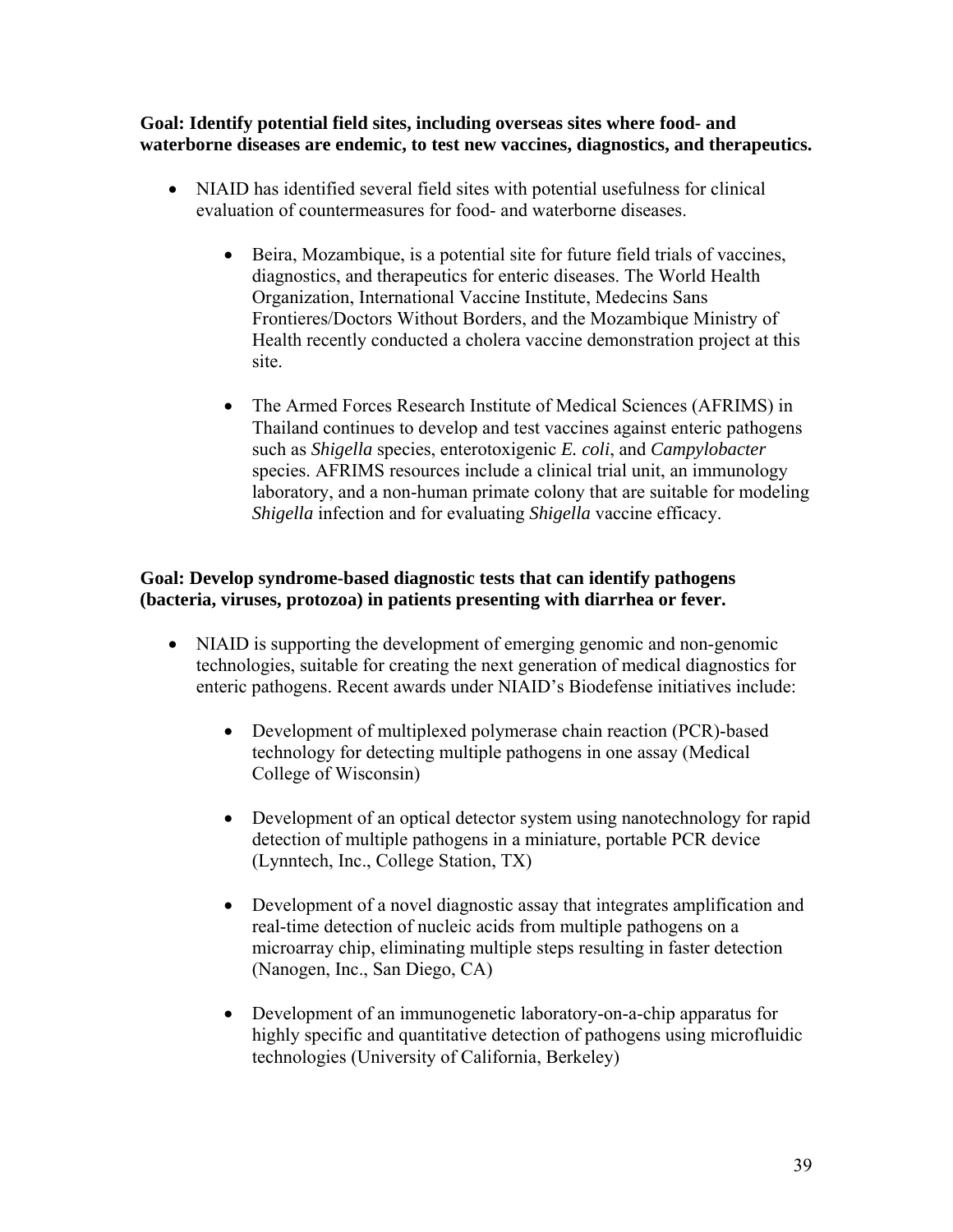• Identification of pathogen-specific diagnostic signatures using high density DNA microarrays for the development of chip-based diagnostic assays for multiple pathogens (Perlegen Sciences, Inc., Mountain View, CA)

#### **Food- and Waterborne Viruses**

#### **Goal: Pursue Phase I testing of candidate calicivirus vaccines.**

• Researchers have developed a transgenic tomato that expresses the Norwalk capsid protein and Phase I studies are planned for fiscal year 2004. Oral plantbased vaccines offer the potential for new safe and inexpensive vaccines against diseases for which a protective antigen has been identified and can be cloned in the plant of interest. (Cornell University/Boyce Thompson Institute for Plant Research)

#### **Goal: Characterize the available challenge pool for Norwalk virus that can be used in future vaccine efficacy studies.**

- The evaluation of a new challenge pool of Norwalk virus inocula has been initiated under the VTEU network. This study will provide a characterized pool of Norwalk virus, which is necessary for the clinical evaluation of Norwalk vaccine candidates. (Baylor College of Medicine)
- NIAID-funded researchers are continuing to select volunteers as subjects for evaluating the norovirus challenge pool. Identifying persons at risk for infection may be important in determining the target population. (VTEU, Cincinnati Children's Hospital Medical Center)

#### **Goal: Develop and evaluate rapid, broadly reactive diagnostics for identifying caliciviruses, including those capable of distinguishing animal and human caliciviruses.**

• Under the FWDIRN, a new project has been initiated to develop a comprehensive diagnostic panel for detection of enteric viruses in clinical samples. The diagnostic panel will include the category B enteric viruses, human caliciviruses (Norwalk virus), and hepatitis A, as well as astroviruses, rotavirus, and enteric adenoviruses. The project will provide the necessary reagents for detecting and distinguishing these viruses at the antigen and nucleic acid level. (MRU, Tufts University)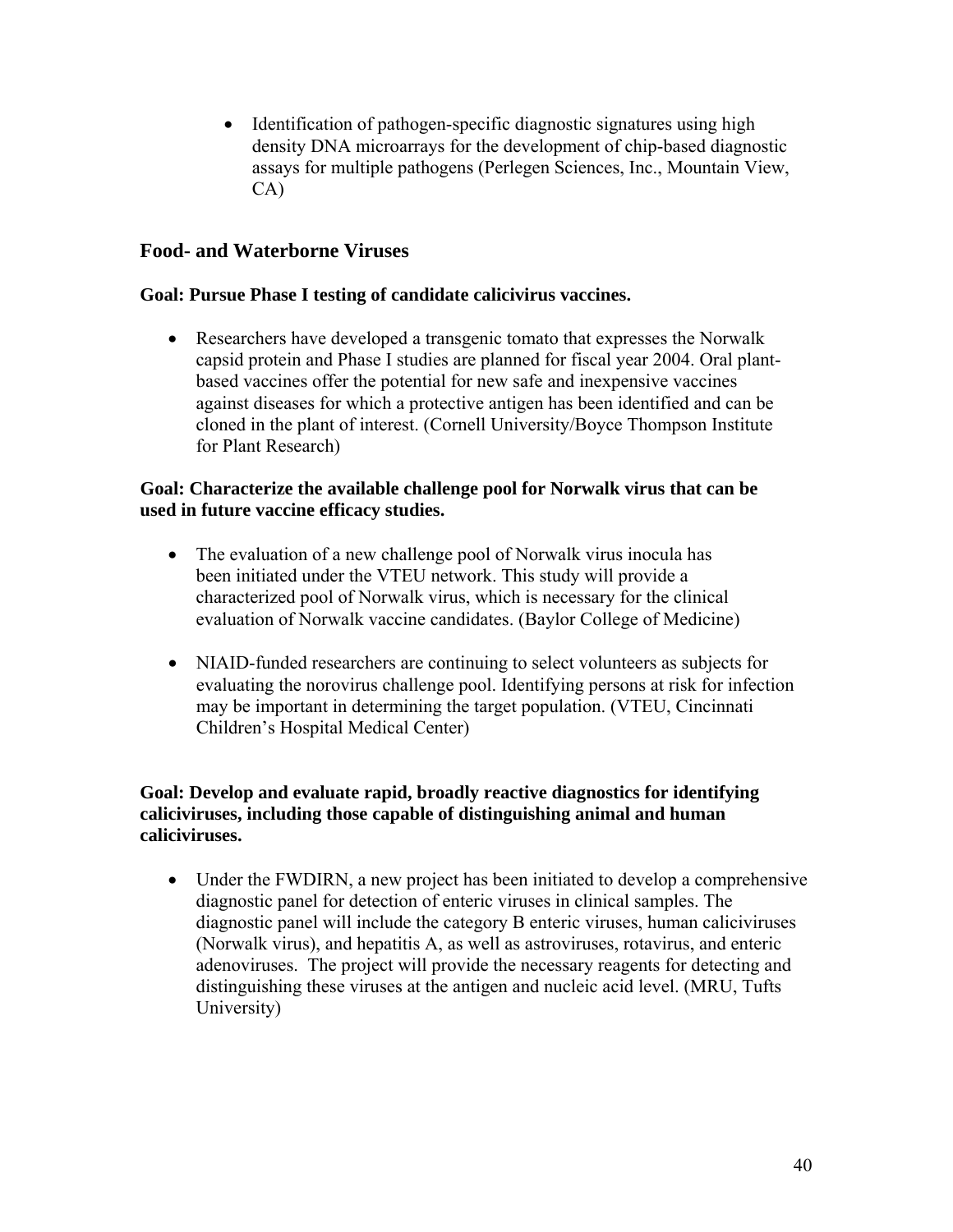#### **Goal: Investigate immune responses to Norwalk virus and other caliciviruses.**

- Based on a recent discovery of a strain of calicivirus that is infectious in mice, NIAID is supporting research to study calicivirus immunity and pathogenesis in a mouse model. (Washington University School of Medicine)
- NIAID intramural scientists are working to develop an infectivity assay for noroviruses that will allow monitoring for the presence of infectious virus in the environment and establish the parameters of adaptive and innate immunity.
- NIAID intramural scientists continue their efforts to develop prevention and treatment strategies to combat Norwalk virus and other caliciviruses. Recently, they isolated and characterized an active recombinant norovirus enzyme with both proteinase and polymerase activities. This enzyme offers a unique target for development of anti-calicivirus drugs**.**

#### **Food- and Waterborne Protozoa**

**Goal: Expand the understanding of the relationship of parasitic genotypes to virulence and disease severity.** 

- NIAID is supporting the construction and distribution to researchers of genomic resources for *T. gondii* and *E. histolytica.* This should enable analysis of genes involved in virulence and disease outcome for these two pathogens.
	- NIAID-funded investigators are constructing microarrays for *T. gondii* and *E. histolytica*. (Stanford University)
	- Under the PFGRC, distribution of microarrays for gene expression studies and Gateway™ clones for functional analysis of genes and proteins are planned. (TIGR, Rockville, MD)

#### **Goal: Evaluate currently available therapies for use against a broad number of enteric protozoa.**

• Together with the National Institute of Child Health and Development, NIAID is supporting a Phase I/II study of nitazoxanide for treatment of chronic diarrhea caused by *C. parvum* in HIV-infected infants, children, and adolescents in South Africa and Thailand.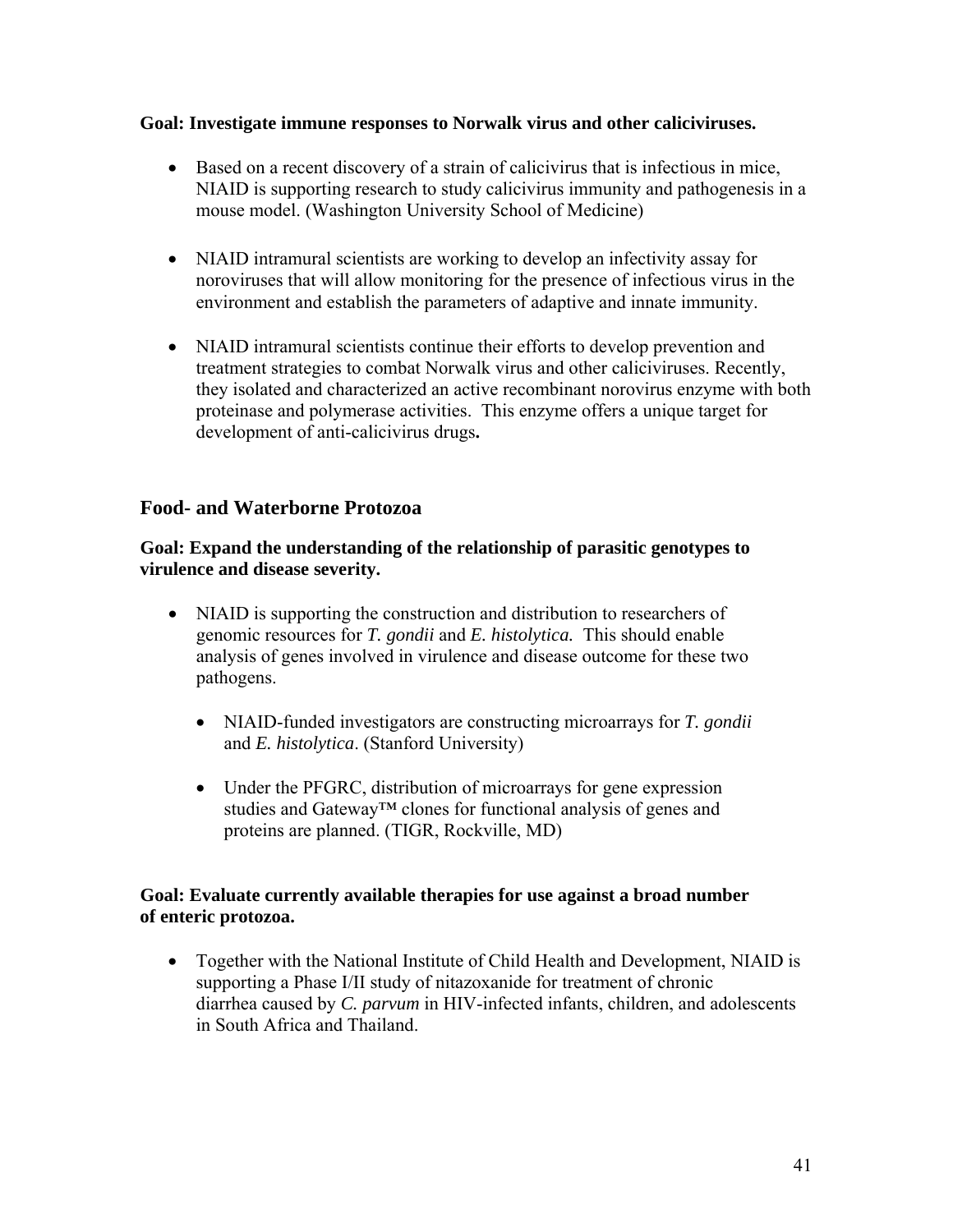#### **Goal: Evaluate validated candidate vaccine antigens (e.g.,** *T. gondii* **p30***, E. histolytica* **Gal/GalNAc lectin, and serine-rich** *E. histolytica* **protein (SREHP)) in clinical studies.**

• NIAID-funded researchers are assessing the protective efficacy of the Gal/GalNAC lectin. A recent scientific advance (see Scientific Progress) supports its further development as a leading vaccine candidate for *E. histolytica.*  (University of Virginia)

#### **Goal: Complete sequencing of protozoa currently under way.**

- NIAID-sponsored genome sequencing projects are nearing completion for the following food- and waterborne protozoa.
	- *Giardia lamblia* (Marine Biological Laboratory, Woods Hole, MA)
	- *T. gondii* (TIGR, Rockville, MD)
	- *E. histolytica* (TIGR, Rockville, MD)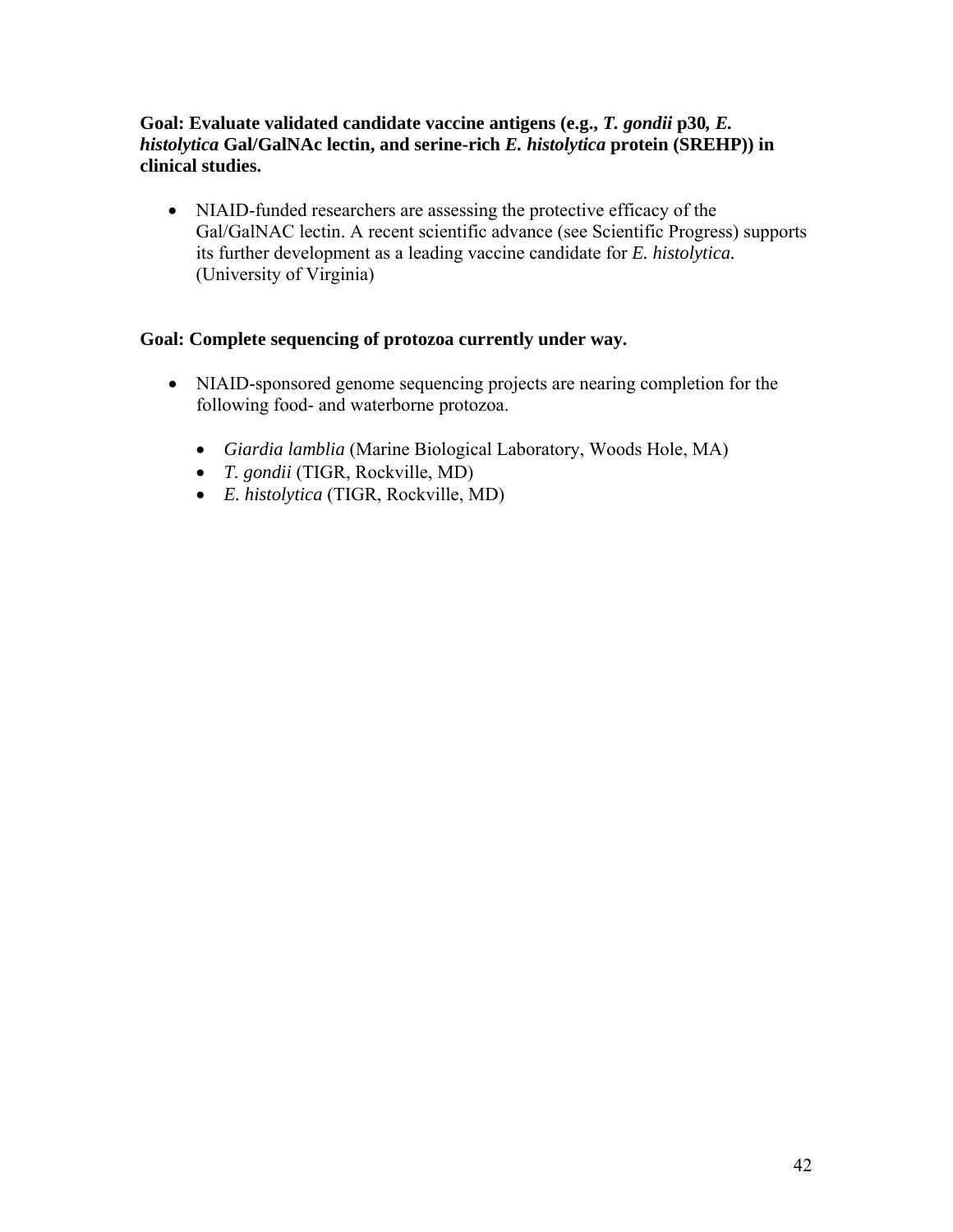## **Emerging Infectious Diseases**

The National Institute of Allergy and Infectious Diseases (NIAID) is the primary institute at the National Institutes of Health (NIH) that conducts and supports biomedical research on emerging and/or re-emerging infectious human pathogens, including the agents of bioterrorism. It was once believed that infectious diseases could be conquered. However, new infectious diseases continue to emerge and this goal remains elusive.

In addition to the continual discovery of new human pathogens, old infectious disease enemies are re-emerging. Natural genetic variations, recombinations, and adaptations allow new strains of pathogens to appear to which the immune system has not been previously exposed and is therefore not primed to recognize (e.g., influenza). Furthermore, human intervention plays a big role in re-emergence. Increased and sometimes imprudent use of antimicrobial drugs and pesticides has led to the development of resistance, allowing many diseases to make a comeback (e.g., tuberculosis (TB) and food- and waterborne infections). Moreover, many important diseases have never been adequately controlled on either the national or international levels. Infectious diseases that have posed ongoing health problems in developing countries are re-emerging in the United States (e.g., food- and waterborne infections, dengue hemorrhagic fever, and West Nile virus (WNV)).

New human diseases can also emerge from animal pathogens (e.g., hantavirus). Organisms that are highly infective, transmissible, and virulent and that can circumvent our current armamentarium of antimicrobial drugs and/or vaccines represent potential biothreats. Multi-drug resistant tuberculosis (MDR-TB) and influenza offer two examples of such organisms on the current NIAID list of Category C priority pathogens (see Appendix 1).

## **Influenza**

Influenza A is a major pathogen of both humans and animals, and recent advances in genetic engineering have raised concerns about the use of influenza as a biological threat agent. While epidemics of influenza result in approximately 30,000 deaths each year in the United States, the sudden emergence of a novel influenza virus could result in global outbreaks of disease (pandemics) in which morbidity and mortality rates would significantly increase. The devastating impact of the 1918 influenza A pandemic, which killed an estimated 21 million people worldwide and more than 500,000 in the United States, provides a stark illustration of potential consequences of the emergence of new strains of influenza viruses in humans, or the theoretical case of deliberate manipulation and release of a highly pathogenic influenza virus. Between January and mid-March 2004, H5N1 influenza viruses were identified in an unprecedented spread in poultry in a number of Asian countries. During this same time frame, 34 human cases of H5N1 influenza were identified in Vietnam and Thailand, resulting in 23 reported deaths.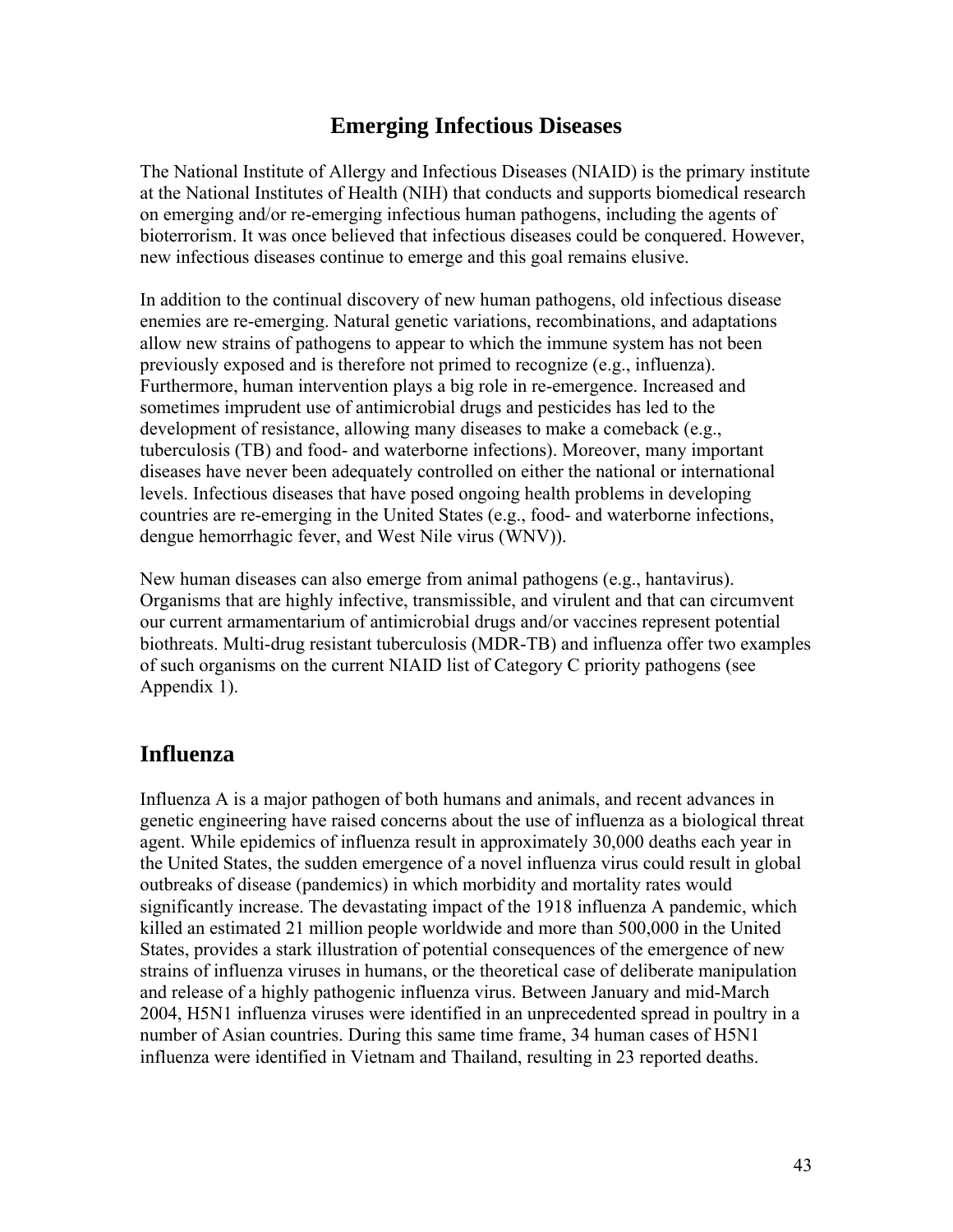### **Scientific Progress**

Since the January 2003 publication of the *NIAID Biodefense Research Agenda for Category B and C Priority Pathogens*, advances have been made in several areas including elucidating the basic biology of influenza, understanding how new influenza viruses emerge, and developing new vaccines.

**Characterization of 1918 flu virus provides basis for battling emerging pandemic flu strains.** NIAID-funded scientists have generated and characterized recombinant influenza viruses containing up to five genes of the 1918 virus strain. The recombinant viruses containing the two major surface viral glycoproteins, HA and NA, of the 1918 viral strain were highly lethal in mice, suggesting that these genes might have a critical role in the virulence of this virus. Mice that were immunized with an inactivated influenza vaccine were completely protected from lethal challenge. This study provides important information on the pathogenicity of a pandemic virus and on the identification of vaccine strategies against emerging pandemic influenza strains.

(Tumpey T et al., Pathogenicity and immunogenicity of influenza viruses with genes from the 1918 pandemic virus, *Proc Natl Acad Sci U S A* 2004;101:3166-3171)

**Identification of H9N2 virus from ducks in southern China; virus may play a role in the emergence of a pandemic.** NIAID-funded investigators have discovered that H9N2 viruses that circulate in chickens in southern China are transmitted back to domestic ducks where the virus undergoes a high degree of gene reassortment. Some of these new viruses generated in the duck have been found to have an amino acid sequence in the HA gene that makes them potentially compatible with the receptor in human cells. This discovery raises the possibility that a new pandemic virus might emerge from aquatic birds in southern China.

(Li KS et al., Characterization of H9 subtype influenza viruses from the ducks of southern China: a candidate for the next influenza pandemic in humans? *J.Virol.* 2003;77:6988-6994)

**Generation of influenza vaccine master strain that grows efficiently in tissue cultured cells.** Using reverse genetics, NIAID-supported scientists have generated an influenza vaccine reference strain that has improved viral rescue and growth properties in African green monkey kidney (Vero) cells, a suitable cell-based system for vaccine production. This improvement in generating vaccine reference strains is important for the reproducible generation of high yielding vaccine candidates by reverse genetics and might eventually result in more rapid manufacturing of influenza vaccines. (Ozaki H et al., Generation of high yielding influenza A viruses in African green monkey kidney (Vero) cells by reverse genetics. *J Virol* 2004;78:1851-1857)

**Novel potential target for new anti-influenza drugs identified.** The mechanism by which the eight RNA genome segments of the influenza virus selectively assemble into new viral particles in an infected cell is not known. Recently, NIAID-supported researchers identified specific genetic targeting signals (one on each of the eight genome segments) that selectively interact, leading to the incorporation of the segments into newly forming virus particles. This is a significant step forward in elucidating the biology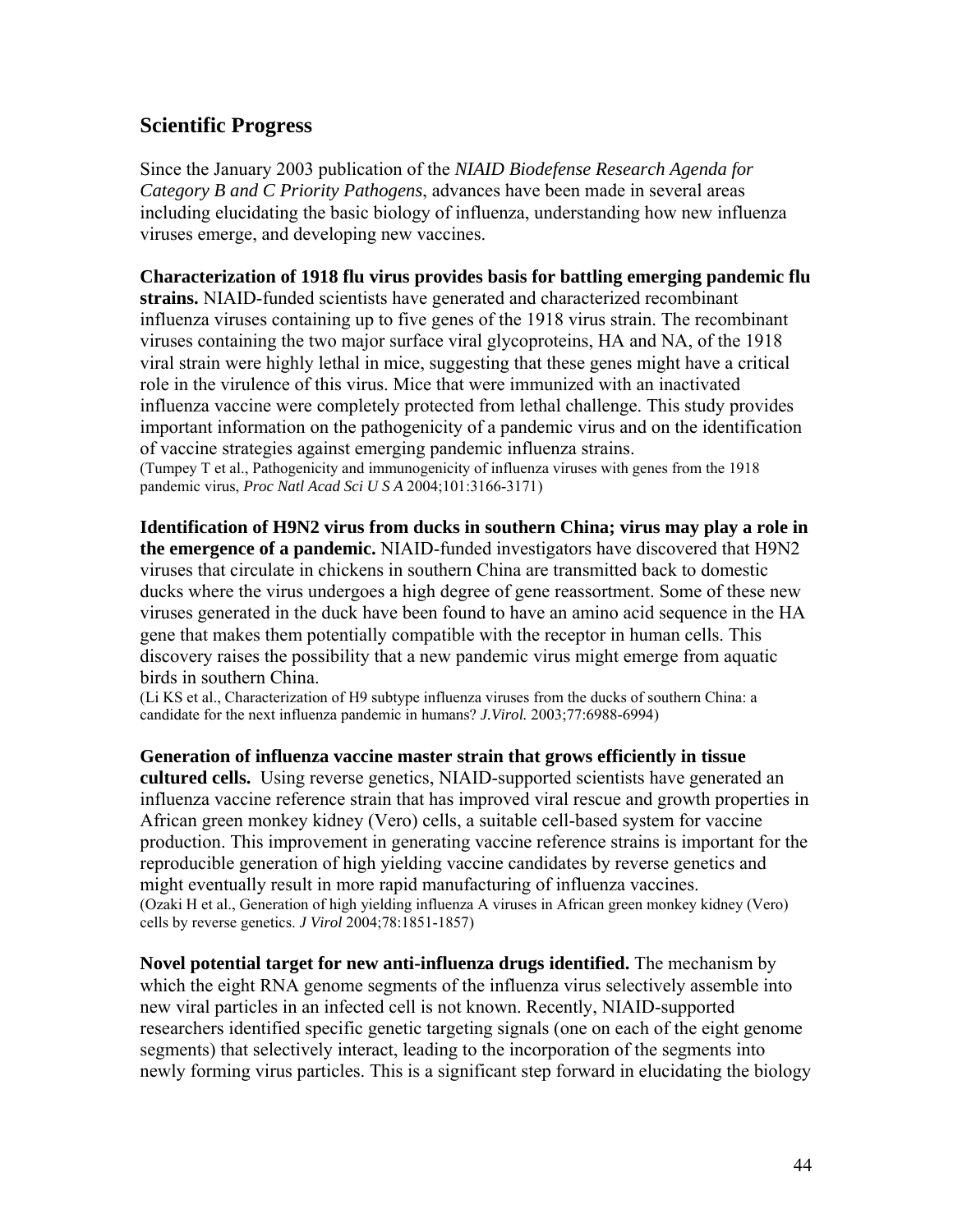of the virus and might provide an important target for developing new anti-influenza drugs.

(Fujii Y et al., Selective incorporation of influenza virus RNA segments into virions, *Proc Natl Acad Sci U S A* 2003;100:2002-2007)

#### **Characterization of flu virus protein provides potential target for antiviral drugs.**

NIAID-supported investigators recently demonstrated that the previously uncharacterized BM2 protein of influenza B viruses is a membrane protein that possesses ion channel activity. The ion channel activity of the M2 protein of influenza A virus is required for viral replication and is the target of the licensed antiviral drug amantidine. Because amantidine is only effective against influenza A, the identification and characterization of the influenza B ion channel is an important step in developing antiviral drugs against this virus.

(Mould J et al., Influenza B virus BM2 protein has ion channel activity that conducts protons across membranes, *Developmental Cell* 2003;5:175-184)

#### **Novel genomic-based antiviral approach against influenza virus developed.** In 2003,

NIAID-supported researchers demonstrated that short interfering RNAs specific for conserved regions of influenza virus genes potently inhibit influenza replication in tissue culture and virus production in the lungs of infected mice. These results serve as the foundation for further development of this novel antiviral approach to treating influenza infection in humans.

(Ge Q et al., RNA interference of influenza virus production by directly targeting mRNA for degradation and indirectly inhibiting all viral RNA transcription, *Proc Natl Acad Sci U S A* 2003;100:2718-2723)

**Progress made in identifying influenza T-cell epitopes.** NIAID-supported researchers have developed a new method to identify CD8 T-cell epitopes for candidate vaccines against influenza. A novel computer algorithm was used to determine the sequence of potential epitopes. The algorithm, which was successful in predicting influenza epitopes in an animal model, has the potential to improve vaccine design for human immunization. (Zhong W et al., Genome-wide characterization of a viral cytotoxic T lymphocyte epitope repertoire, *J Biol Chem* 2003;278:45135-45144)

**U.S. Food and Drug Adminstration (FDA) approves FluMist, a new influenza vaccine with the potential to induce broadly protective immune responses.** For more than 30 years, NIAID has supported the development of an intranasal, cold-adapted, liveattenuated influenza vaccine, including clinical trials to evaluate its effectiveness in children. In June 2003, FDA approved FluMist for healthy people five to 49 years of age. An advantage of FluMist is its ease of administration. FluMist may also be able to induce a broader cross-protective immune response against divergent influenza strains. (MedImmune, Inc., Gaithersburg, MD)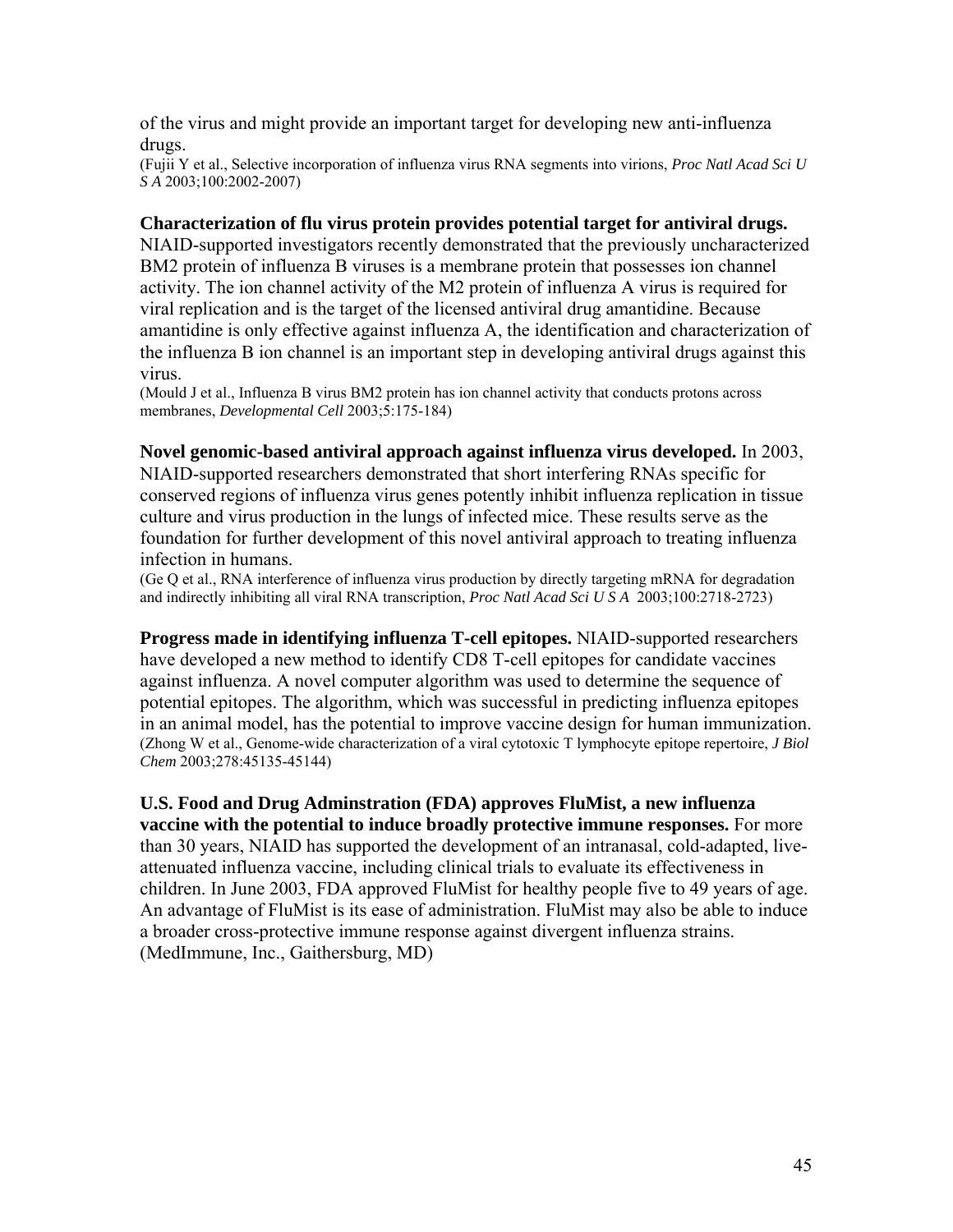## **Programmatic Progress in Addressing Immediate Goals**

#### **Goal: Expand animal influenza surveillance activities, including natural history studies, on emergence of pandemic strains.**

• In 1999, NIAID initiated a program to conduct influenza surveillance in wild birds, live bird markets, and pigs in Hong Kong; examine the molecular basis of transmission of influenza viruses between animal species and humans; and identify avian influenza viruses suitable for use in vaccine development. (St. Jude Children's Research Hospital)

In fiscal year 2003, the program was expanded to:

- Increase animal influenza surveillance sites in Asia. NIAID-supported investigators detected the re-emergence of highly pathogenic avian H5N1 influenza viruses in Hong Kong in 2003 and are now assisting agricultural and public health authorities to control the current widespread outbreak of highly pathogenic 2004 H5N1 influenza virus in Asia. (Hong Kong University)
- Support production of reference reagents that can be used to detect the 2004 H5N1 influenza virus in Asia. These reagents include purified recombinant HA protein and monoclonal and polyclonal antibodies against the 2004 H5N1 virus. (Collaborative effort with FDA and Centers for Disease Control and Prevention)
- Support a World Health Organization training course in March 2004 to strengthen diagnosis and surveillance of animal influenza in the Asia-Pacific region.

#### **Goal: Develop high-growth vaccine viruses for selected avian influenza subtypes.**

• NIAID-supported investigators generated high-growth reference strains suitable for vaccine production against the H5N1 and H7N7 influenza viruses that caused human outbreaks in 2003. A reference strain suitable for vaccine production against a 2004 human clinical isolate from Vietnam has recently been developed and is being characterized. (St. Jude Children's Research Hospital)

#### **Goal: Produce and evaluate pilot lots of vaccine against avian influenza viruses with pandemic potential.**

• NIAID-supported investigators are conducting Phase I and Phase II clinical trials to evaluate increasing doses of an inactivated vaccine made using one of the H9N2 influenza viruses that infected two children in Hong Kong in 1999. The trial, which started in October 2003, is evaluating the safety and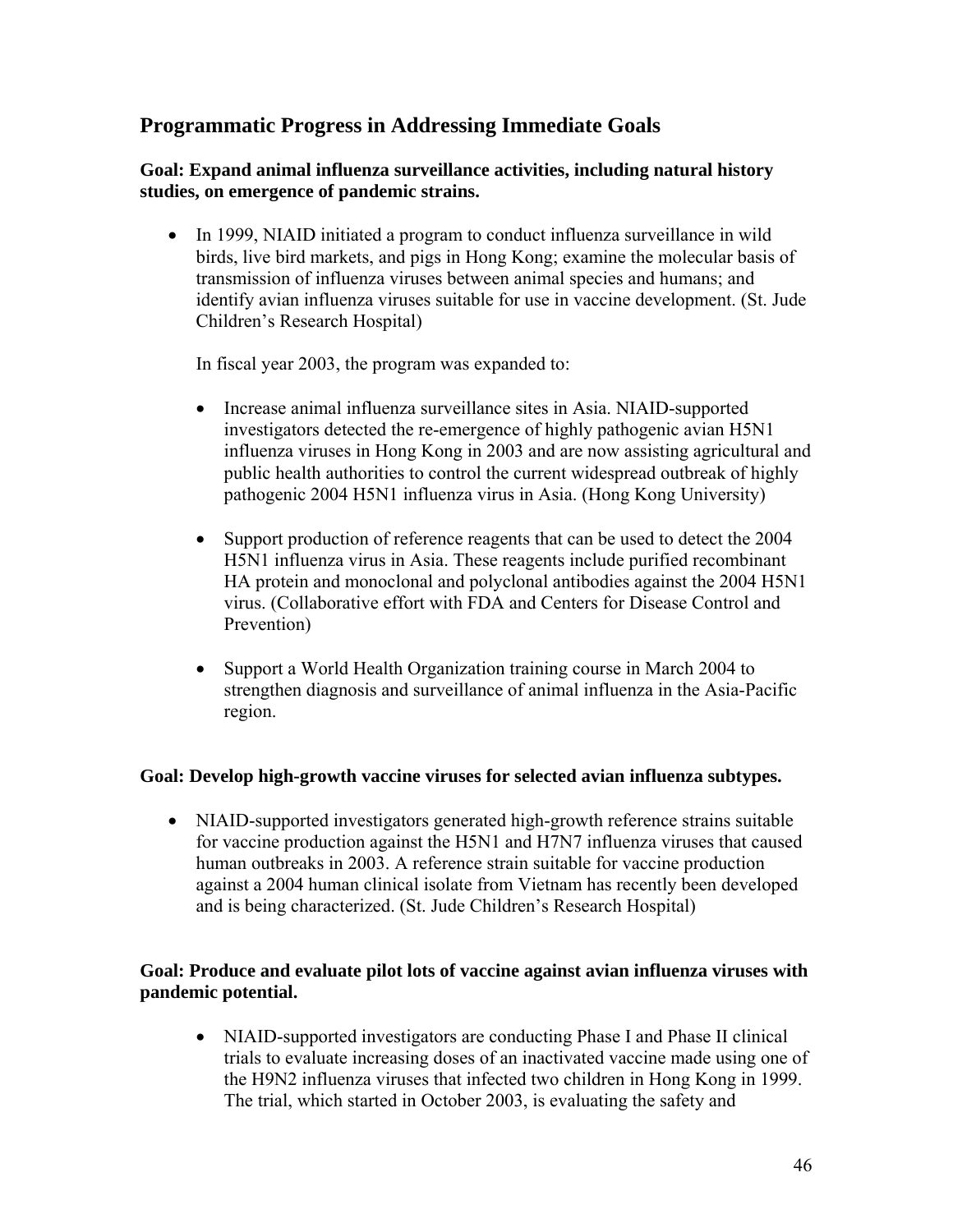immunogenicity of two doses of the H9N2 vaccine. Results from this study will provide important information about the dosage level of a vaccine with the novel hemagglutinin H9 that may need to be administered in the event of a pandemic. (Vaccine and Treatment Evaluation Unit (VTEU), Baylor College of Medicine)

- NIAID intramural scientists and their collaborators are using an attenuated live virus strategy to develop pandemic influenza vaccines. The investigators generated a reassortant virus that contains the hemagglutinin and neuraminidase genes from a chicken influenza virus isolated in Hong Kong and six internal gene segments from a live-attenuated influenza virus. A pilot lot of this H9N2 influenza vaccine has been manufactured, and a Phase I clinical trial is planned for 2004.
- NIAID is currently supporting the production of small, pilot lots of investigational inactivated vaccine against the 2004 H5N1 virus. Evaluation of the vaccine in Phase I and Phase II clinical trials is planned for 2004. (Aventis, Strasbourg, France; Chiron Corporation, Emeryville, CA)
- NIAID intramural scientists are working with MedImmune, Inc. to develop candidate live attenuated pandemic influenza vaccines. They have obtained H5N1 influenza viruses from the current avian outbreak in Asia and will use reverse genetics to engineer an H5N1 influenza vaccine strain.

#### **Goal: Expand support for the preclinical development of influenza vaccine candidates including strategies to enhance the immune response.**

- In 2003, NIAID expanded its support for preclinical research activities on influenza and other acute respiratory pathogens. These activities include studying viral pathogenesis, developing strategies to optimize the immune response, identifying and validating correlates of protection, and identifying host factors that influence susceptibility to infection. This program also supports Phase I and Phase II clinical trials of candidate vaccines and therapeutics (Viral Respiratory Pathogens Research Unit (VRPRU), Baylor College of Medicine).
- NIAID recently awarded several grants for developing vaccines that induce broadly protective immunity against divergent influenza strains. These projects focus on developing novel influenza vaccines that target conserved viral proteins, like M2 and NP, rather than the highly variable HA protein that is the main target of the currently licensed influenza vaccines. These vaccine candidates have demonstrated efficacy by protecting mice from lethal challenges with influenza virus. The advantage of these types of vaccines is that they would not need yearly updating.
	- Universal Influenza Matrix 2 Subunit vaccine (Molecular Express, Inc., Los Angeles, CA)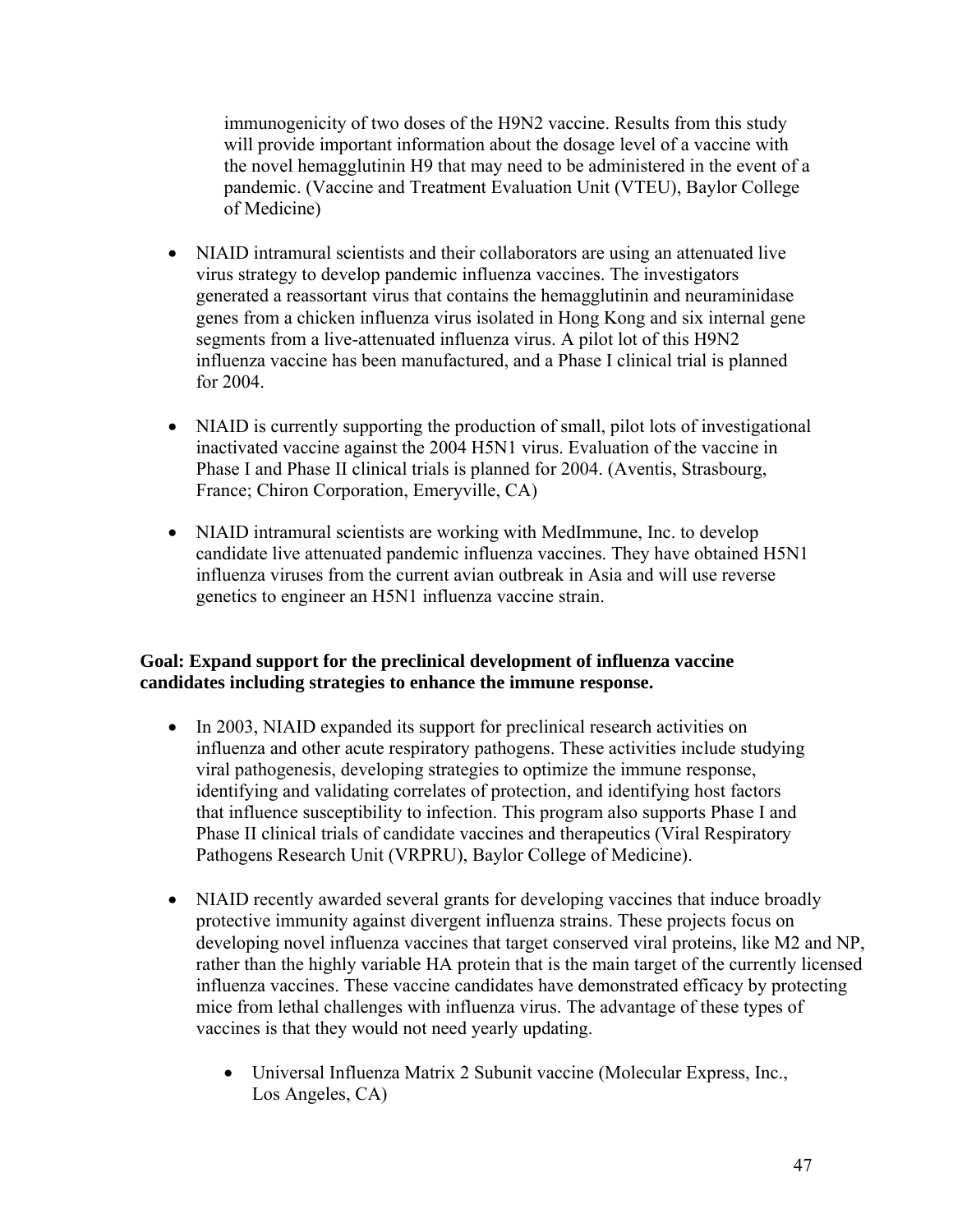- Universal Influenza A vaccine (Apovia, Inc., San Diego, CA)
- M2-based Influenza Type A Virus Vaccine (Wistar Institute, Philadelphia, PA)
- ISS-linked NP vaccine to control pandemic flu outbreak (Dynavax Technologies Corporation, Berkeley, CA)
- In 2003, NIAID awarded a grant for comparison of immune responses to FluMist (live attenuated influenza vaccine), inactivated influenza vaccine, and natural influenza infection in adults and children five to nine years of age. Investigators will study the role of humoral immunity (antibodies), cell-mediated immunity, and innate immunity in the response to influenza infection or vaccination. This study will provide important information about immunological mechanisms of protection, and might lead to the design of better vaccines. (Stanford University)

#### **Goal: Continue to support the development of alternatives to egg-based vaccines, including cell culture-based platforms.**

- In 2003, NIAID supported the production of the first trivalent baculovirusexpressed influenza vaccine and its evaluation in a Phase II clinical study. The vaccine was tested for safety and its ability to increase antibody levels in healthy subjects 65 years of age and older. This vaccine is produced in a large-scale tissue-culture system, which is an attractive alternative to the current egg-based manufacturing platform. (Protein Sciences Corporation, Meriden, CT; VTEUs, Baylor College of Medicine and University of Rochester)
- In 2003, NIAID awarded a grant for developing a novel microcarrier-based tissue culture system to grow influenza viruses for vaccine manufacturing. (SoloHill Engineering, Inc., Ann Arbor, MI)
- NIAID is supporting studies for the development and clinical evaluation of DNAbased influenza vaccines as well as a novel delivery method (gene gun). (PowderJect Vaccines, Inc., Madison, WI)

#### **Goal: Expand research to identify host genetic factors that influence susceptibility to influenza disease.**

• In 2003, NIAID supported a small clinical study to assess the role of genetic polymorphism in the interleukin-6 promoter in the human response to experimental infection with influenza virus. These studies might help to explain the variety of influenza disease outcomes observed in different individuals. (VTEU, University of Rochester)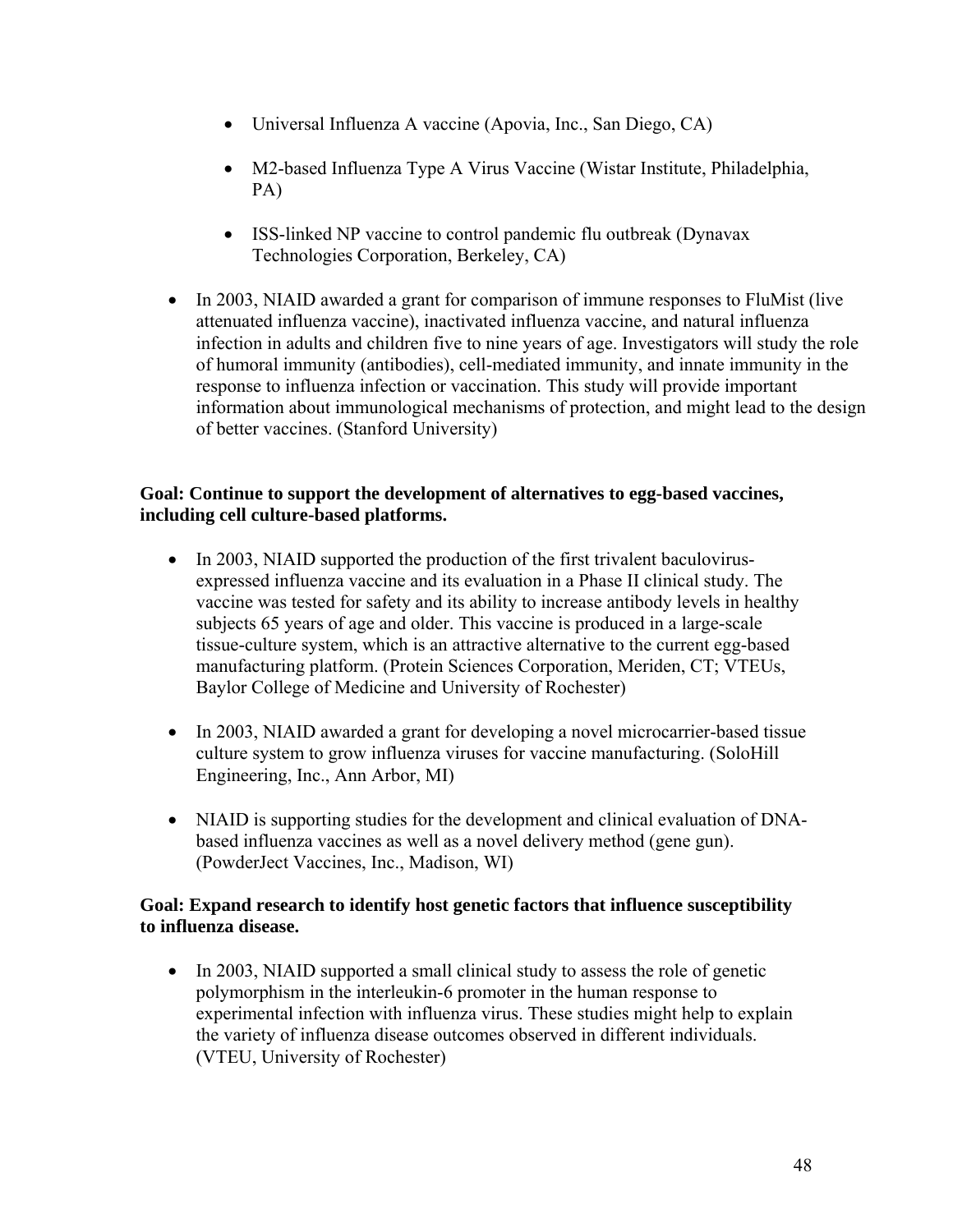• In 2003, NIAID-funded investigators initiated a project to develop an *in vitro* assay to identify genes that regulate immune responses to acute respiratory viruses, including influenza. Validation of the assay technology via testing in influenza vaccine studies is planned. (VRPRU, Baylor College of Medicine)

## **Multi-Drug Resistant Tuberculosis**

Multi-drug resistant tuberculosis (MDR-TB) is an emerging public health threat. *Mycobacterium tuberculosis* (Mtb), the causative agent of TB, is spread from person to person by airborne droplets expelled from the lungs when a person with TB coughs, sneezes, or speaks. Outbreaks may therefore occur in closed settings and under crowded living conditions such as homeless shelters and prisons.

It is estimated that one-third of the world's population (1.86 billion people) is infected with Mtb, and 16.2 million people have TB disease. In 1995, the year with the highest TB casualty rate to date, nearly 3 million people worldwide died from the disease. While MDR-TB currently represents a small percentage of all U.S. TB cases, large regional clusters of MDR-TB cases exist globally, with the potential to spread widely.

Identification of both drug-sensitive and drug-resistant Mtb is time-consuming and not easily implemented in resource-poor settings. Since treatment of MDR-TB requires more expensive and less well-tolerated second-line antibiotics for up to two years, an outbreak of MDR-TB would place immense strain on the public health infrastructure of even medically advanced countries. Estimates of the average cost of medical care for a single patient with MDR-TB in the United States can be as high as \$180,000. Epidemics of MDR-TB would likely result in casualty rates similar to those seen when TB is not treated.

## **Scientific Progress**

Since publication of the *NIAID Biodefense Research Agenda for Category B and C Priority Pathogens* in January 2003, important progress has been made in basic microbe biology, understanding the immune response to TB infection, and evaluating vaccines and therapeutics.

**Understanding the immune response to** *M. tuberculosis* **helps scientists design vaccine candidates.** A detailed understanding of the immune response against TB is crucial for designing optimized vaccine candidates as well as appreciating all aspects of pathogenesis in the various forms of TB disease. Research in this area has been hampered by a lack of suitable animal models that faithfully replicate disease analogous to humans. A number of recent scientific advances by NIAID-supported investigators may have a positive impact on vaccine development for TB.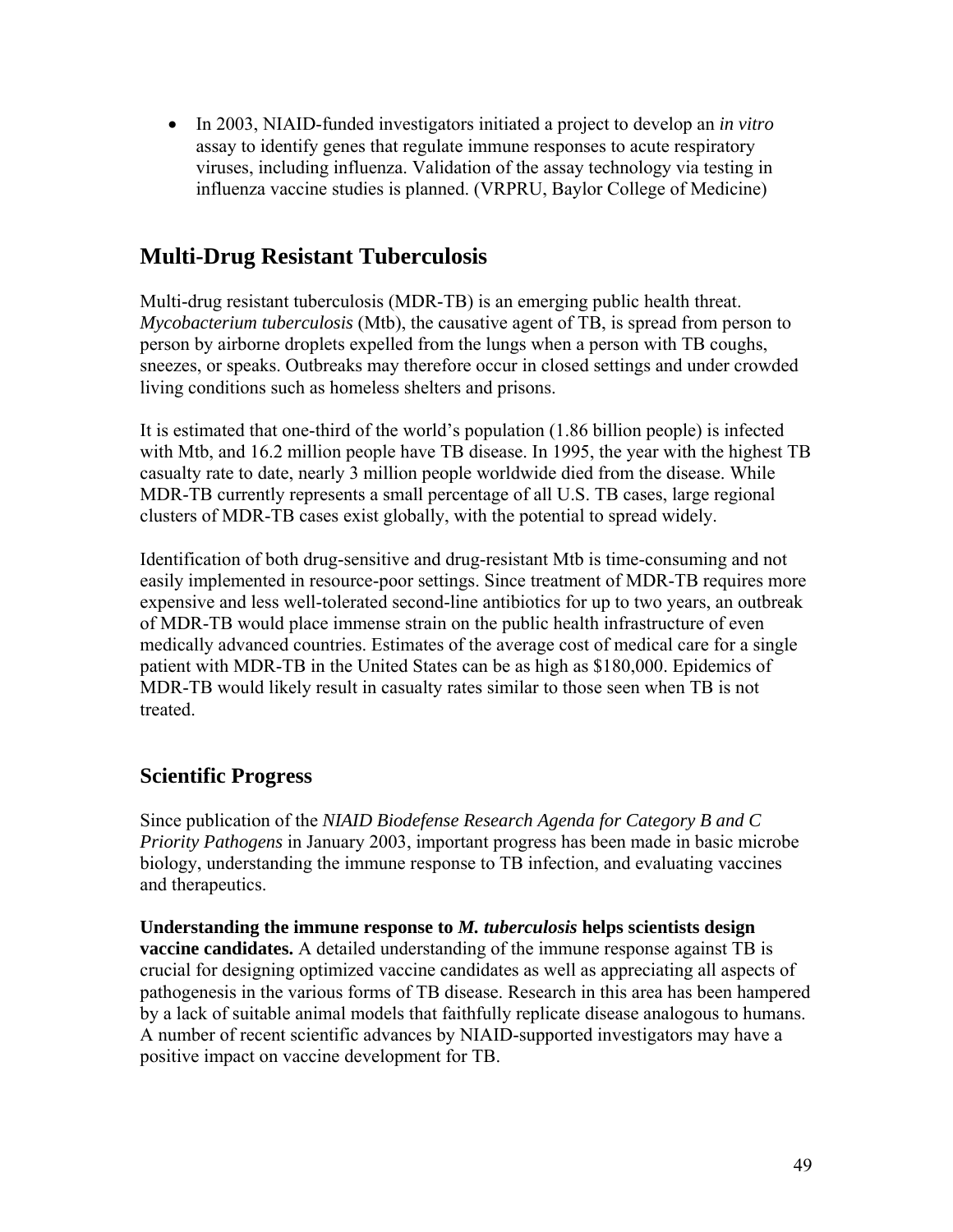• A cynomolgus macaque model has recently been developed that appears to faithfully replicate most aspects of human TB disease. This model has proven valuable for dissecting the molecular details of granuloma biology during Mtb infection, and it is being used to evaluate advanced vaccine candidates. It also has the potential to allow real-time, non-invasive monitoring of development and resolution of TB disease.

(Capuano SV 3rd et al., Experimental *Mycobacterium tuberculosis* infection of cynomolgus macaques closely resembles the various manifestations of human *M. tuberculosis* infection, *Infect Immun* 2003;71:5831-5844; Fuller CL et al., In situ study of abundant expression of proinflammatory chemokines and cytokines in pulmonary granulomas that develop in cynomolgus macaques experimentally infected with *Mycobacterium tuberculosis*, *Infect Immun* 2003;71:7023- 7034)

- Remarkable progress has been made in the study of CD1 antigen presentation in TB. CD1 molecules present glycolipids, which represent unique antigenic determinants on mycobacteria, to the host immune system. CD1 molecules straddle the divide between the innate immune response and the more classic Major Histocompatibility Complex (MHC) class I and II molecules. In addition, differences in the distribution of CD1 molecules among host species may explain differences in immune responses among various animal models of human disease. (Roura-Mir C and Moody DB, Sorting out self and microbial lipid antigens for CD1, *Microbes Infect* 2003;12:1137-1148)
- CD1 responses comprise a significant component of the immunological memory to TB. In addition, individuals with active disease have reduced levels of TBspecific CD1 T cells. Levels increase, however, following initiation of TB therapy, suggesting that maintaining an active CD1 response could be a critical component in the development of a vaccine for TB. (Ulrichs T et al., T cell responses to CD1-presented lipid antigens in humans with *Mycobacterium tuberculosis* infection, *Infect Immun* 2003;71:3076-3087)
- In an animal model of TB, vaccination with mycobacterial glycolipid resulted in protection against experimental TB disease that is qualitatively similar to that seen with Bacille Calmette-Guerin (BCG) vaccination. This suggests that vaccines containing glycolipids have the potential to elicit CD1 specific protection and long lasting immunity. (Dascher CC et al., Immunization with a mycobacterial lipid vaccine improves pulmonary pathology in the guinea pig model of tuberculosis, *Int Immunol* 2003;15:915-925)
- Currently, there is limited understanding of the human response to vaccination with BCG, the most widely distributed vaccine in the world. Investigators have now initiated more detailed studies of the human immune response to BCG vaccination to further guide development and clinical evaluation of new vaccines. (VTEU, St. Louis, MO)

**Three new TB vaccines hold promise for more effective alternatives to the traditional BCG vaccine.** The major goal of TB research is an improved vaccine that protects against adult pulmonary disease. The current BCG vaccine does not offer this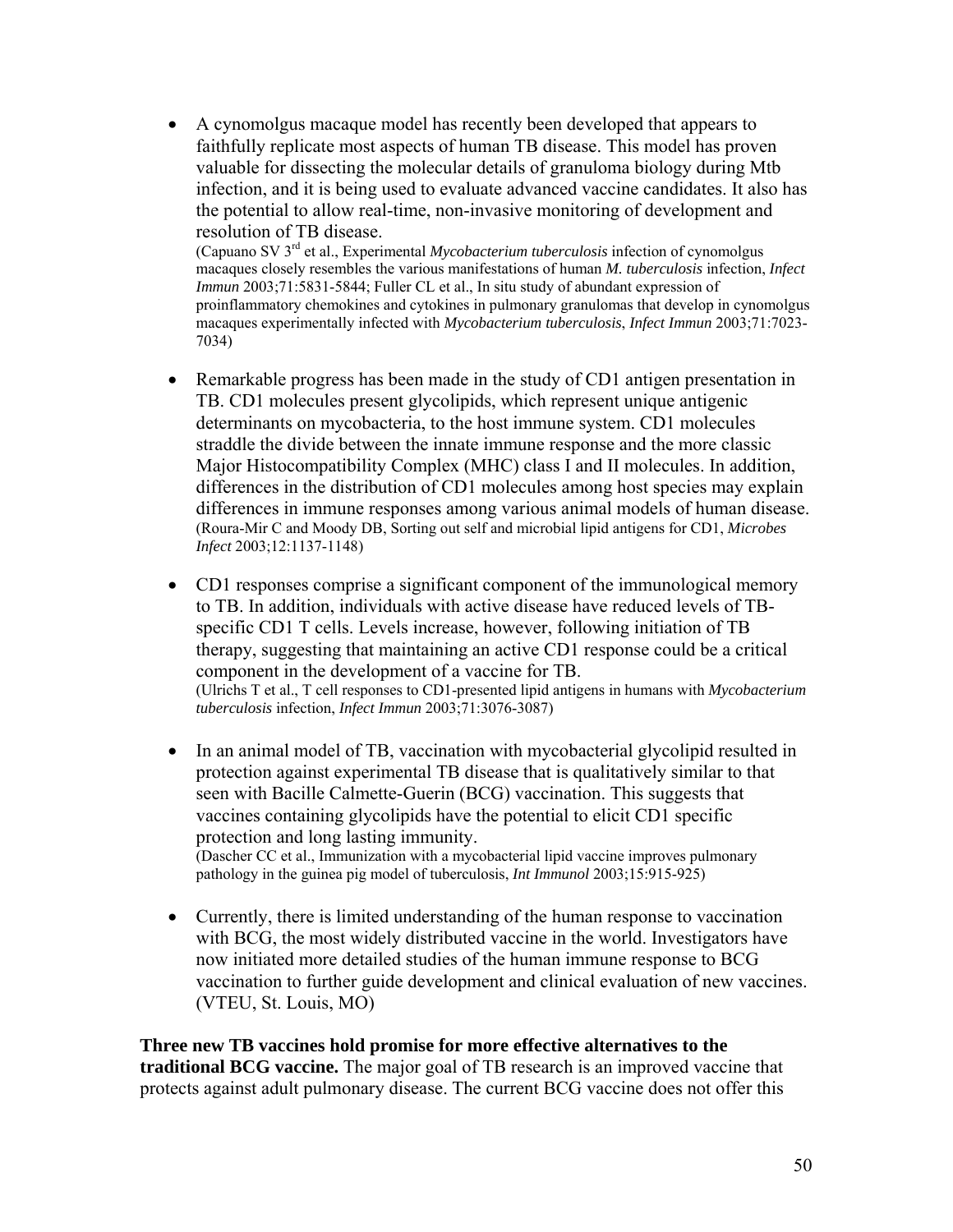protection although it does reduce some complications of pediatric TB. Encouragingly, the past year has seen the introduction of three different candidate vaccines for evaluation in humans.

• Over the past five years, NIAID has supported the advanced development of adjuvanted Mtb72f (Corixa Corporation, Seattle, WA/GlaxoSmithKline Biologics (GSK), Research Triangle Park, NC) and rBGC30 (University of California, Los Angeles). Both of these candidates recently received FDA approval for Phase I human trials to be initiated in 2004. The preclinical development of Mtb72f was supported by a NIAID challenge grant highlighting the value of government/private partnerships.

(Horwitz MA and Harth G, A new vaccine against tuberculosis affords greater survival after challenge than the current vaccine in the guinea pig model of pulmonary tuberculosis, *Infect Immun* 2003;71:1672-1679)

• Although not supported by NIAID, a third TB vaccine candidate, MVA85A, is undergoing initial Phase I testing in Europe. (Goonetilleke NP et al., Enhanced immunogenicity and protective efficacy against *Mycobacterium tuberculosis* of Bacille Calmette-Guerin vaccine using mucosal administration and boosting with a recombinant modified vaccinia virus Ankara, *J Immunol* 2003;171:1602-1609)

**Comparing sequences of mycobacterial genomes reveals unique drug targets and antigens for candidate vaccines.** To date, five mycobacterial genomes have been fully sequenced and annotated. With six additional mycobacterial species undergoing sequencing, the potential to identify and reveal unique drug targets as well as candidate antigens for vaccine design will be realized.

• NIAID is supporting genotyping of Mtb strains in endemic countries and border areas of the United States. To refine models of disease transmission, this has now been expanded to include MDR-TB strains. Investigators have recently completed the genotypic analysis of MDR-TB isolates from Mexico. This study indicated that drug resistance may not be predictable by strain identification alone but may require more detailed genetic analysis.

(Ramaswamy SV et al., Genotypic analysis of multidrug-resistant *Mycobacterium tuberculosis* isolates from Monterrey, Mexico, *J Med Micro* 2004;53:107-113)

• The sequencing of M. *bovis*, a close relative of Mtb and the progenitor of the BCG vaccine, was completed in 2003 with support from European funding agencies. This has provided insight into the genetic basis for attenuation of a potential human pathogen, *M. bovis,* resulting in a non-virulent, but immunogenic vaccine strain. Genomic analysis will permit identification of relevant features of a vaccine candidate that will have to be retained to elicit human immune responses, as well as features that need to be eliminated to render a vaccine candidate safe.

(Garnier T et al., The complete genome sequence of *Mycobacterium bovis*, *Proc Natl Acad Sci U S A* 2003;100:7877-7882)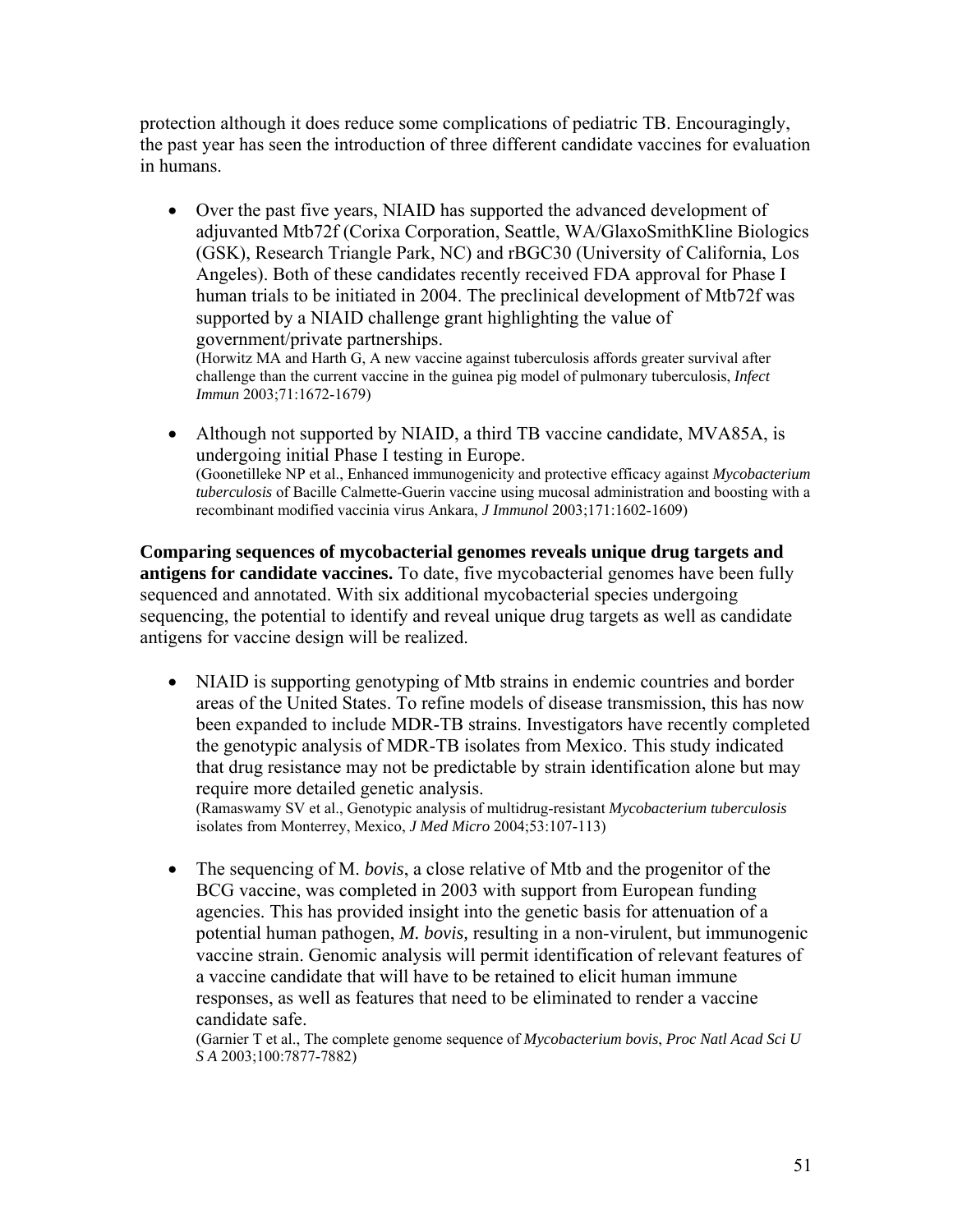#### **Gene identified that may contribute to drug resistance in tuberculosis.**

Understanding the mechanisms by which Mtb develops drug resistance may help in the identification of new targets for therapeutic intervention.

• NIAID intramural scientists have identified an Mtb gene crucial for both the survival of Mtb in the laboratory as well as virulence of the organism in mice. This gene (dnaE2) can induce genetic mutations that allow the organism to adapt to the host environment and may contribute directly to the emergence of drug resistance *in vivo*.<br>(Boshoff HI et al., DnaE2 polymerase contributes to *in vivo* survival and the emergence of drug

resistance in *Mycobacterium tuberculosis*, *Cell* 2003;113:183-193)

#### **Advances in TB drug development may lead to improved treatment regimens.**

- The *Global Alliance for TB Drug Development* has licensed PA-824 from Chiron Corp. (Emeryville, CA) and is preparing to seek regulatory approval for Phase I clinical testing later this year. The preclinical development of this candidate is being supported in part by NIAID.
- NIAID has supported the development of a gamma interferon-knockout mouse aerosol infection model for rapid screening of drug candidates against MDR-TB and drug-sensitive Mtb. This model integrates evaluation of microbiological activity and drug levels, and allows for rapid activity assessment of lead molecules against Mtb strains grown in the host. (Lenaerts AJM et al., Rapid *in vivo* screening of experimental drugs for tuberculosis using gamma

interferon gene-disrupted mice. *Antimicrobial Agents and Chemotherapy 2003*;47:783-785)

**Clinical trials likely to determine potential role for fluoroquinolones in TB treatment.** Fluoroquinolones have been advocated for treatment of MDR-TB where firstline therapy has failed. However, there have been little or no clinical data to guide their rational introduction into treatment regimens. In addition, limited concordance between *in vitro* and *in vivo* efficacy, as well as limitations of existing animal models, have hampered selection of the optimal fluoroquinolone candidate and optimal dosing regimen. A recent clinical trial comparing two fluoroquinolones showed that levofloxacin was superior to ofloxacin for treatment of MDR-TB. Additional trials are now under way at NIAID's Tuberculosis Research Unit (TBRU). (Case Western Reserve University)

## **Programmatic Progress in Addressing Immediate Goals**

#### **Goal: Exploit genomic and proteomic information to identify new targets for vaccine, drug, and diagnostics development.**

• NIAID is supporting the sequencing of two additional mycobacterial genomes, *Mycobacterium avium* and *Mycobacterium smegmatis*. By the end of 2004, at least eight full genomic sequences will be available in the public domain for mycobacterial species. Availability of sequences from multiple mycobacterial species will allow refinement of model systems and serve as the prerequisite for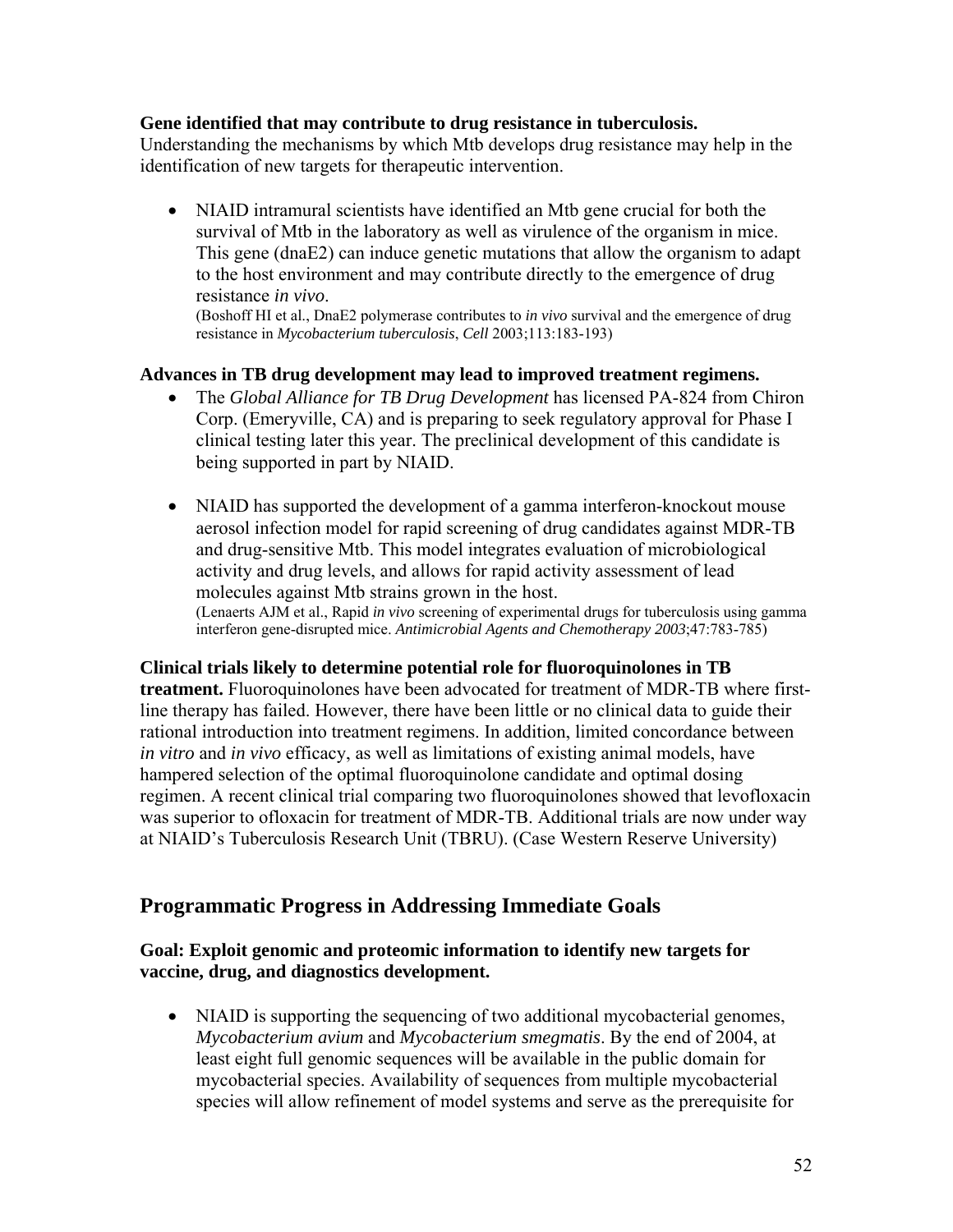using comparative genomics and comparative biology to identify intervention targets unique to Mtb. (The Institute for Genomic Research (TIGR), Rockville, MD)

- Mtb microarrays, used to understand the genetic basis of microbial physiology, are being made available to the worldwide research community through NIAID's Pathogen Functional Genomics Resource Center and the Tuberculosis Research Materials and Vaccine Testing contract. (TIGR, Rockville, MD; Colorado State University)
- NIAID-supported researchers in the TB Structural Genomics Consortium are determining three-dimensional structures of more than 40 Mtb proteins. These structures are especially useful in the computational modeling process used in drug design. The TB Structural Genomics Consortium is co-funded with the National Institute of General Medical Sciences and, at the beginning of fiscal year 2004, consisted of scientists from 65 institutions in 14 countries. (Los Alamos National Laboratories)
- NIAID has expanded the capacity to screen potential drug candidates for Mtb in both *in vitro* assays and in animal models. In addition, these screening tools have been enhanced by state-of-the-art robotics and automated facilities for highthroughput screening for promising drug targets. (Colorado State University; Southern Research Institute, Birmingham, AL)
- NIAID is supporting a public/private partnership to study a new class of drugs (beta-sulfonylcarboxamides) with activity against MDR-TB. Investigators are exploring the mechanism of action of this class of chemicals and its potential to be integrated into drug regimens currently used to treat MDR-TB. (Johns Hopkins University; FASgen, Inc., Baltimore, MD)

#### **Goal: Develop and standardize animal models that better predict vaccine and drug efficacy in humans.**

- NIAID is supporting studies to determine the biological function of important Mtb gene products in various animal hosts. These results will yield potential targets for future drug and vaccine development efforts. In addition, as part of these studies, scientific tools will be developed to expedite and refine translational research activities that will be made available to the broader TB research community. (Johns Hopkins University)
- NIAID is planning a new resource to determine pharmacological correlates for anti-TB drug efficacy. This resource will impact future drug development efforts in terms of streamlining human clinical drug trials.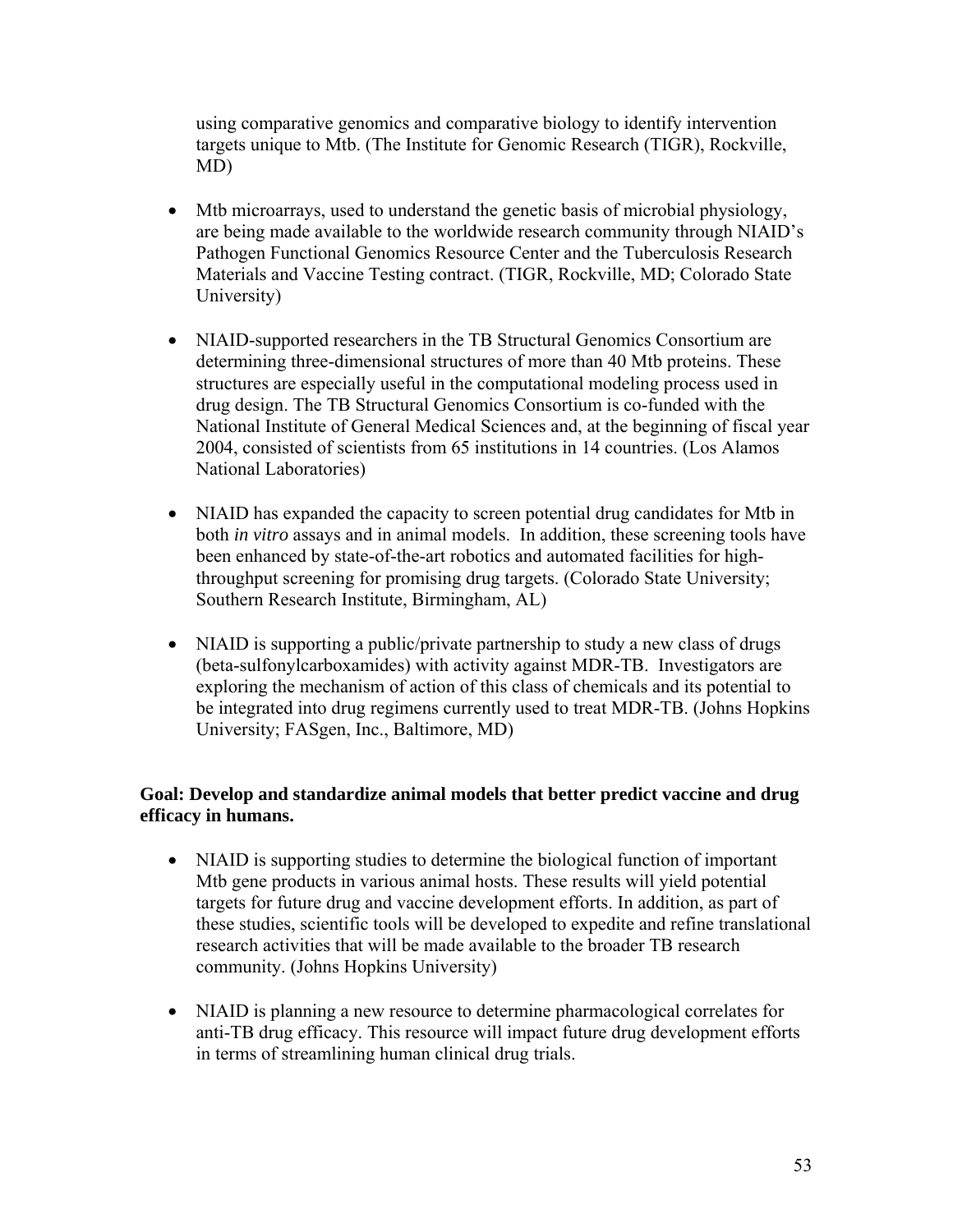#### **Goal: Develop faster, more robust microbiological and serological diagnostics for drug-sensitive Mtb and MDR-TB.**

- NIAID recently awarded several grants for the development of novel, rapid diagnostics for MDR-TB as well as drug-sensitive Mtb. Some of the technologies may also have the potential to help define and track human responses to therapy and vaccination. Examples include:
	- A novel breath test to detect volatile organic compounds providing a signature of active TB and possibly Mtb infection. (Menssana Research, Inc., Fort Lee, NJ)
	- A novel cartridge design to facilitate concentration and preparation of clinical specimen samples from smear-negative TB patients for detection and resistance determination by polymerase chain reaction. (University of Medicine and Dentistry of New Jersey; Cepheid, Sunnyvale, CA)
	- Miniarray technology for rapid detection of mycobacteria and discrimination of mycobacterial species. (Weilin Biotechnology, Inc., Norcross, GA)
	- Detection of viable, drug-resistant Mtb via bioluminescent phage. (Sequella, Incorporated, Rockville, MD)

#### **Goal: Increase capacity for testing vaccine candidates in standardized animal models.**

• In fiscal year 2003, NIAID expanded its Tuberculosis Research Materials and Vaccine Testing program to provide increased capacity for testing additional promising vaccine candidates and vaccine/adjuvant combinations. This resource played a significant role in preclinical development of the Corixa Corporation/GSK vaccine candidate, which is scheduled to enter Phase I clinical trials in 2004. (Colorado State University) (See listing under Scientific Progress section.)

#### **Goal: Expand the infrastructure for conducting clinical trials for therapeutics and vaccines, including education and training of personnel in high-burden countries.**

• NIAID has expanded the TBRU via the addition of sites in Manila, Philippines, and Cape Town, South Africa. Expansion to Manila is expected to expedite an ongoing clinical study to evaluate the use of surrogate markers in patients who respond well to therapy. At the Cape Town site, the response of very young children to BCG vaccination will be examined in the context of HIV infection. (Case Western Reserve University)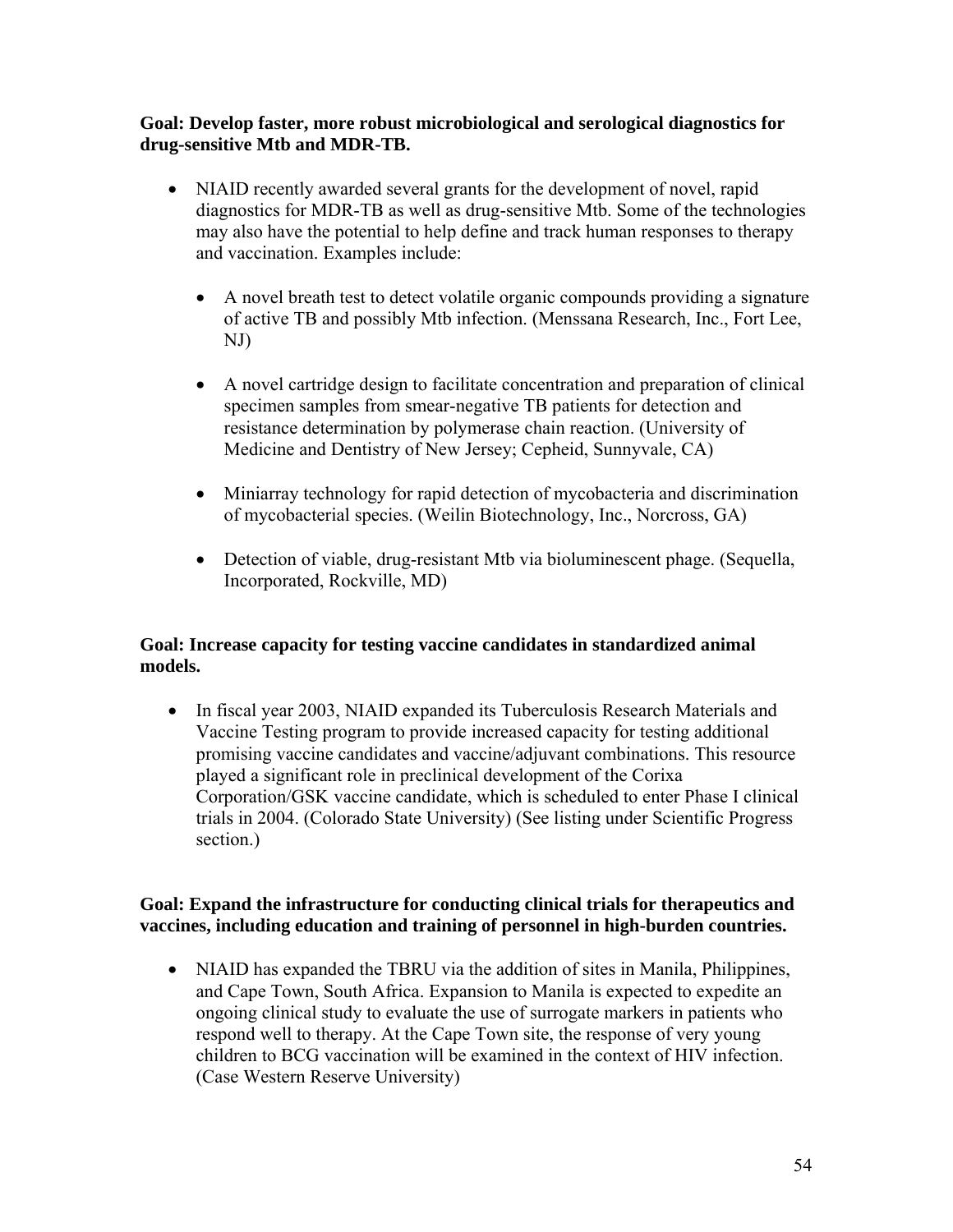- NIAID is supporting a clinical research study in Uganda to address the question of whether immediate treatment of HIV infection with a punctuated course of antiretroviral drugs will improve the outcomes for patients with active tuberculosis. Tuberculosis relapses will be evaluated to detect treatment failures and associated strains will be genotyped for patterns of MDR-TB. (Case Western Reserve University; University of California, San Francisco)
- NIAID intramural scientists established a collaboration with colleagues from Yonsei University and Masan National Tuberculosis Hospital in Busan, South Korea, for the study of MDR-TB in South Korea. The collaborators will study the basic biology underlying the development of drug resistance and evaluate novel anti-TB agents. Clinical studies will be conducted at Masan Hospital, the referral center for TB treatment failures in South Korea, with the largest population of inpatient MDR-TB victims anywhere in the world.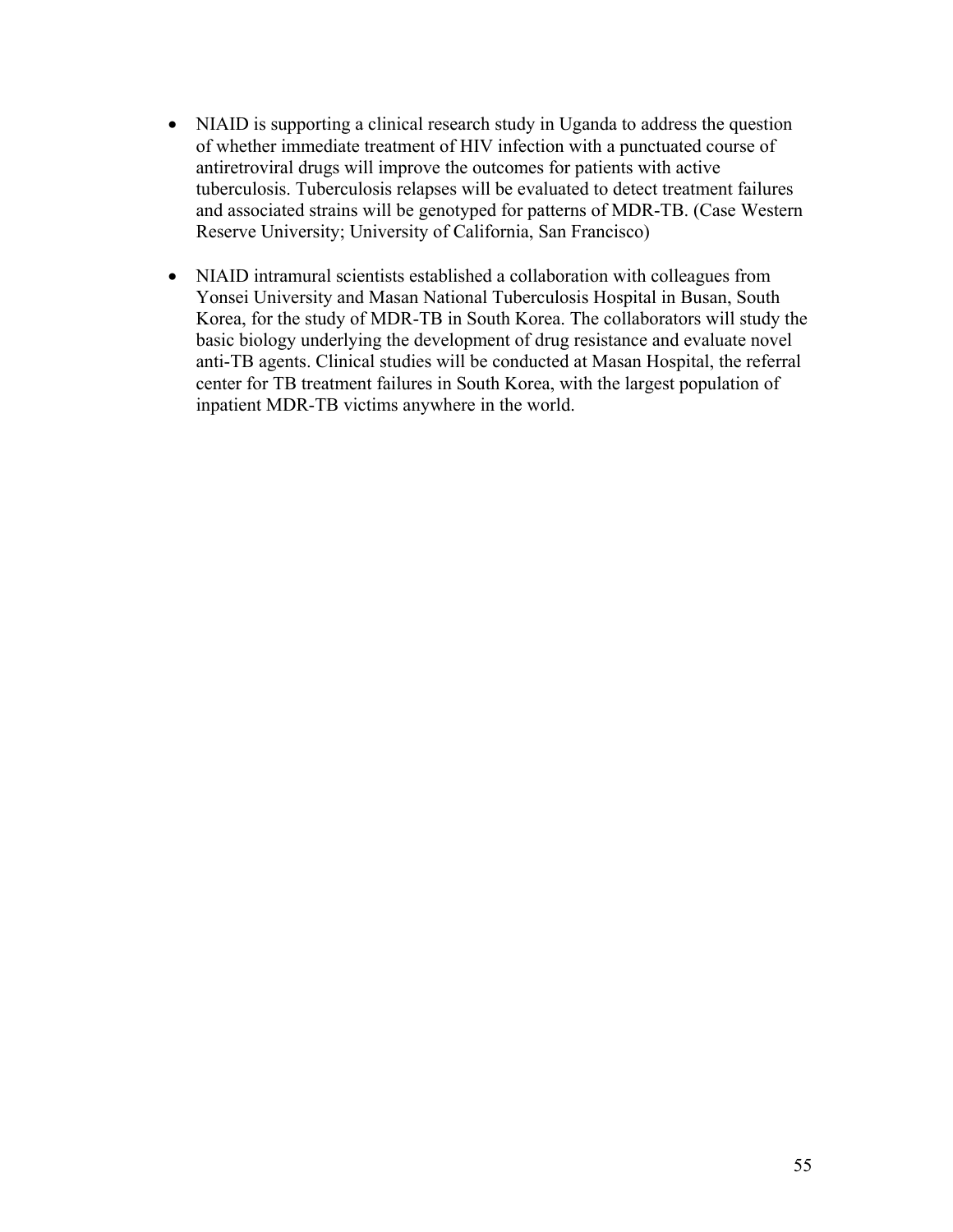## **Immunity and Biodefense**

Both the innate and adaptive immune systems play critical roles in protecting against pathogens, and direct manipulation of the immune system can help protect individuals against infection by bioterrorist threat agents. Early innate responses normally serve as a first line of defense to limit infection; these responses have the potential to be used therapeutically to provide temporary protection early after pathogen exposure. Longer lasting protection can be provided by vaccines that target the adaptive immune system to generate pathogen-specific neutralizing antibodies or T cells that can eliminate or contain infection. The potency of specific vaccines can be increased by developing new adjuvants targeted to innate immune system components that work in conjunction with T cells and B cells to induce stronger or more appropriate responses, and generate more robust memory T and B cells. Therefore, defense against bioterrorism includes developing generalizable immune-based strategies to combat Category B and C priority pathogens.

### **Scientific Progress**

**Variant toll-like receptors (TLRs) associated with defective immunity to bacterial infection.** Recent results identified specific TLRs as novel targets for bacterial vaccine development. Researchers supported by National Institute of Allergy and Infectious Diseases (NIAID) have linked polymorphisms in a specific TLR gene to defective responses to *Mycobacterium leprae* and *Mycobacterium tuberculosis*, and also found that defects in another TLR gene abolish signaling from flagellin and increase human susceptibility to *Legionella pneumoniae.*

In a related finding, only pyogenic and not other types of bacteria were found to infect children with deficiencies in expression of a protein that transmits signals from some TLRs, demonstrating that certain classes of bacteria are controlled by definable subsets of TLRs.

(Bochud P et al., A Toll-like receptor 2 polymorphism that is associated with lepromatous leprosy is unable to mediate mycobacterial signaling, *J Immunol* 2003;170:3451-3454; Hawn TR et al., A common dominant TLR5 stop codon polymorphism abolishes flagellin signaling and is associated with susceptibility to Legionnaires' disease, *J Exp Med* 2003;198:1563-1572; Picard C et al., Pyogenic bacterial infections in humans with IRAK-4 deficiency, *Science* 2003;299:2076-2079)

#### **New TLR signaling pathway identified**

Many TLRs are known to transmit signals into cells by means of a protein called MyD88, in order to activate the cells for specific responses. In addition, MyD88-independent signaling pathways were recently discovered, and NIAID-funded researchers identified a specific gene, called LPS2*.* LPS2 is important for MyD88-independent signaling, and therefore for activation of cells that bind bacteria and viruses via TLRs on their cell surfaces. These findings provide novel targets for drug development to treat bacterial or viral infection.

(Hoebe K et al., Identification of LPS2 as a key transducer of MyD88-independent TIR signaling, *Nature* 2003;424:743-748)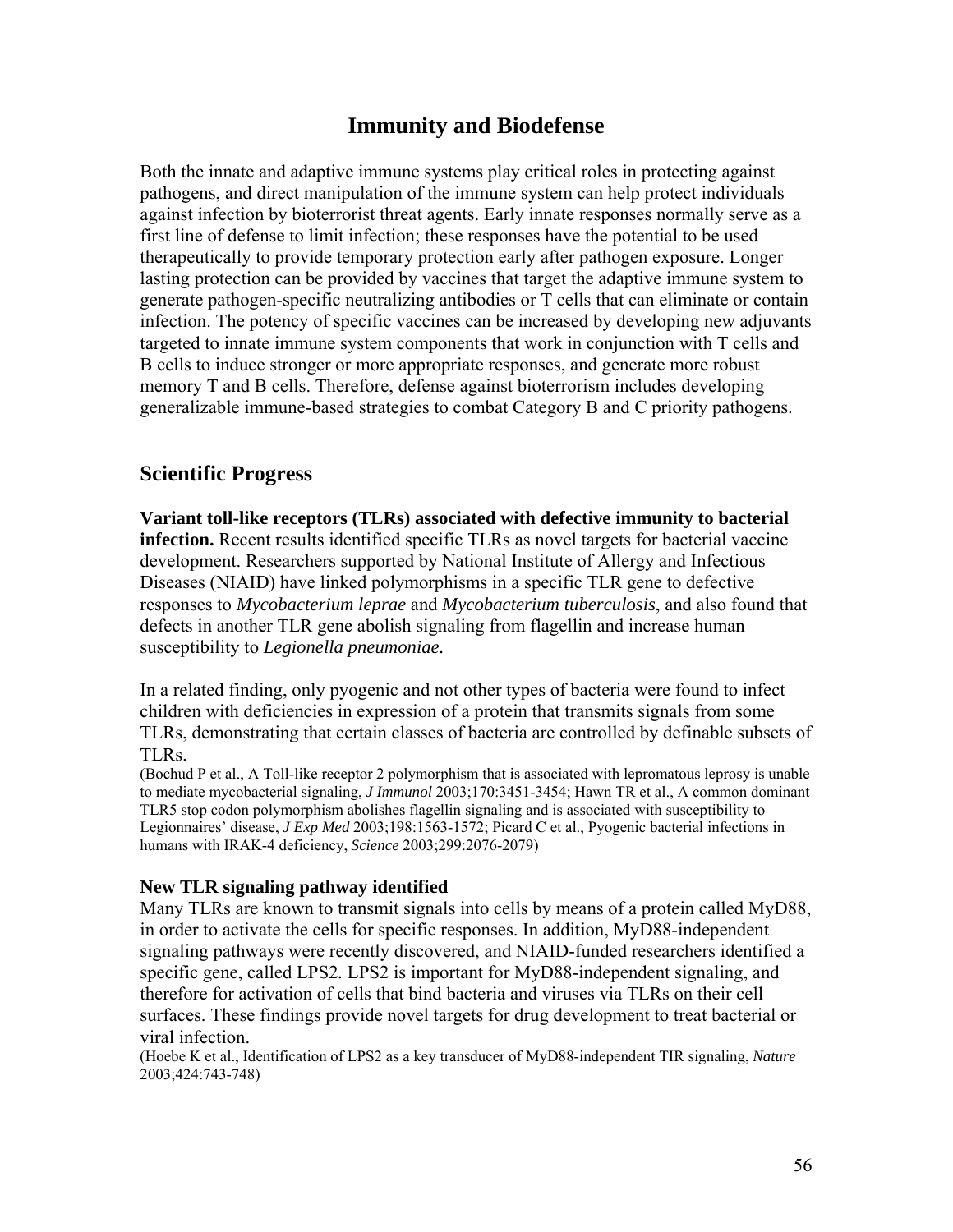**Different outcomes yielded by different types of DNA vaccination.** Findings by NIAID-supported researchers indicate that the magnitude and type of immune response to vaccination can be manipulated by altering the cellular location of the antigen and the route of DNA immunization. Gene gun immunization of DNA vectors that produce cytoplasmic- or transmembrane-expressed antigens induce strong cytotoxic T-cell responses as well as antibody production. In contrast, vectors that produce secreted proteins do not induce cytotoxic T cells, although the antibody response is seen. Intramuscular injection of the vectors produces a somewhat different profile of responses. Because some pathogens are best controlled by antibodies, and some by T-cell mediated responses, these discoveries will aid in designing more effective vaccines for specific pathogens.

(Morel PA et al., DNA immunisation: altering the cellular localisation of expressed protein and the immunization route allows manipulation of the immune response, *Vaccine* 2004;22:447-456)

**Memory cytotoxic T cells as key mediators of immune protection against viral** 

**infections.** The induction of cytotoxic T cells by virus infection results in the generation of both effector and memory cytotoxic T cells. The memory cells induced by vaccination provide protection against subsequent exposure to that virus. NIAID-supported investigators recently discovered that production of memory cytotoxic T-cells is regulated by the IL-15 cytokine. These results suggest that manipulation of IL-15 levels by new vaccine formulations may facilitate the generation of more robust immunization strategies to protect against Category B and C priority pathogens. (Schluns KS et al., Transregulation of memory CD8 T-cell proliferation by IL15Ralpha<sup>+</sup> bone marrowderived cells, *Blood* 2004;103:988-994)

**Peptide-Major Histocompatibility Complex (MHC) microarray for detection of antigen-specific T cells advanced.** Recent results from NIAID-funded investigators provide a major advance in technology to detect, track, and perform functional analyses of antigen-specific T cells generated after infection, or persisting as memory cells. This has the potential to greatly advance the development of vaccines and immunotherapeutics to combat infectious disease.

Microarrays of MHC-peptide pairs were found to capture specific T cells that recognize only the relevant MHC-peptide configurations. Rare T cells, generated only after immunization, were successfully detected in an *in vivo* test of the technique. This sensitive and specific approach will be useful for epitope discovery as well as to follow T-cell responses during and after infection or vaccination.

(Soen Y et al., Detection and characterization of cellular immune responses using peptide-MHC microarrays, *PLoS Biology* 2003;1:429-438)

### **Programmatic Accomplishments**

• In fiscal year 2003, NIAID awarded five Cooperative Centers for Translational Research on Human Immunology and Biodefense to support basic, clinical, and applied research on human immune responses to Category A-C priority pathogens or their products. (Emory University, Stanford University, Baylor Research Institute, University of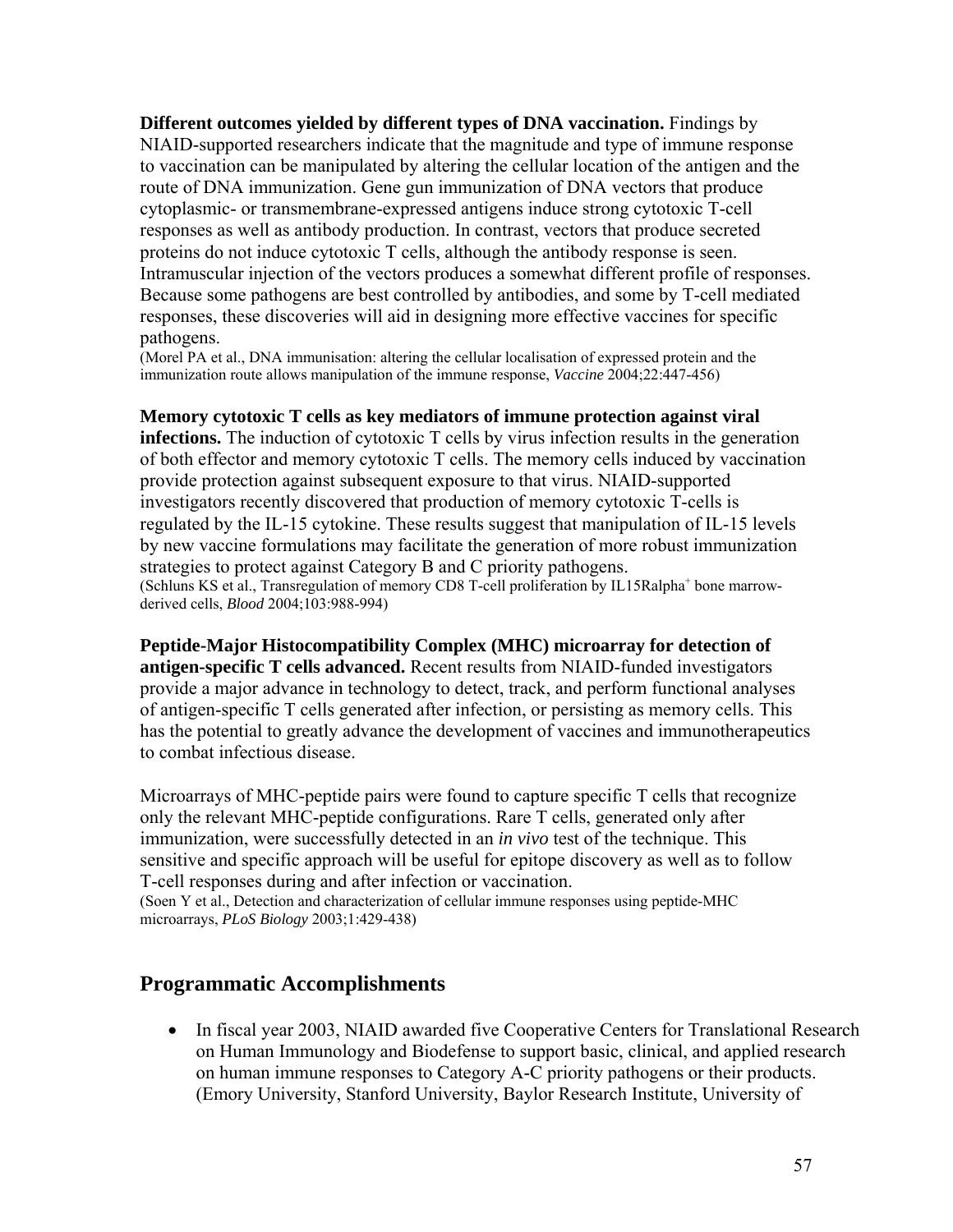Massachusetts, Dana-Farber Cancer Institute). Each center includes a large component that focuses on developing and applying new assays to facilitate the study of human immune responses. Additional centers are planned for fiscal year 2004.

- NIAID is supporting the development of new adjuvants with three contracts awarded under the program entitled Innate Immune Receptors and Adjuvant Discovery (Montana State University; NovaScreen, Inc., Hanover, MD; Corixa Corporation, Seattle, WA). It is expected that promising candidates for new vaccine adjuvants and immunotherapies will be developed through these programs. NIAID will award additional contracts under this program in fiscal year 2004.
- Within the Large Scale Discovery of Antibody and T-Cell Epitopes program, NIAID supports the comprehensive identification of epitopes for Category A-C priority pathogens, and development of new methods to predict epitopes, as the basis for new vaccine development. (La Jolla Institute for Allergy and Immunology, San Diego, CA; University of Copenhagen; The Scripps Research Institute, La Jolla, CA; The University of Oklahoma Health Sciences Center; Benaroya Research Institute at Virginia Mason, Seattle, WA)
- NIAID has awarded an Immune Epitope Database and Analysis Program contract to design, develop, populate, and maintain a publicly accessible and comprehensive database containing antibody and T-cell epitopes for Category A-C priority pathogens and their products. (La Jolla Institute for Allergy and Immunology, San Diego, CA)
- The National Institutes of Health (NIH) Tetramer Facility was expanded to produce MHC-peptide tetramer reagents specific for T cells recognizing Category A-C priority pathogen antigens. (Emory University)
- In June 2003, NIAID convened an expert panel on Antiviral Innate Immunity: Recognition, Defenses, Evasion, and Biodefense Strategies. The goal was to identify research needs in the areas of innate immune activation by viruses, viral evasion mechanisms, and antiviral therapies, in order to establish the basis for future research programs in these areas.
- In June 2003, NIAID convened a workshop on Mathematical Models of Immunity: Extrapolation to Human Responses to Emerging Infectious Diseases. Experts in both modeling and immunology explored mechanisms by which interdisciplinary research in this area could advance the development of new vaccines and immunotherapeutic approaches to biodefense.
- NIAID staff participated in a trans-NIH workshop, Imaging Technology and the Study of Immune Function, in April 2003. Participants presented recent progress in imaging techniques as applied to immune responses, and identified opportunities for application to human immunity research.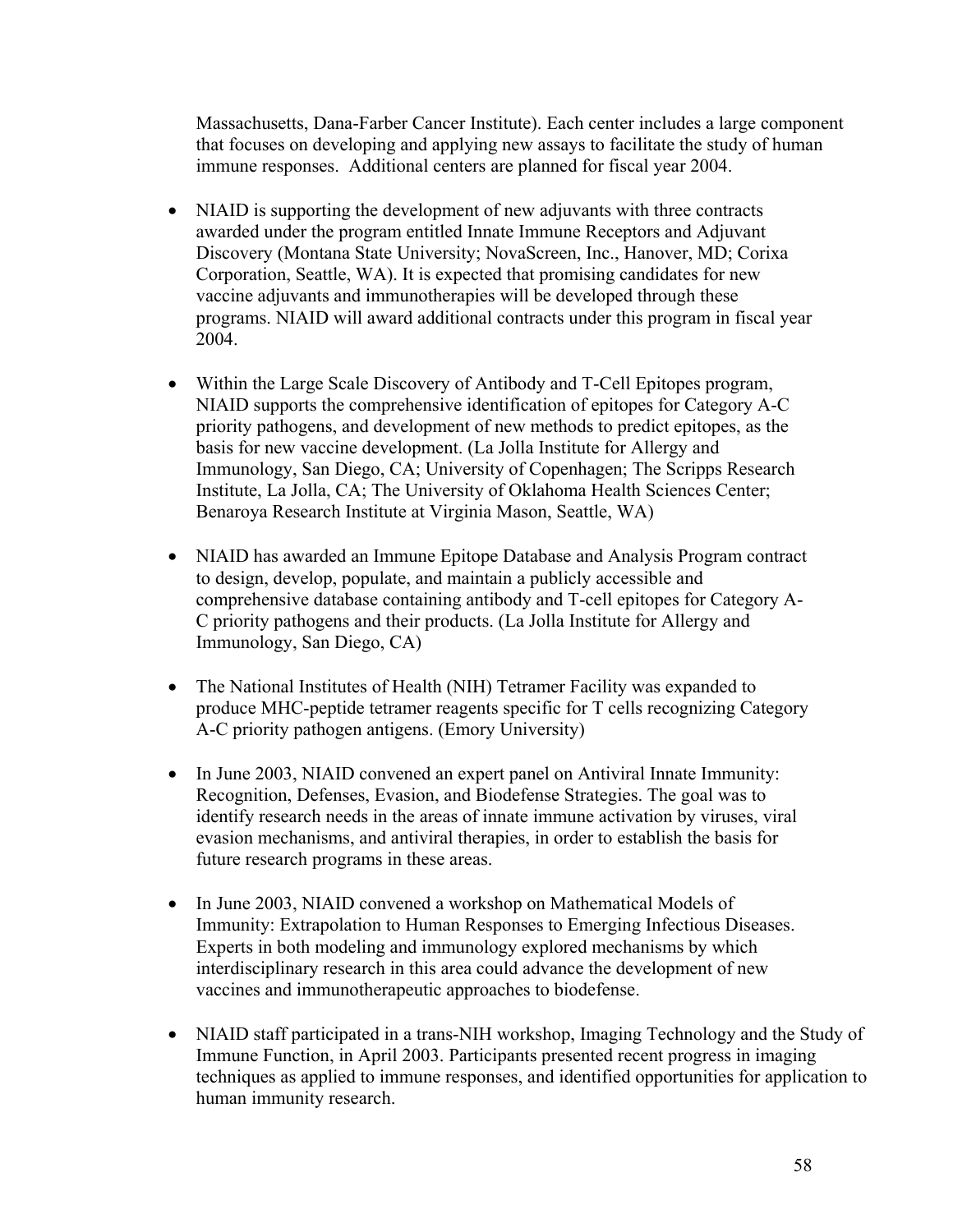## **Additional Biodefense Considerations**

At the meeting of the expert panel, it was recognized that a number of issues warranted additional discussion with other agencies and/or the scientific community. The issues discussed by the panel included recommendations for additions, deletions, and changes to the National Institute of Allergy and Infectious Diseases (NIAID) lists of Category A-C priority pathogens, the role of industry in the biodefense research agenda, and the consequences of genetically modified organisms. Progress in these areas is outlined below.

## **Recommendations on the NIAID Priority Pathogens List**

The list of NIAID Category A, B, and C Priority Pathogens (Appendix 1) closely follows the Centers for Disease Control and Prevention (CDC) Biological Diseases/Agents List (Appendix 2). The NIAID list, however, highlights specific pathogens identified as priorities for additional research efforts as part of the NIAID Biodefense Research Agendas. During the panel's deliberations, a number of specific recommendations related to the NIAID priority pathogens list were made. Since that time, other agents have arisen that should be considered for inclusion, such as the severe acute respiratory syndrome (SARS) coronavirus.

#### **Progress**

NIAID and CDC are working together to address recommendations for modifications to the NIAID lists of Category A-C agents/priority pathogens and will use the CDC Critical Agents Evaluation Process — the agency's formal process for reviewing priority pathogens ─ to determine appropriate categorization. As part of this process, a meeting of scientific experts is planned for summer 2004 at which recommendations for modifications, additions, or deletions will be evaluated.

## **Role of Industry in the Biodefense Research Agenda**

Over the last 10 years, the number of companies actively involved in developing antimicrobials or vaccines has decreased significantly. The panel expressed concern that while many small companies are conducting important and innovative research, some may have difficulty carrying a candidate through product development to licensure. Thus, the panel recommended the following:

• NIAID should work with industry representatives to develop a new paradigm for collaborations between government and industry, including the need for a clear statement of the highest-priority products and identifying ways to assist industry in developing these products for use.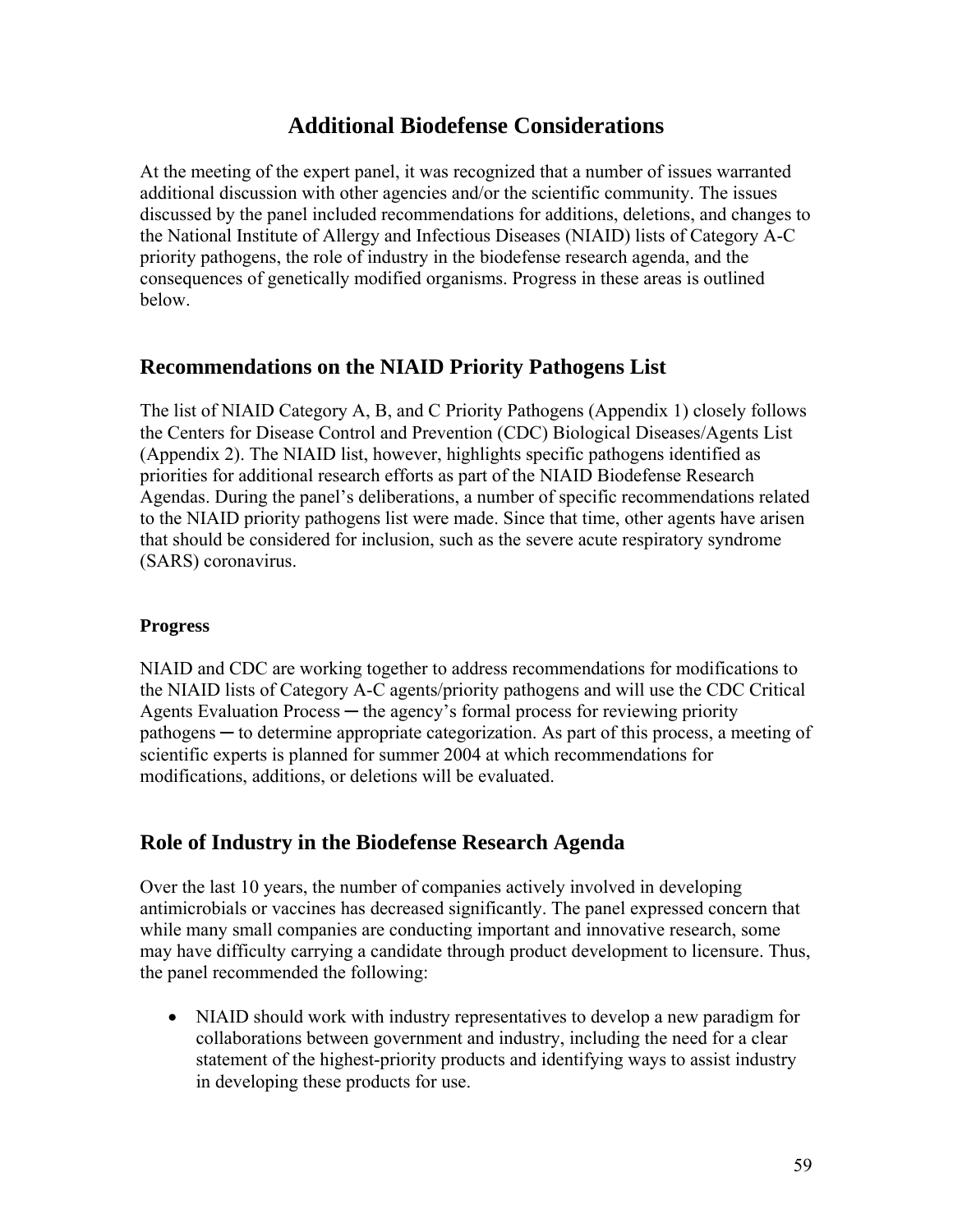- Interactions between industry and the U.S. Food and Drug Administration (FDA) should be increased early in the development process.
- Industry should make available existing chemical libraries for screening against biodefense pathogens.
- There should be a coordinated effort to test existing therapies for new indications related to biodefense.

#### **Progress**

In September 2000, NIAID convened the Summit on Development of Infectious Disease Therapeutics. The goal of this meeting with industry leaders was to discuss barriers to NIAID-industry collaborations and how to overcome them. Major themes echoed those of similar meetings and included the need for greater flexibility, speed, and certainty in funding, and the need for government to guarantee purchase of products if no market exists. Recommendations from the meeting helped shape a number of NIAID biodefense initiatives under way today, including:

- Biodefense Partnerships: Vaccines, Adjuvants, Therapeutics, Diagnostics, and Resources Program
- Challenge Grants: Biodefense Product Development
- Cooperative Research for the Development of Vaccines, Adjuvants, Therapeutics, Immunotherapeutics, and Diagnostics for Biodefense
- Small Business Biodefense Program

These initiatives have provided mechanisms for funding biodefense product development in areas where there might not otherwise be incentives for industry or academia.

NIAID will sponsor a second summit with representatives from industry in the summer of 2004 to determine how the Institute can most effectively assist pharmaceutical and biotechnology companies in bringing to market efficacious new therapeutics for emerging, re-emerging, and drug-resistant infections, including potential agents of bioterrorism. The summit will focus on the product development pathway, industry business models, relevant NIAID programs, and an examination of the factors affecting product development that are outside NIAID and industry control.

In his 2003 State of the Union Address, President Bush announced Project BioShield ─ a comprehensive effort to develop and make available modern, effective drugs and vaccines to protect against attack by biological and chemical weapons or other dangerous pathogens. Included among the provisions of Project BioShield is the creation of a permanent funding authority to ensure that resources are available to pay for, and thereby to encourage development of, new medical countermeasures. This authority will enable the government to purchase vaccines and other therapies as soon as experts believe that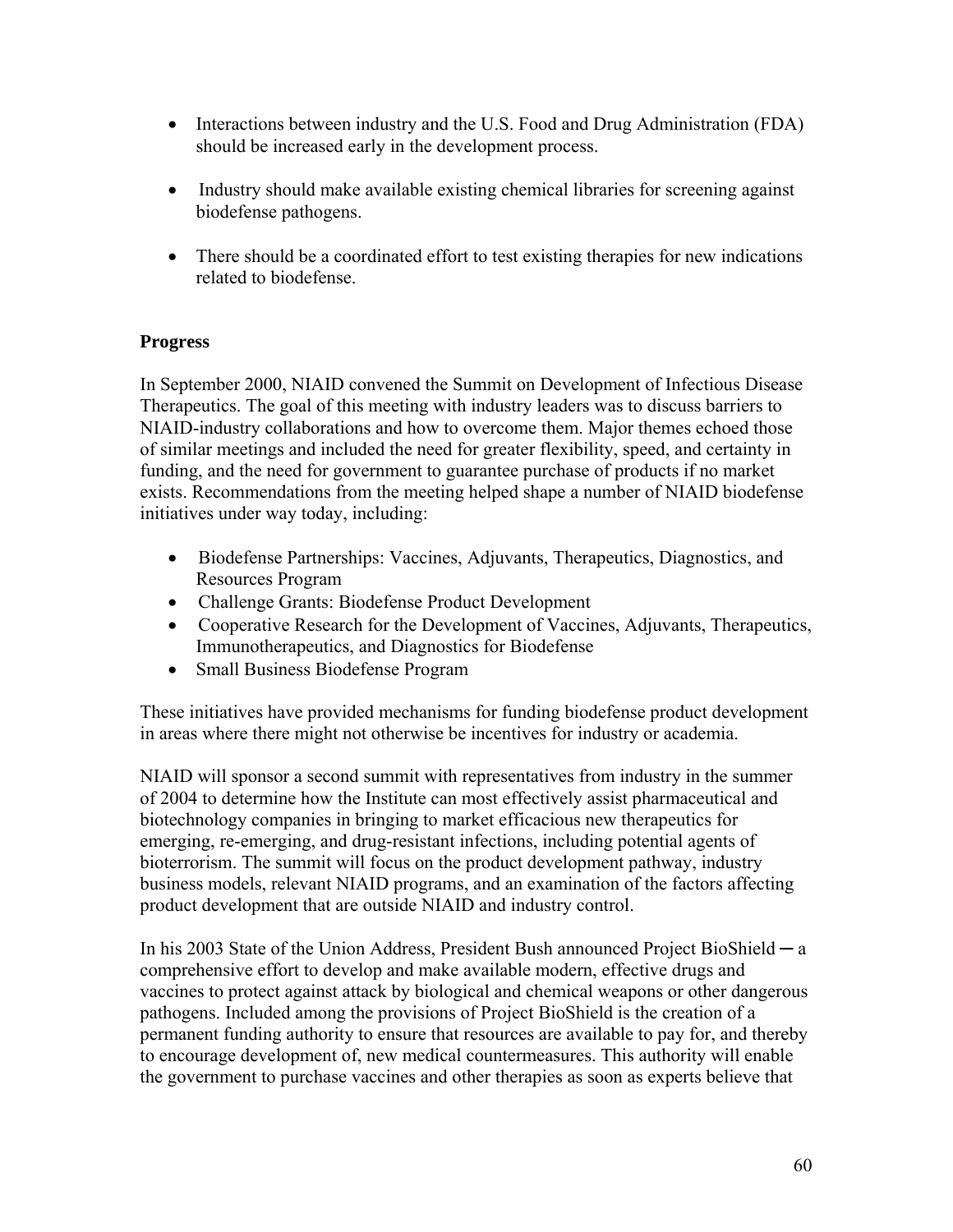they can be made safe and effective, thereby providing an incentive for the private sector to develop countermeasures.

Together, United States Army Medical Research Institute of Infectious Diseases and NIAID are coordinating testing in small animal models and non-human primates of a series of licensed antibiotics as therapies for inhalational anthrax, pneumonic plague, and tularemia. NIAID staff members also participate in several working groups of the Weapons of Mass Destruction Medical Countermeasures Policy Group, including the Existing Antimicrobials Working Group, at which this research is discussed and coordinated.

## **Genetically Modified Organisms**

Since the early 1970s, when scientists discovered how to transfer genetic elements from one organism into another, there has been concern that this technology could be used to create new bioweapons. Many virulent factors have their origins in bacteriophages, and they are easily amenable to genetic manipulation. Research, particularly in genomics and immunology, has created a wealth of new knowledge that could be used to produce organisms that have enhanced pathogenicity, infectivity, and transmissibility. The diseases caused by these modified organisms might initially be difficult to diagnose, and they may resist treatment with current antimicrobials. Additionally, currently available vaccines could be rendered ineffective.

Recently, Australian scientists inadvertently created a new virus that had significantly increased virulence for mice by splicing a gene for interleukin-4 into mousepox virus. Addition of the IL-4 gene apparently suppressed the normal immunological response against the mousepox virus infection, and the bio-engineered poxvirus was able to evade vaccine-induced protection.

These findings were recently confirmed and extended at Saint Louis University under NIAID's animal model testing program. Cidofovir, the only available drug thought to be effective against smallpox, did not protect mice against challenge with the IL-4 mousepox virus. In these experiments, neither vaccination nor Cidofovir were effective.

Although these scientists were using a mouse virus, it may be possible to similarly engineer human viruses or other microorganisms, creating new or modified organisms with enhanced pathogenicity, infectivity, and transmissibility. The panel recommended several areas of research that might help counteract these organisms.

- Develop diagnostics for rapid detection of antimicrobial susceptibility/resistance.
- Develop robust genomic tools to detect genetically modified organisms and the presence of virulence factors associated with bacteriophage.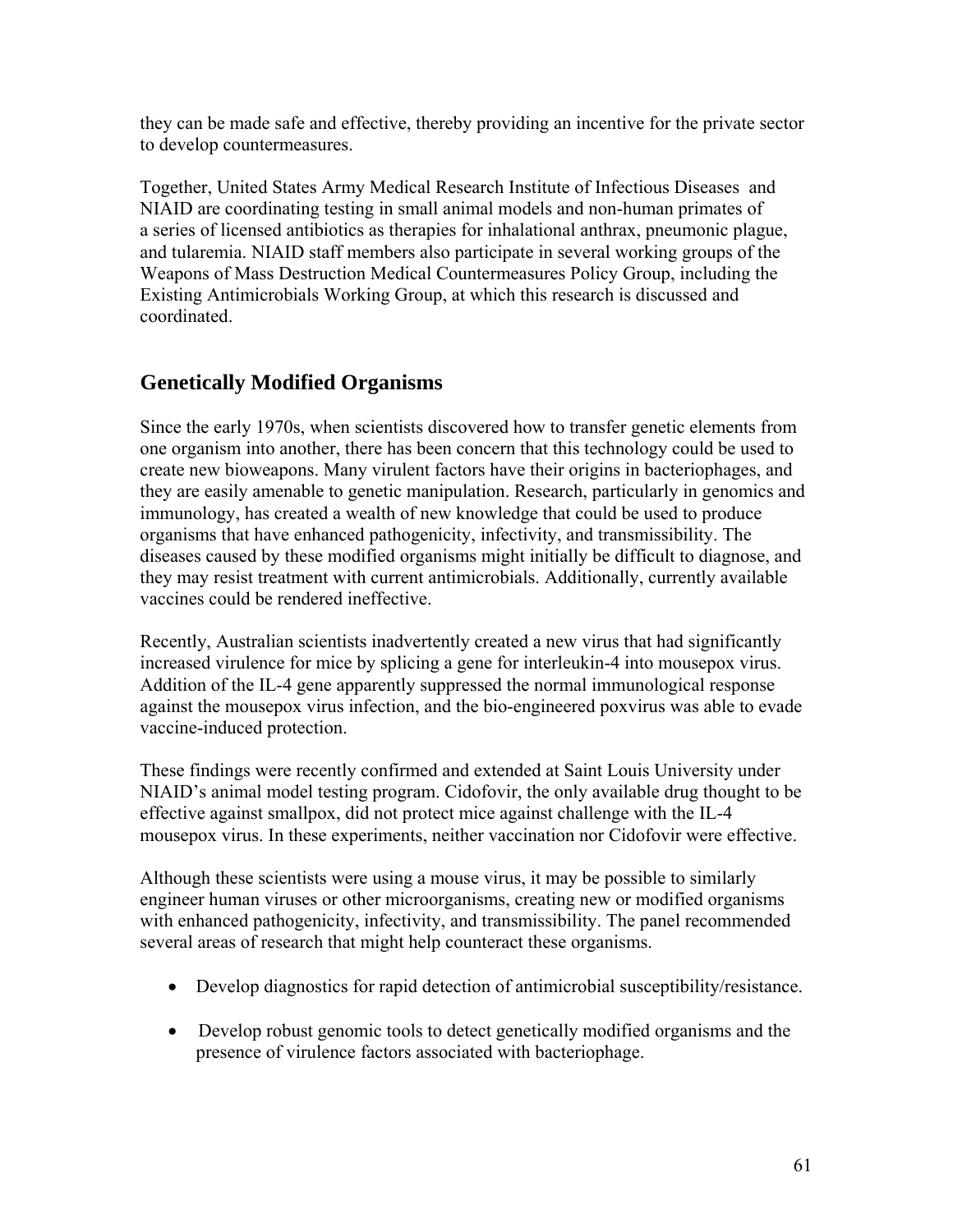- Initiate and/or complete genomic sequencing of virulent bacteriophages to identify virulence factors and new drug targets.
- Develop multiple and combination approaches to counter effects of genetic modifications that enhance pathogenicity, infectivity, and transmissibility.

#### **Progress**

To counter the potential threat posed by genetic modification of microorganisms, rapid diagnostics need to be developed to detect, characterize, and quantify infectious agents. A number of NIAID's biodefense initiatives specifically target the development of emerging genomic and non-genomic technologies that are suitable for developing the next generation of medical diagnostics to detect infections and the presence of infectious agents. NIAID is also supporting development of high-density comparative microarray technology to identify polymorphic loci that may be useful for rapid and specific strain identification and for developing diagnostic signatures. This technology may pave the way for using new platforms for medical diagnostics.

NIAID has made, and continues to make, a significant investment in its genomics program (see Research Resources section under General Recommendations, page 11). This robust and continually evolving program, includes:

- **Microbial Sequencing Centers** at which the genomes of microorganisms considered agents of bioterrorism as well as several relevant invertebrate vectors are being sequenced.
- **Proteomics Research Centers** under which innovative protein technologies and methodologies will be developed and enhanced for application to understanding important proteins of the host and pathogen, including virulence factors.
- The **Pathogen Functional Genomics Resource Center** that is undertaking genomic analysis of selected human pathogens including an examination of polymorphisms for identifying genetic variations and relatedness within and between species.
- The **Influenza Genomics Program** under which the DNA of various influenza virus isolates will be sequenced and the information generated will be released into the public domain for use by researchers.
- **Population Genetics Analysis Programs** that will address genetic polymorphisms in immune responses against infection with selected human pathogens as well as vaccination.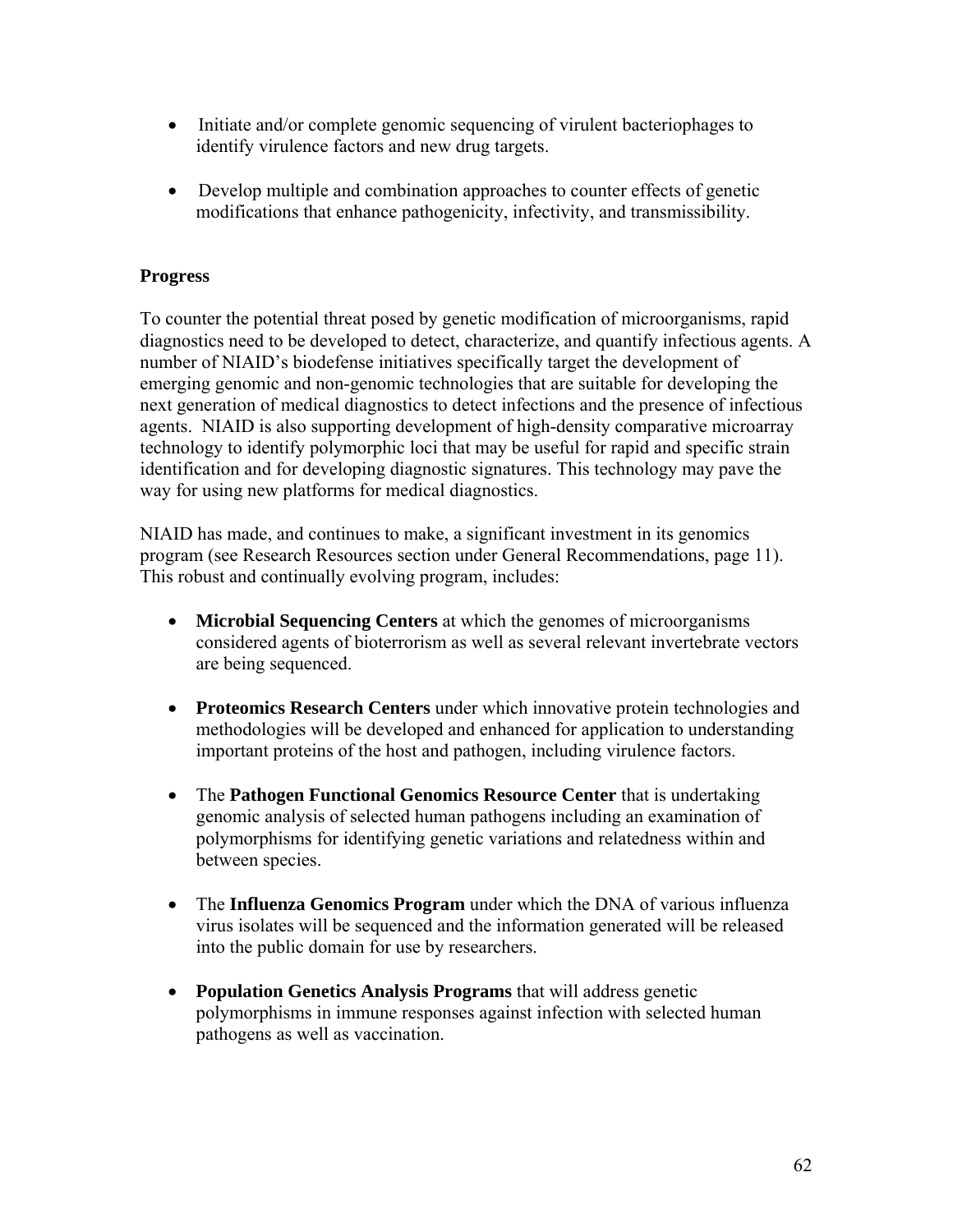The data produced under these programs will be applied to gaining a more complete understanding of the biology of each pathogen, its ability to cause disease, and new strategies for prevention and treatment. Key to full use of these data are the Bioinformatics Resource Centers for Biodefense and Emerging/Re-emerging Infectious Diseases that will make available to researchers genomic, functional genomic, structural, and related data about emerging and re-emerging pathogens, including those that are genetically modified, through organized, integrated, relational databases that can be queried.

Safe and effective approaches for modulating the innate immune system to induce broad protection against biological pathogens are also needed. NIAID continues to encourage research that takes advantage of the availability of microbial and human genome sequence data and examines functional analyses of gene and protein expression in whole microbial genomes. Microbial genomics will be used together with the human genome sequence to better understand the host immune response and individual genetic susceptibility to pathogens.

NIAID is pursuing the development of novel therapeutic and vaccine strategies that, in concert with new rapid genomic sequencing technologies, could be used to quickly develop drugs and vaccines against new infectious threats.

To develop new therapeutics that would be effective against multiple classes of pathogens, including genetically modified organisms and unknown pathogens, NIAID is supporting efforts by the National Academy of Sciences to bring together experts from industry and academia in an interdisciplinary forum. This will provide an opportunity for scientists to discover new pathways for developing broader spectrum antibiotics, with the ultimate goal of developing a universal antibiotic that could be used to treat a variety of infectious diseases.

NIAID is expanding existing research infrastructure, including the construction of biosafety/biocontainment laboratories throughout the United States as well as development of important research tools, to support a research response that will be quick, safe, and effective.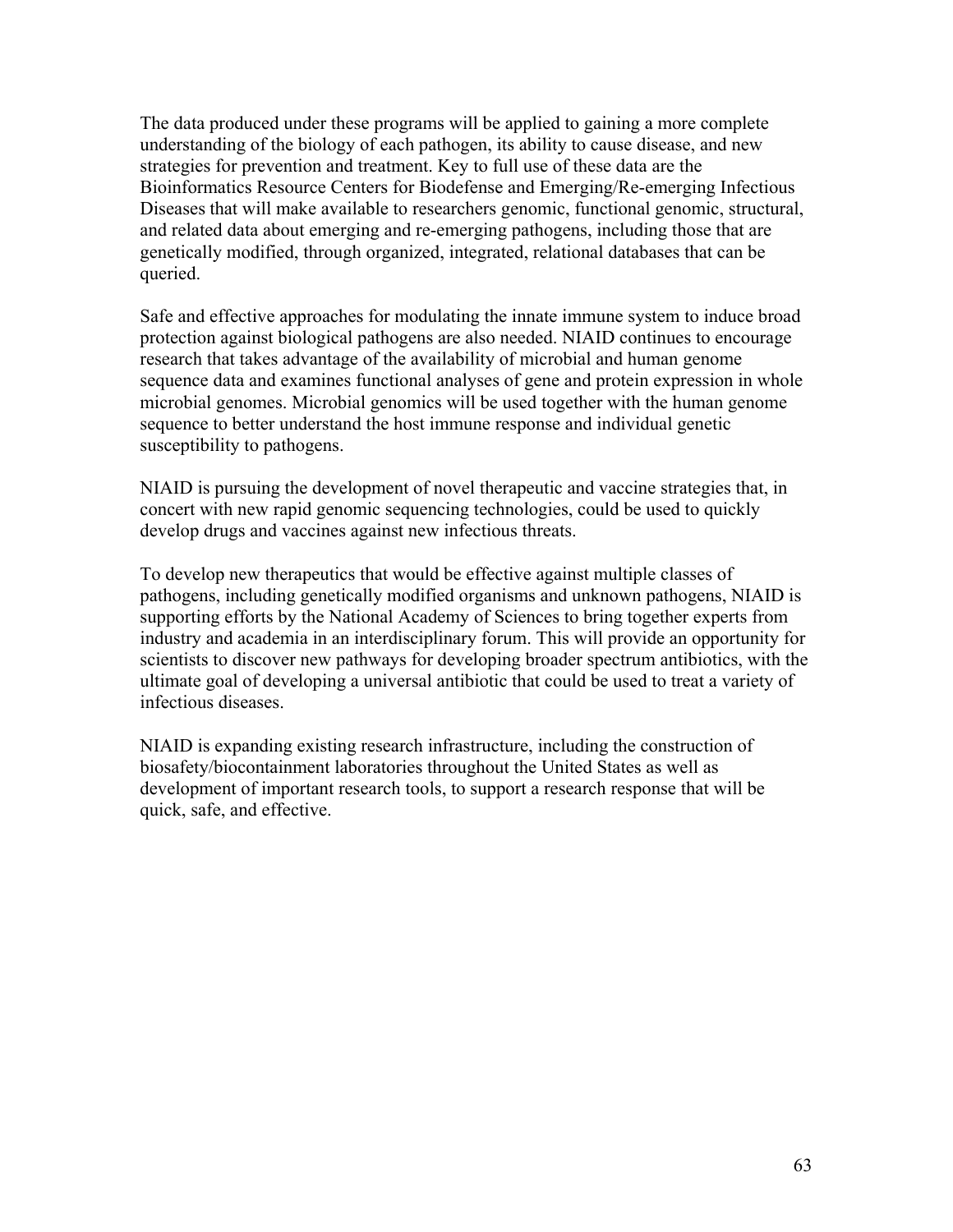## **List of Abbreviations**

**AFRIMS** - Armed Forces Research Institute of Medical Sciences **BCG** - Bacille Calmette-Guerin **BSL** - Biosafety Laboratory **CASG** - Collaborative Antiviral Study Group **CCHF** - Crimean-Congo Hemorrhagic Fever **CDC** – Centers for Disease Control and Prevention **cGMP –** Current Good Manufacturing Practice **CRU** – Clinical Research Unit **DoD** - Department of Defense **EEE -** Eastern Equine Encephalitis **Epi** - Epinephrine **FDA –** U.S. Food and Drug Administration **FWDIRN –** Food- and Waterborne Diseases Integrated Research Network **GLP** – Good Laboratory Practice **HD5** – Human Defensin 5 **IRU** – Immunology Research Unit **JE** - Japanese Encephalitis **LAC** - La Crosse **LPS -** Lipopolysaccharide **MDR-TB** - Multi-Drug Resistant Tuberculosis **MHC** – Major Histocompatibility Complex **MRU** – Microbiology Research Unit **Mtb** *– Mycobacterium tuberculosis*  **NBL** - National Biocontainment Laboratory **NIAID** - National Institute of Allergy and Infectious Diseases **NIH** – National Institutes of Health **PCR** - Polymerase Chain Reaction **PFGRC** - Pathogen Functional Genomics Resource Center **RBL** - Regional Biocontainment Laboratory **RCE** – Regional Center of Excellence for Biodefense and Emerging Infectious Diseases **SARS** – Severe Acute Respiratory Syndrome **SEB** - Staphylococcal Enterotoxin B **STEC** - Shiga Toxin-Producing *Escherichia coli* **TB** - Tuberculosis **TBE** - Tick-Borne Encephalitis **TBRU** - Tuberculosis Research Unit **TIGR -** The Institute for Genome Research **TLR** - Toll-Like Receptor **VRC** – Vaccine Research Center **VEE -** Venezuelan Equine Encephalitis **VRPRU** - Viral Respiratory Pathogens Research Unit **VTEU** - Vaccine Treatment and Evaluation Unit **USAMRIID** - United States Army Medical Research Institute of Infectious Diseases **UTMB -** University of Texas Medical Branch-Galveston **WEE -** Western Equine Encephalitis **WNV -** West Nile Virus **YF** - Yellow Fever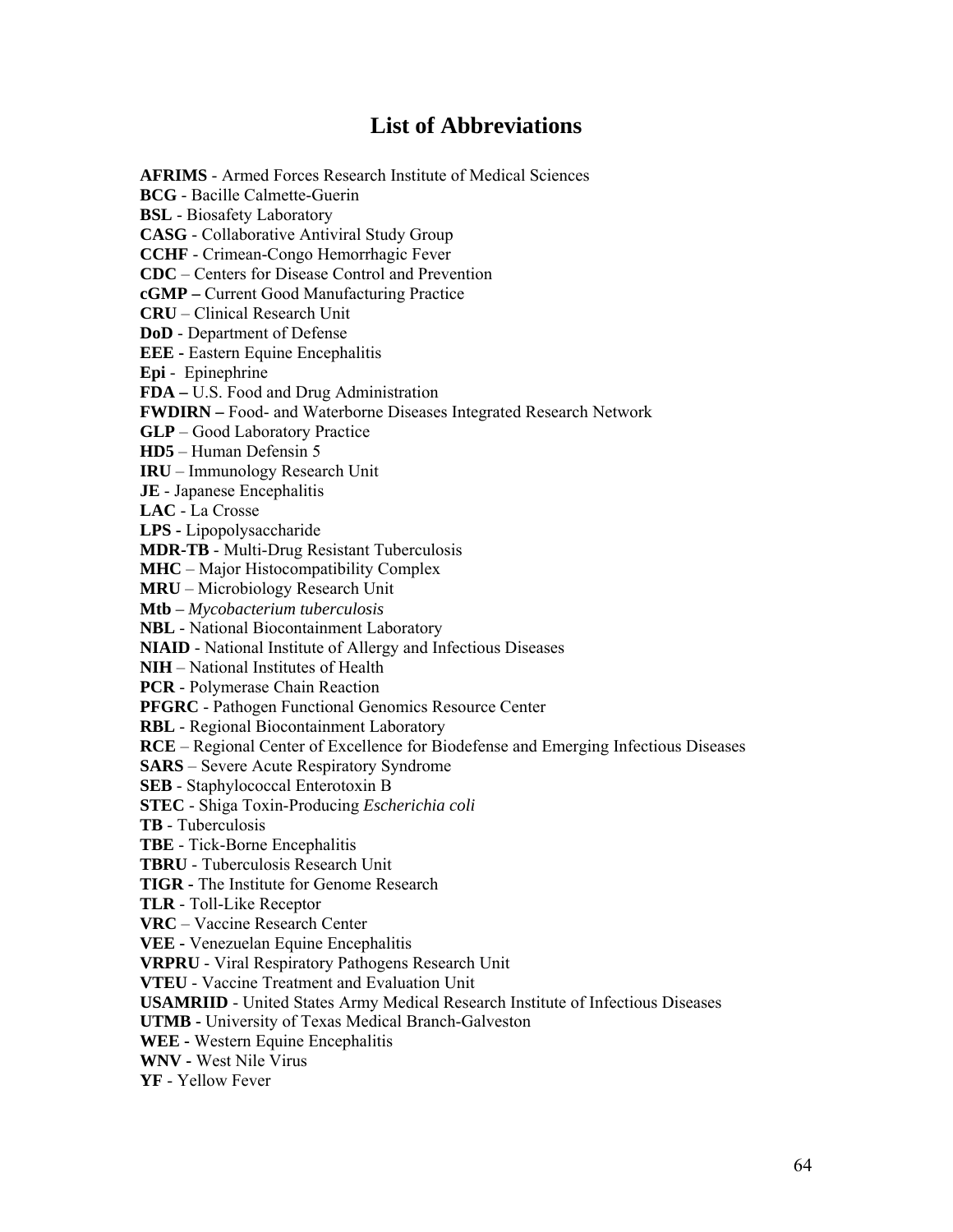## **Related Web Sites**

**American Society for Microbiology**  www.asm.org **Biodefense and Emerging Infections Research Resources Repository**  [www.beiresources.org](http://www.beiresources.org/)

**Global Alliance for TB Drug Development**  [www.tballiance.org](http://www.tballiance.org/)

**National Biocontainment Laboratories (NBLs) and Regional Biocontainment Laboratories (RBLs)**  [www.niaid.nih.gov/newsroom/releases/nblscorrect21.htm](http://www.niaid.nih.gov/newsroom/releases/nblscorrect21.htm)

**NIAID Biodefense Research Agenda for Category B and C Priority Pathogens**  [www.niaid.nih.gov/biodefense/research/categorybandc.pdf](http://www.niaid.nih.gov/biodefense/research/categorybandc.pdf)

**NIAID Biodefense Research Agenda for CDC Category A Agents** www.niaid.nih.gov/biodefense/research/biotresearchagenda.pdf

**NIAID Biodefense Research Agenda for CDC Category A Agents: Progress Report** www.niaid.nih.gov/biodefense/research/category\_A\_Progress\_Report.pdf

**NIAID Biodefense Web Site**  [biodefense.niaid.nih.gov](http://biodefense.niaid.nih.gov/)

**NIAID Strategic Plan for Biodefense Research**  [www.niaid.nih.gov/biodefense/research/strategic.pdf](http://www.niaid.nih.gov/biodefense/research/strategic.pdf)

**Pathogen Functional Genomics Resource Center (PFGRC)**  [www.niaid.nih.gov/dmid/genomes/pfgrc/default.htm](http://www.niaid.nih.gov/dmid/genomes/pfgrc/default.htm)

**Regional Centers of Excellence for Biodefense and Emerging Infectious Diseases**  [www.niaid.nih.gov/biodefense/research/rce.htm](http://www.niaid.nih.gov/biodefense/research/rce.htm)

**Summary of the NIAID Expert Panel on Immunity and Biodefense (June 17, 2002)**  [www.niaid.nih.gov/publications/pdf/biodimmunpan.pdf](http://www.niaid.nih.gov/publications/pdf/biodimmunpan.pdf)

**WHO Training Course on Animal Influenza Diagnosis and Surveillance**  www.who.int/csr/disease/influenza/chinatraining/en/print.html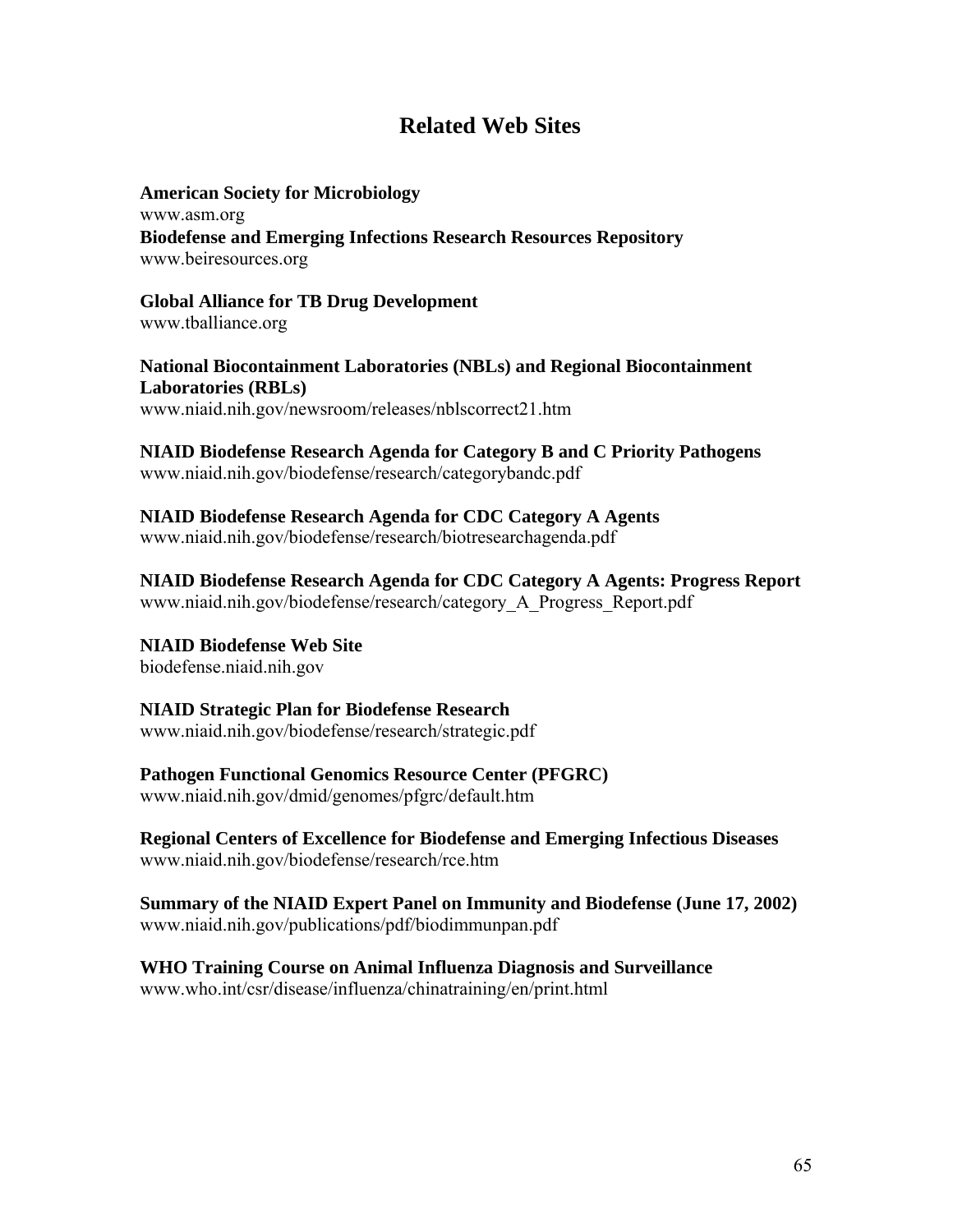



# **NIAID CATEGORY A, B, AND C PRIORITY PATHOGENS**

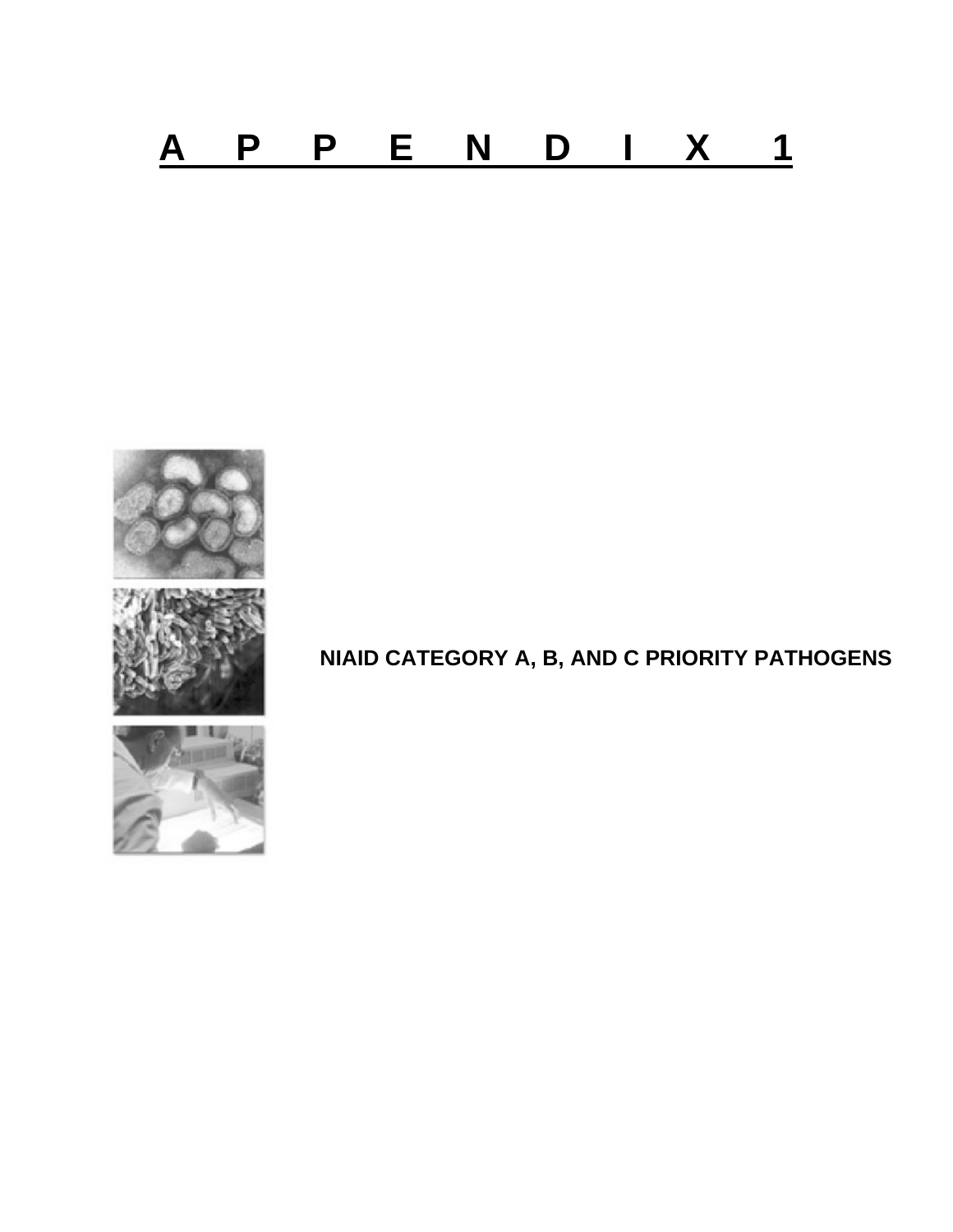## **NIAID Category A, B, and C Priority Pathogens**

### **Category A**

*Bacillus anthracis* (anthrax) *Clostridium botulinum* (botulism) *Yersinia pestis* (plague) *Variola major* (smallpox) and other pox viruses *Francisella tularensis* (tularemia) Viral hemorrhagic fevers

Arenaviruses

- LCM, Junin virus, Machupo virus, Guanarito virus
- Lassa Fever

Bunyaviruses

- Hantaviruses
- Rift Valley Fever

Flaviviruses

• Dengue

Filoviruses

- Ebola
- Marburg

## **Category B**

*Burkholderia pseudomallei* (melioidosis) *Coxiella burnetii* (Q fever) *Brucella species* (brucellosis) *Burkholderia mallei* (glanders) Ricin toxin (from *Ricinus communis*) Epsilon toxin (of *Clostridium perfringens*) Staphylococcal enterotoxin B Typhus fever (*Rickettsia prowazekii*) Food- and Water-borne Pathogens

Bacteria

- Diarrheagenic Escherichia coli
- Pathogenic Vibrios
- Shigella species
- Salmonella species
- Listeria monocytogenes
- Campylobacter jejuni
- Yersinia enterocolitica

Viruses

- Caliciviruses
- Hepatitis A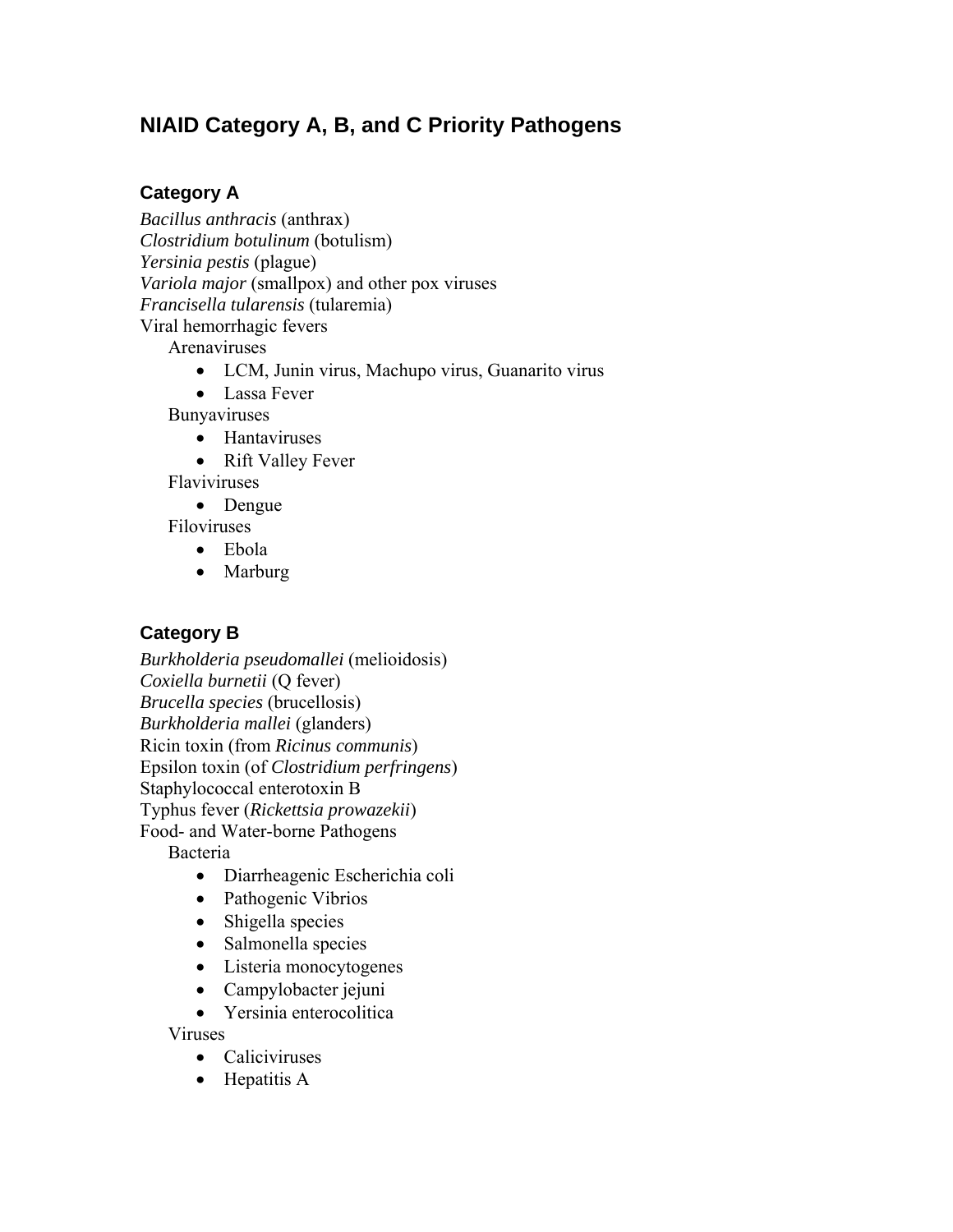#### Protozoa

- *Cryptosporidium parvum*
- *Cyclospora cayatenensis*
- *Giardia lamblia*
- *Entamoeba histolytica*
- *Toxoplasma*
- *Microsporidia*

Additional viral encephalitides

- West Nile virus
- LaCrosse
- California encephalitis
- Venezuelan equine encephalitis
- Eastern equine encephalitis
- Western equine encephalitis
- Japanese encephalitis virus
- Kyasanur forest virus

## **Category C**

Emerging infectious disease threats such as Nipah virus and additional hantaviruses.

Tickborne hemorrhagic fever viruses

• Crimean Congo Hemorrhagic fever virus Tickborne encephalitis viruses Yellow fever Multi-drug resistant TB Influenza Other Rickettsias Rabies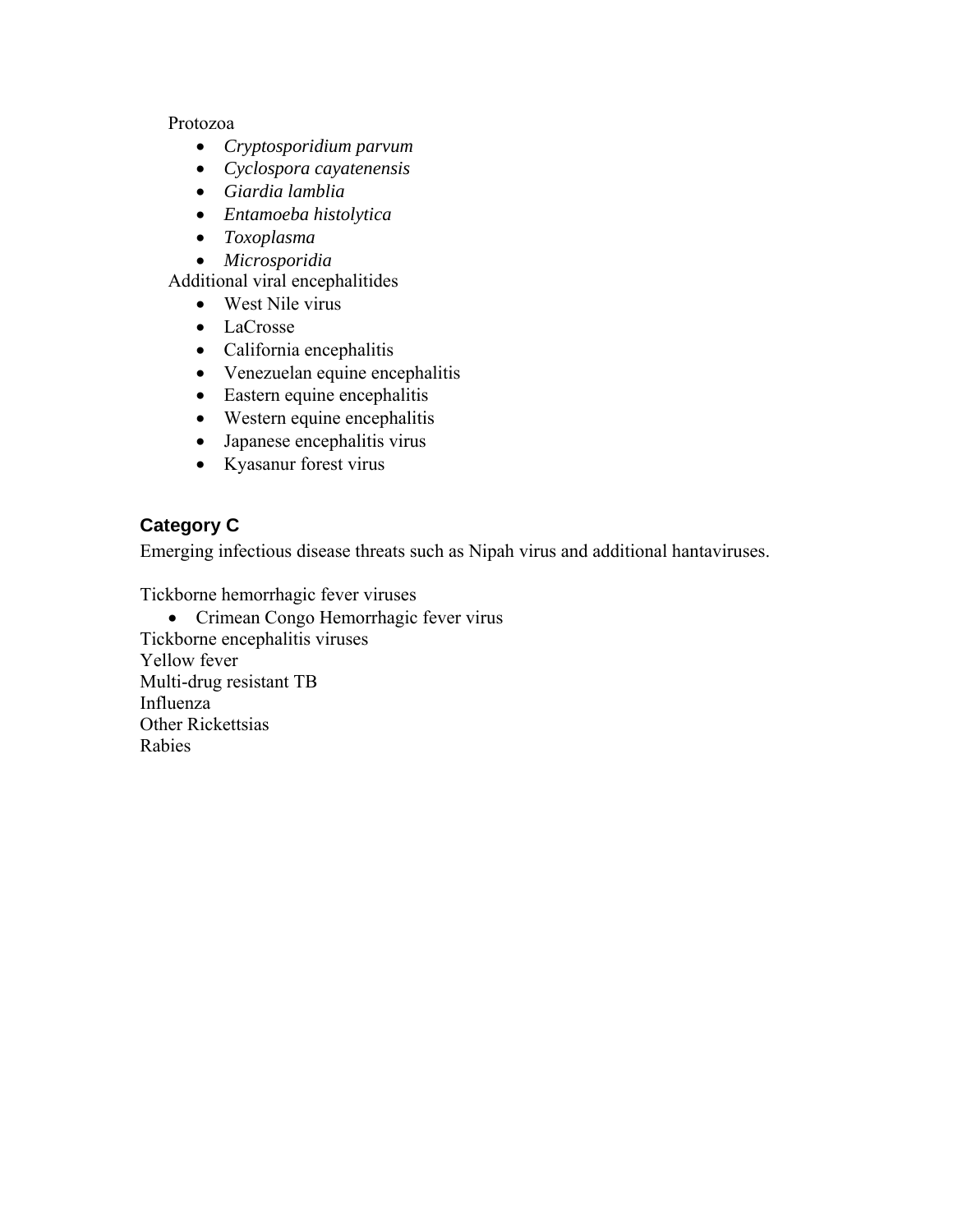



# **CDC BIOLOGICAL DISEASES/AGENTS LIST**

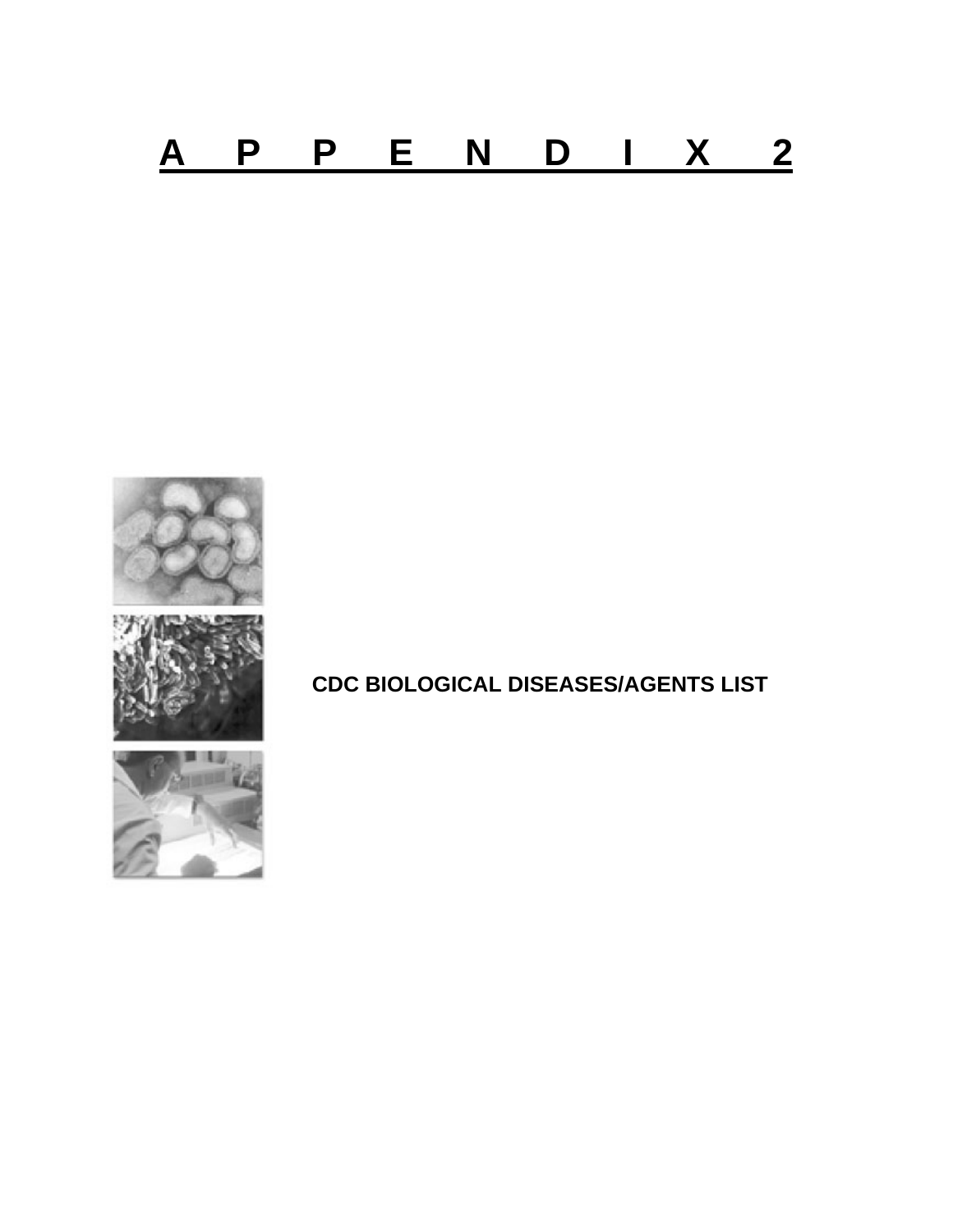## **CDC Biological Diseases/Agents List**

#### **Category A**

Anthrax (*Bacillus anthracis*) Botulism (*Clostridium botulinum* toxin) Plague (*Yersinia pestis*) Smallpox (*Variola major*) Tularemia (*Francisella tularensis*) Viral hemorrhagic fevers (filoviruses [e.g., Ebola, Marburg] and arenaviruses [e.g., Lassa, Machupo])

#### **Category B**

Brucellosis (*Brucella* species) Epsilon toxin (of *Clostridium perfringens*) Food safety threats (e.g., *Salmonella* species, *Escherichia coli* O157:H7, *Shigella*) Glanders (*Burkholderia mallei*) Melioidosis (*Burkholderia pseudomallei*) Psittacosis (*Chlamydia psittaci*) Q fever (*Coxiella burnetii*) Ricin toxin from *Ricinus communis* (castor beans) Staphylococcal enterotoxin B Typhus fever (*Rickettsia prowazekii*) Viral encephalitis (alphaviruses [e.g., Venezuelan equine encephalitis, eastern equine encephalitis, western equine encephalitis]) Water safety threats (e.g., *Vibrio cholerae*, *Cryptosporidium parvum*)

### **Category C**

Emerging infectious disease threats such as Nipah virus and hantavirus.